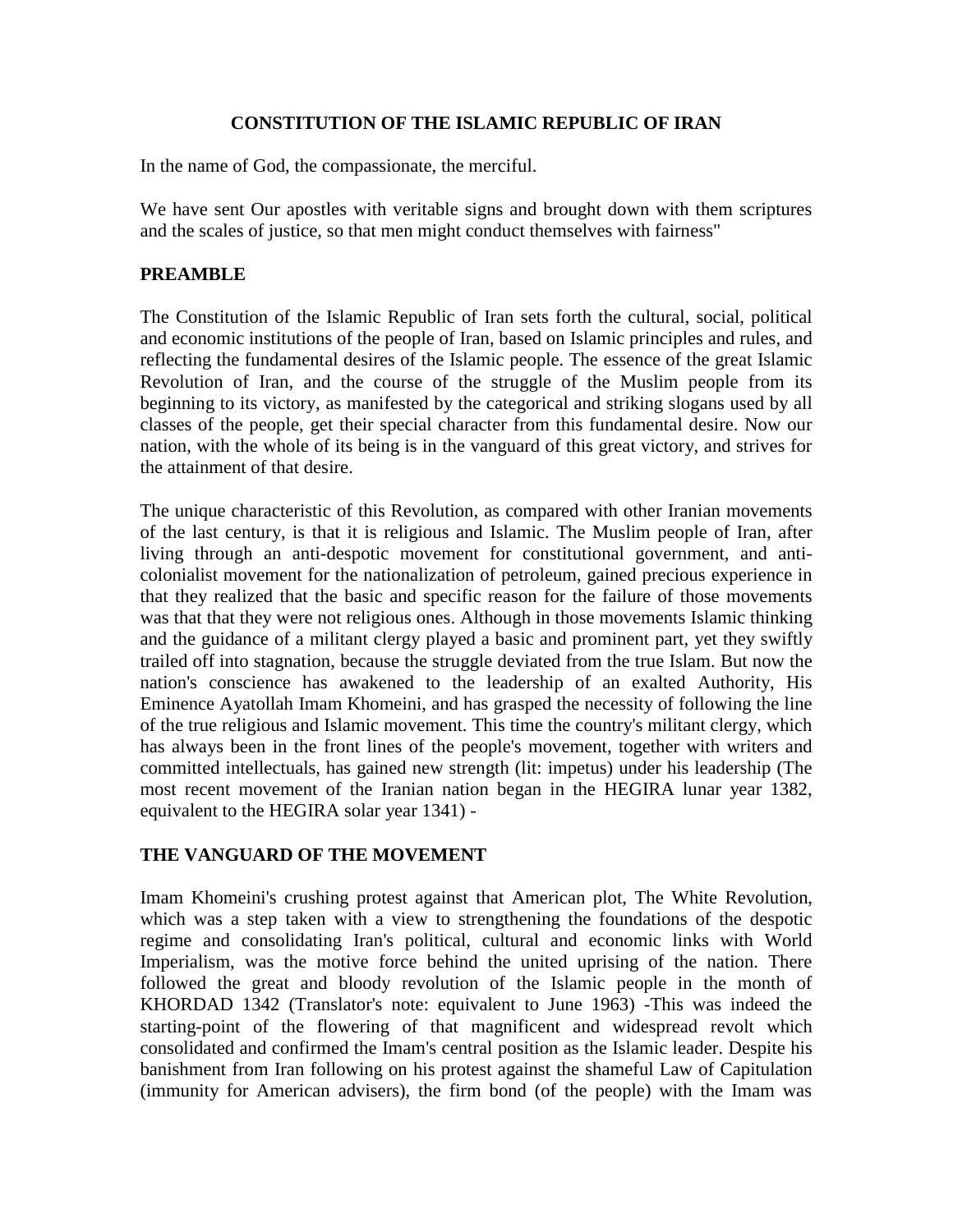strengthened. The Muslim nation, in particular committed intellectuals and the militant clergy, continued along its path, amid banishment and imprisonment, torture and execution.

 Revolution. It took bloodthirsty but futile steps to quell the revolutionary fury of the shooting yards at dawn as they raised the cry of "God is Great". Or they were the target Meanwhile the informed and responsible section of the community was busy with clarification of the issues, within the strongholds of mosques, places of learning, and universities. Inspired by the revolutionary religious feeling and the rich fruitfulness of Islam, they began a persistent and rewarding struggle to raise the level of awareness and vigilance as regards the fight, and its religious nature, among the Muslim nation. The despotic regime began the suppression of the Islamic movement with a malignant attack on the FEIZIYE and the University and all the clamorous Clubs (that were part) of the people. While this was going on firing squads, medieval torture, and long imprisonment were the price our Muslim nation paid to demonstrate its firm resolution to continue the struggle. The blood of hundreds of young men and women flowed for the Faith in the for hostile bullets in lanes and bazaars in forwarding the Islamic revolution of Iran, distributing the ever-continuing proclamations and messages of the Imam on a variety of occasions, and the awareness and determination of the Islamic nation ever more widely and deeply.

# **ISLAMIC GOVERNMENT**

Islamic Government is founded on a basis of "religious guardianship" (VELAYAT FAQIYE) as put forward by Imam Khomeini at the height of the intense emotion and strangulation under the despotic regime. This created a specific motivation and new field of advance for the Muslim people; and opened up the true path for the religious fight of Islam, pressing forward the struggle of the committed Muslim combatants, inside and outside the country.

 firmly devoted to the decisive and unshakable leadership of the Imam. It began its The movement continued along this basic line until eventually the dissatisfaction and fury of the people, arising out of the daily increasing pressure and strangulation inside the country, and the extension and repetition of the struggle by the clergy, and by militant students at world level, severely shook the rule of the regime. The regime and its masters were forced to reduce its pressure and strangulation, and - so to speak - to open up the political arena of the country which it thought would be the safety valve to secure it against its certain collapse. But the nation was aroused, aware (of the situation) , and victorious and united uprising in ever more wide-spread and comprehensive fashion.

# **THE PEOPLES' ANGER**

The publication by the regime on the 17th of the month of DEY, 1356 (equals 7 January 1978) (Translator's note: not 1977 as in original translation) of the letter which insulted the sacred order of the clergy, and in particular the Imam Khomeini, hastened this movement. It caused the people's anger to explode all over the country. In an effort to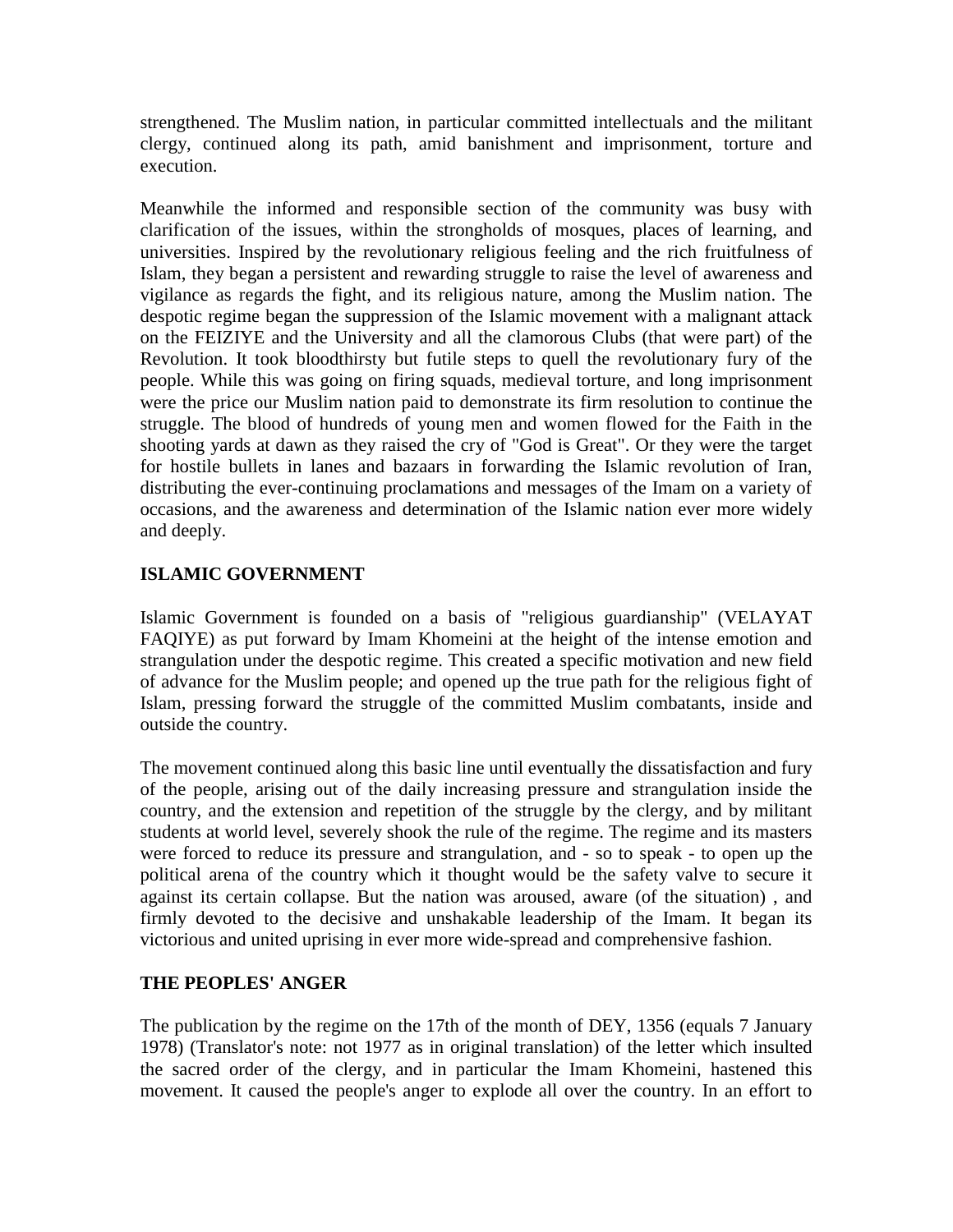control this volcano of popular anger, the regime tried to suppress the protest uprising by bloodshed. This very fact set more blood pulsing through the veins of the Revolution. Continuing revolutionary passion at the time of the seven-day and forty-day commemoration of the martyrs of the Revolution, added on an ever-increasing scale to the vitality and ardor and fervent unity of the movement throughout the country. It continued and extended the people's upheaval in all the country's organizations by a general strike and joining in street demonstrations while actively seeking the downfall of the despotic regime. Widespread co-operation of men and women of all classes, and of religious and political groups, in this struggle, took place in decisive and dramatic fashion In particular women joined openly on all the scenes of this great Holy War, ever more actively and extensively. Such a scene would be a mother with a child in her bosom hastening to the battlefield and facing machine gun fire This large section of society took a main and decisive part in the struggle.

# **THE PRICE THE NATION PAID**

After a little over a year the budding Revolution and its continuing struggle settled to its result. It's cost (lit: fruit) was the blood of more than 60,000 martyrs, 100,000 wounded and with damaged health, and billions of Toomans of financial loss; all amid cries of "Independence", "Freedom", and "Islamic Rule". This mighty movement with its reliance upon faith, unity, and decisiveness in leadership, came to a victorious conclusion in an atmosphere of emotion and tension and of the nation's devotion. It was successful in crushing all the calculations and maneuverings of Imperialism. A new chapter opened up in its own way for popular revolutions in the world.

the prelude to Islamic Government that was the long-felt desire of the Muslim people. The 21st and 22nd of the month of BAHMAN 1357 were the days on which the Shah's establishment collapsed Domestic despotism and the foreign domination which depended on it were defeated. This great victory brought the glad tidings of final triumph and was

 republican and Islamic order, and affirmed the Islamic Republic by a majority vote of Unanimously, the nation of Iran, in partnership with the religious authorities, and the ULEMA of Islam, and the repository of Leadership, in a referendum concerning the Islamic Republic, took a final and categorical decision to set up an exalted new 98.2%.

 design for a new order of Government in substitution for the old idolatrous order. Now the Constitution of the Islamic Republic, as the announcement of the structure and political, social, cultural and economic relationships within society, must guide the way towards the consolidation of the foundations of Islamic Government, and produce the

# **STRUCTURE OF GOVERNMENT IN ISLAM**

From the viewpoint of Islam, government does not spring from the sphere of classes or domination by individuals or groups. It crystallizes the political aspirations of a nation united in faith and thinking which provides itself with an organization so that in the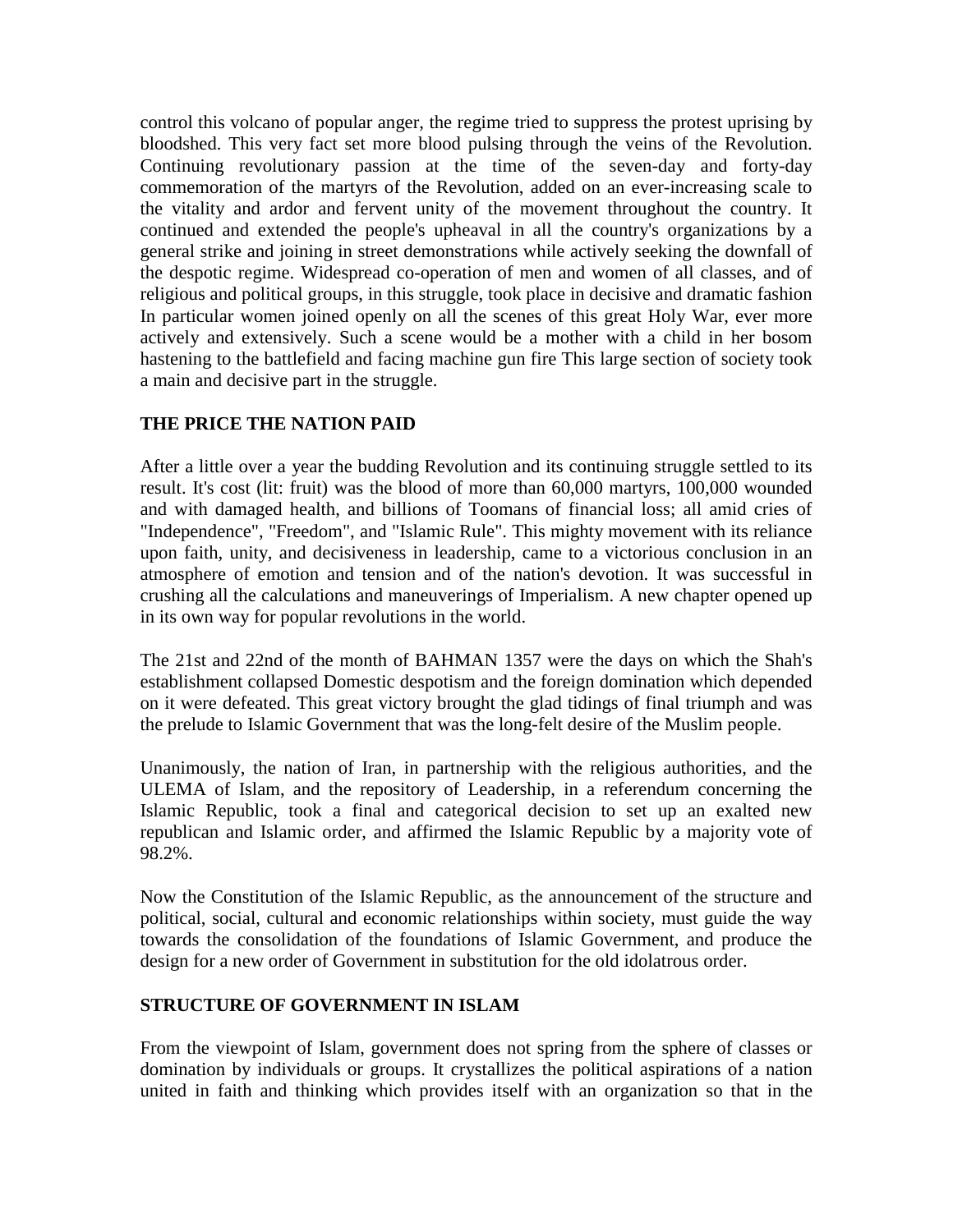process of transformation of ideas and beliefs, its way may be opened towards the ultimate goal. In the course of its revolutionary development our nation was cleansed from the dust and rust of idolatry, and from foreign ideological influence. It returned to true Islamic intellectual attitudes and views of the world. Now it is planning to build its new model society on such a basis, with Islamic standards. The Mission of the Constitution is to identify itself with the basic beliefs of the movement and to bring about the conditions under which the lofty and worldwide values' of Islam will flourish.

peoples, so as to prepare the way towards a united single world community The Constitution, having regard to the Islamic contents of the Iranian Revolution, which was a movement for the victory of all the oppressed over the arrogant, provides a basis for the continuation of that revolution both inside and outside the country. It particularly tries to do this in developing international relations with other Islamic movements and

 peoples, so as to prepare the way towards a united single world community ("Your community is one community, and I am your Lord who you are to worship") Quotation from the Arabic and to the continuation of the progressive struggle for the rescue of deprived and oppressed nations throughout the world.

Having regard to the intrinsic nature of this great movement, the Constitution guarantees to oppose any kind of despotism, intellectual, social, and as regards monopoly economics, and to struggle for freedom from the despotic system, and to entrust men's destiny to their own hands.

("He releases them from their heavy burdens and yokes which are on them") Quotation from the Arabic.

 acceptance of religion, devout men have the responsibility for government and administration of the country. In creating the political structures and foundations for organizing society on the basis of

("The earth will be inherited by my pious followers"). Quotation from the Arabic.

 Legislation which is to set out the codes for the management of society will have as its central axis the Koran and tradition. Therefore there is great necessity for exact and serious supervision by just and virtuous and dedicated Islamic scholars (FEQHA-ye- $ADEL =$  just men of religious law). Because the aim of government is to help mankind to develop towards the divine order and until the ground is cleared and the human talents have blossomed forth for the glorification of God's nature in all its dimensions, ("To emulate God's morality11) Quotation from the Arabic, there cannot, except by delegation, be active and extensive participation at all stages in the taking of political decisions and the determination of destiny for all persons in society, so that every individual has a hand in the task of human development and is responsible for growth and progress and guidance. This will be the assurance of government for the oppressed of the earth.

# **THE GUARDIANSHIP OF THE JUST MAN OF RELIGIOUS LAW**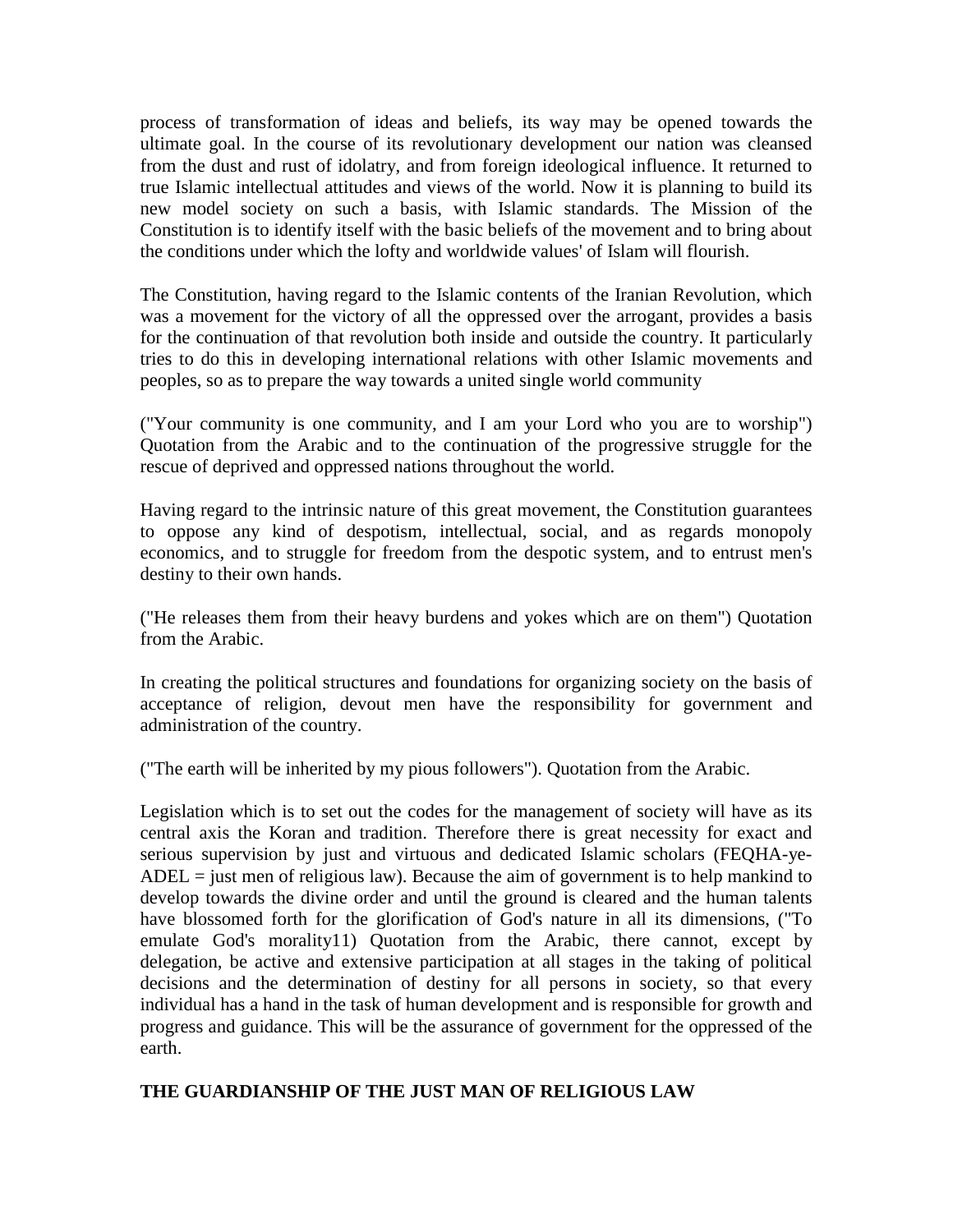# **(FAQIYEH-e-ADEL)**

On the basis of continuous Guardianship and Leadership (Imamate) the Constitution provides for leadership under all conditions, (by a person) recognized by the people as lender, so that there shall be security against deviation by various organizations

 matters having to do with what he permits and forbids") - Quotation from the Arabic ("The course of affairs is in the hands of those who know God and who are trustworthy in

# **THE ECONOMY AS A MEANS NOT AN END**

In strengthening the foundations of the economy, the governing principle is the satisfaction of mankind's needs in the course of its growth and development. It is not of other economic objectives, such as centralization and the accumulation of wealth and the search for profit. In materialistic schools of thought, economic activity is its own end This at stages of growth, economic activity is a factor working for destruction and corruption and decay. But in Islam economic activity is a means. As an ultimate means there can be no more effective instrument on the path towards the goal.

From this point of view, the Islamic program of economic activity to provide a suitable field for the emergence of human creative power in various forms, and in this way provide equal and well-balanced opportunities, and make work, for all people, and satisfy the essential requirements of the advance towards development is the responsibility of the Islamic Government.

# **WOMEN IN THE CONSTITUTION**

In the creation of Islamic foundations, all the human forces which had been in the service of foreign exploitation powers will recover their true identity and human rights. In doing so, women who have endured more tyranny up till now under the idolatrous order, will naturally vindicate their rights further

reached is one of the duties of the Islamic Government The family unit is the basis of society, and the true focus for the growth and elevation of mankind. Harmony of beliefs and aspirations in setting up the family is the true foundation of the movement towards the development and growth of mankind. This has been a fundamental principle. Providing the opportunities for these objectives to be

 forthcoming Women were drawn away from the family unit and (put into) the condition of "being a mere thing", or "being a mere tool for work" in the service of consumerism and exploitation. Re-assumption of the task of bringing up religiously-minded men and women, ready to work and fight together in life's fields of activity, is a serious and precious duty of motherhood. And so acceptance of this responsibility as more serious and - from the Islamic point of view -a loftier ground for appreciation status will be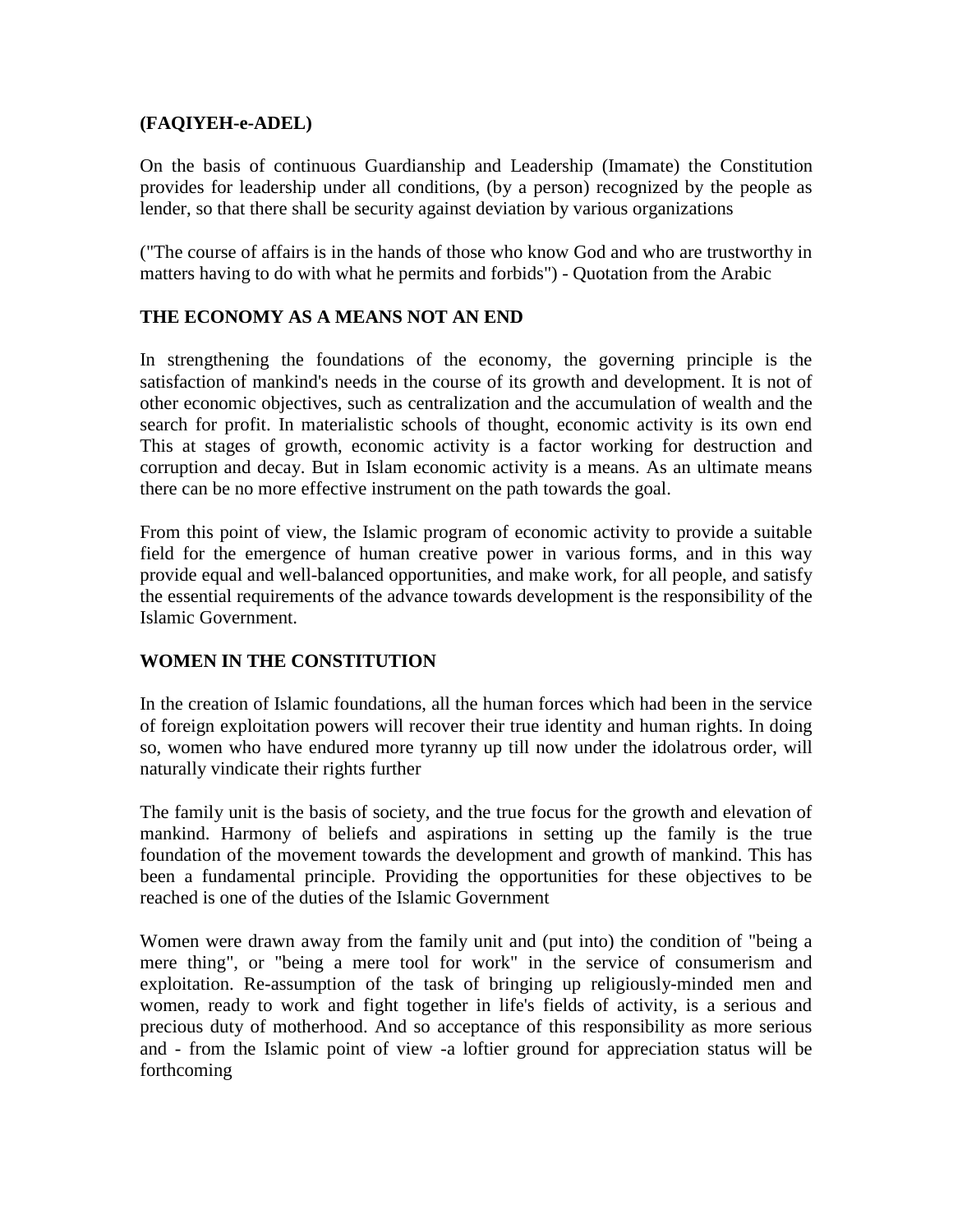## **THE RELIGIOUS ARMY**

In the organization and equipping of the countries defense forces, there must be regard for faith and religion as their basis and rules. And so the Islamic Republic's army, and the corps of Revolutionary Guards must be organized in accordance with this aim. They have responsibility not only for the safeguarding of the frontiers, but also for a religious mission, which is Holy War (JIHAD) along the way of God, and the struggle to extend the supremacy of God's Law in the world.

("Against them make ready your strength to the utmost of your power, including steeds of war, to strike terror into the hearts of the enemies of God and your enemies, and others beside") Quotation from the Arabic.

# **THE JUDICIARY OF THE CONSTITUTION**

The question of the judiciary in relation to the safeguarding of the people's rights along the line (adopted by) the Islamic movement with the object of preventing localized deviation within the Islamic community, is a vital one. Thus provision must be made for the establishment of a judicial system on the basis of Islamic justice, manned by just judges, well acquainted with the exact rules of the Islamic code. Such a pattern of organization is necessary because of the delicate and subtle structure of Religion, which must be kept free from any kind of unhealthy relationship.

("And when you judge between man and man, judge with justice") Quotation from the Arabic.

# **THE EXECUTIVE POWER**

 This is because of its special importance as regards the putting into effect of Islamic which was the offspring of idolatrous rule is to be eliminated with severity, so that an The executive power must open up the path towards the creation of an Islamic society. ordinances and regulations, so that just relationships can be attained in the governing of society; and also because of the essential character of this vital question in laying the foundations for the ultimate goal of life. Thus (the executive power) is to be hedged about by every kind of intricate disciplinary arrangement which may further the attainment of this goal, or negate any source of anxiety from the Islamic viewpoint. The bureaucracy executive system of greater efficiency and increasing speed (of action) can come into existence to deal with administrative undertakings.

## **THE PUBLIC MEDIA**

The public media must take their place in the process of development of the Islamic revolution, and must serve in the propagation of Islamic culture. In this sphere they must look for opportunities for a healthy exchange of differing ideas, and must rigorously refrain from the propagation and encouragement of destructive and anti-Islamic qualities.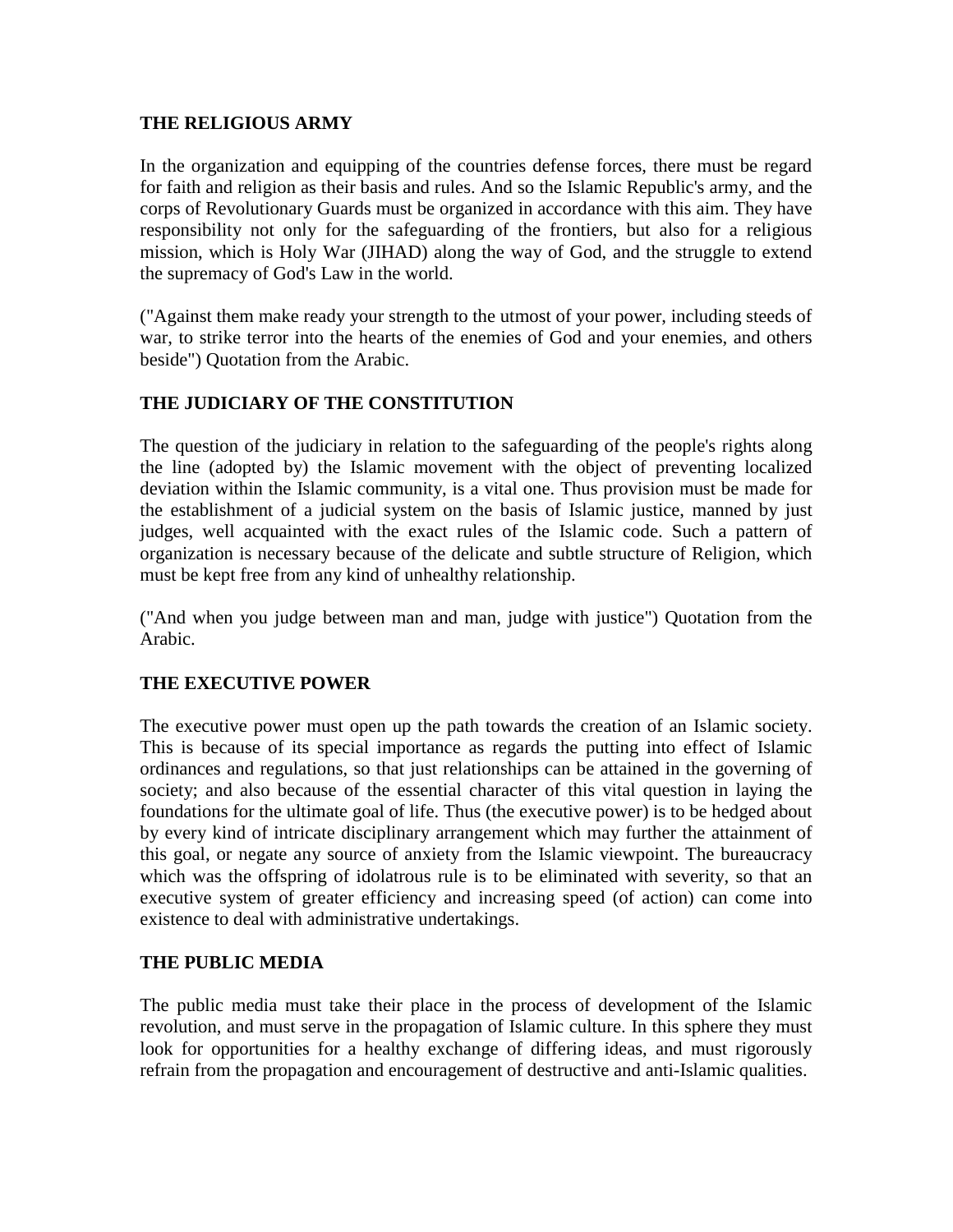In pursuance of the principles of this law which recognize freedom and human dignity as the central point of their objectives, and opens up the path of development and perfection of man as the responsibility of all, the Islamic community must elect sagacious and devout representatives, and exercise active supervision over their work, to participate in the building up of the Islamic society. This in the hope that in building the exemplary Islamic society they will succeed in setting a pattern of self-sacrifice to all the people of the world

("Thus we appointed you a central nation that you might be witnesses to the people") Quotation from the Arabic.

## **REPRESENTATIVES**

The Council of Experts (MAJLIS-e-KHEBREGAN), composed of representatives of the people, drew up the Constitution on the basis of scrutiny of the draft proposed by the Government, and of the proposals put forward by various groups. It contains 12 chapters and 175 articles. It was completed on the eve of the 15th century since the HEGIRA of the great Prophet (God bless and preserve him) and the establishment of the redeeming faith of Islam with the aims and motives described above, and in the hope that this century will be the century of the rule of the world by the oppressed, and the complete overthrow of the arrogant ones.

## **THE CONSTITUTION OF THE ISLAMIC REPUBLIC OF IRAN**

# **CHAPTER I**

### **General Principles**

Article 1

The form of government of Iran is that of an Islamic Republic, endorsed by the people of Iran on the basis of their long-standing belief in the sovereignty of truth and Qur'anic justice, in the referendum of Farvardin 9 and 10 in the year 1358 of the solar Islamic calendar, corresponding to Jamadi al-'Awwal 1 and 2 in the year 1399 of the lunar Islamic calendar (March 29 and 30, 1979], through the affirmative vote of a majority of 98.2% of eligible voters, held after the victorious Islamic Revolution led by the eminent marji' al-taqlid, Ayatullah al-Uzma Imam Khomeyni.

Article 2

The Islamic Republic is a system based on belief in:

1. the single God (as stated in the phrase "There is no god except Allah"), His exclusive sovereignty and the right to legislate, and the necessity of submission to His commands;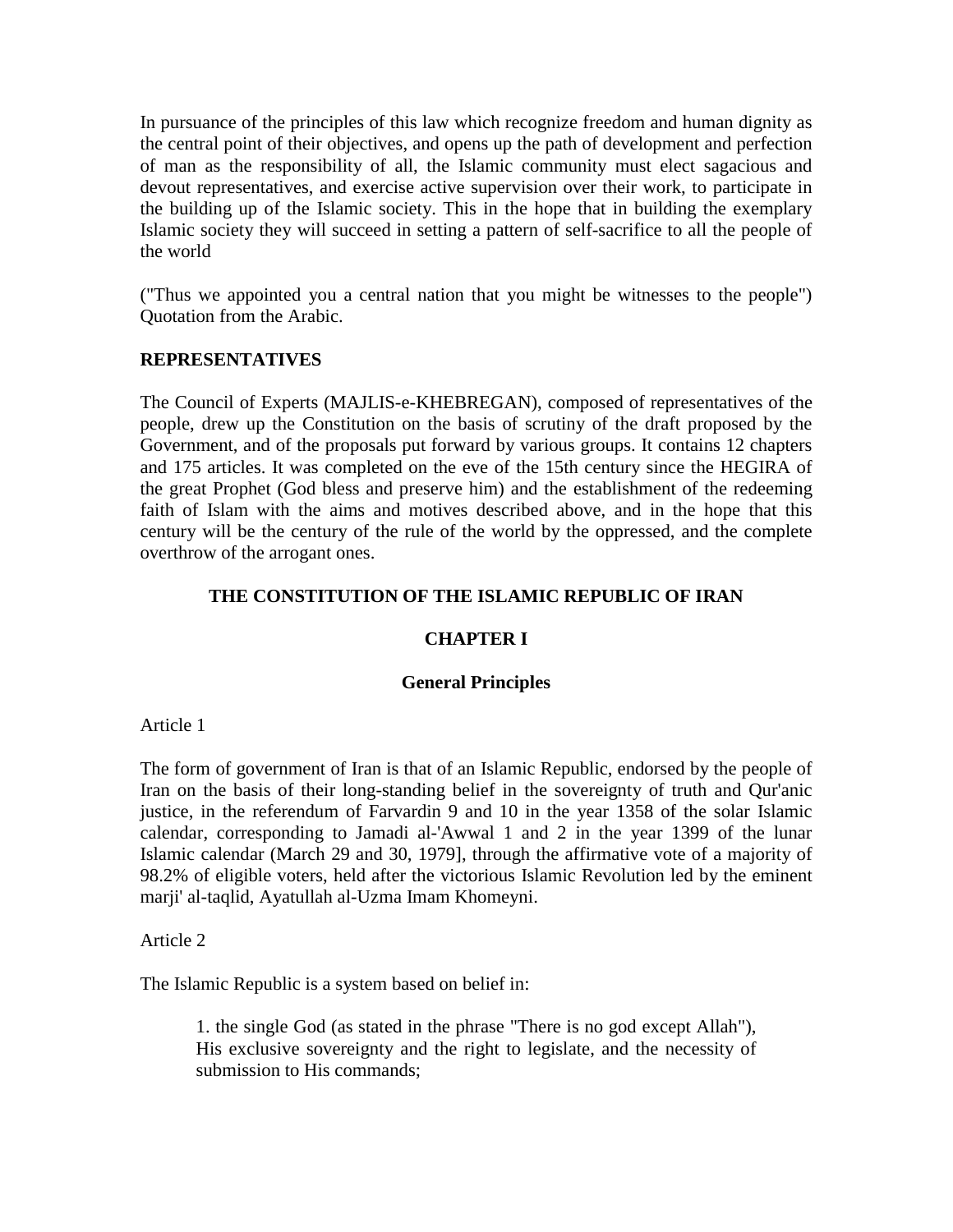2. divine revelation and its fundamental role in setting forth the laws;

3. the return to God in the Hereafter, and the constructive role of this belief in the course of man's ascent towards God;

4. the justice of God in creation and legislation;

5. continuous leadership (imamat) and perpetual guidance, and its fundamental role in ensuring the uninterrupted process of the revolution of Islam;

6. the exalted dignity and value of man, and his freedom coupled with responsibility before God; in which equity, justice, political, economic, social, and cultural independence, and national solidarity are secured by recourse to:

a. continuous Jtihad of the fuqaha' possessing necessary qualifications, exercised on the basis off the Qur'an and the Sunnah of the Ma'sumun, upon all of whom be peace;

further; b. sciences and arts and the most advanced results of human experience, together with the effort to advance them

c. negation of all forms of oppression, both the infliction of and the submission to it, and of dominance, both its imposition and its acceptance.

### Article 3

In order to attain the objectives specified in Article 2, the government of the Islamic Republic of Iran has the duty of directing all its resources to the following goals:

1. the creation of a favorable environment for the growth of moral virtues based on faith and piety and the struggle against all forms of vice and corruption;

2. raising the level of public awareness in all areas, through the proper use of the press, mass media, and other means;

3. free education and physical training for everyone at all levels, and the facilitation and expansion of higher education;

 establishing research centers and encouraging researchers; 4. strengthening the spirit of inquiry, investigation, and innovation in all areas of science, technology, and culture, as well as Islamic studies, by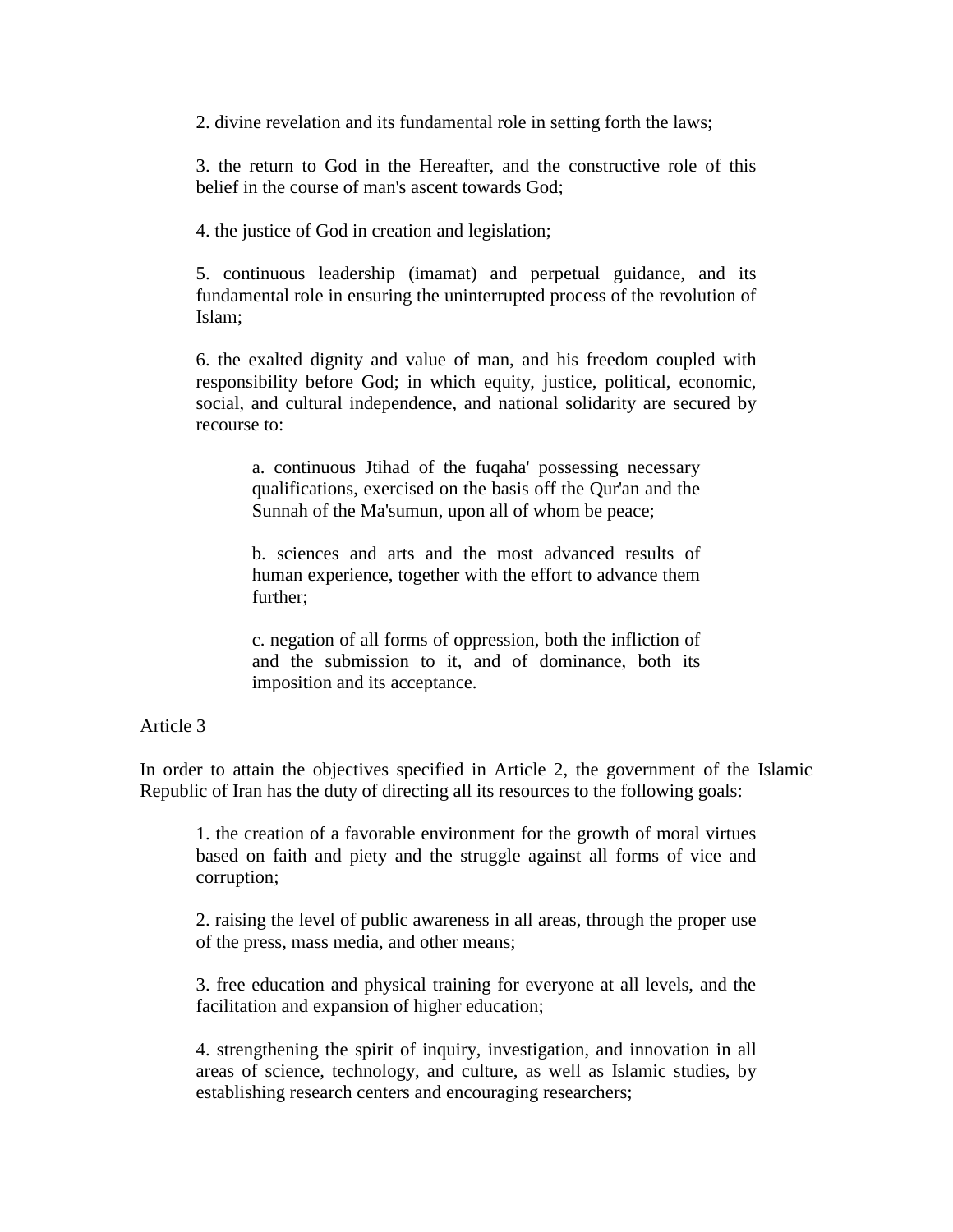5. the complete elimination of imperialism and the prevention of foreign influence;

6. the elimination of all forms of despotism and autocracy and all attempts to monopolize power;

7. ensuring political and social freedoms within the framework of the law;

economic, social, and cultural destiny; 8. the participation of the entire people in determining their political,

9. the abolition of all forms of undesirable discrimination and the provision of equitable opportunities for all, in both the material and intellectual spheres;

10. the creation of a correct administrative system and elimination of superfluous government organizations;

11. all round strengthening of the foundations of national defence to the utmost degree by means of universal military training for the sake of safeguarding the independence, territorial integrity, and the Islamic order of the country;

12. the planning of a correct and just economic system, in accordance with Islamic criteria in order to create welfare, eliminate poverty, and abolish all forms of deprivation with respect to food, housing, work, health care, and the provision of social insurance for all;

13. the attainment of self-sufficiency in scientific, technological, industrial, agricultural, and military domains, and other similar spheres;

14. securing the multifarious rights of all citizens, both women and men, and providing legal protection for all, as well as the equality of-all before the law;

15. the expansion and strengthening of Islamic brotherhood and public cooperation among all the people;

 mustad'afiin of the world. Article 4 16. framing the foreign policy of the country on the basis of Islamic criteria, fraternal commitment to all Muslims, and unsparing support to the

All civil, penal financial, economic, administrative, cultural, military, political, and other laws and regulations must be based on Islamic criteria. This principle applies absolutely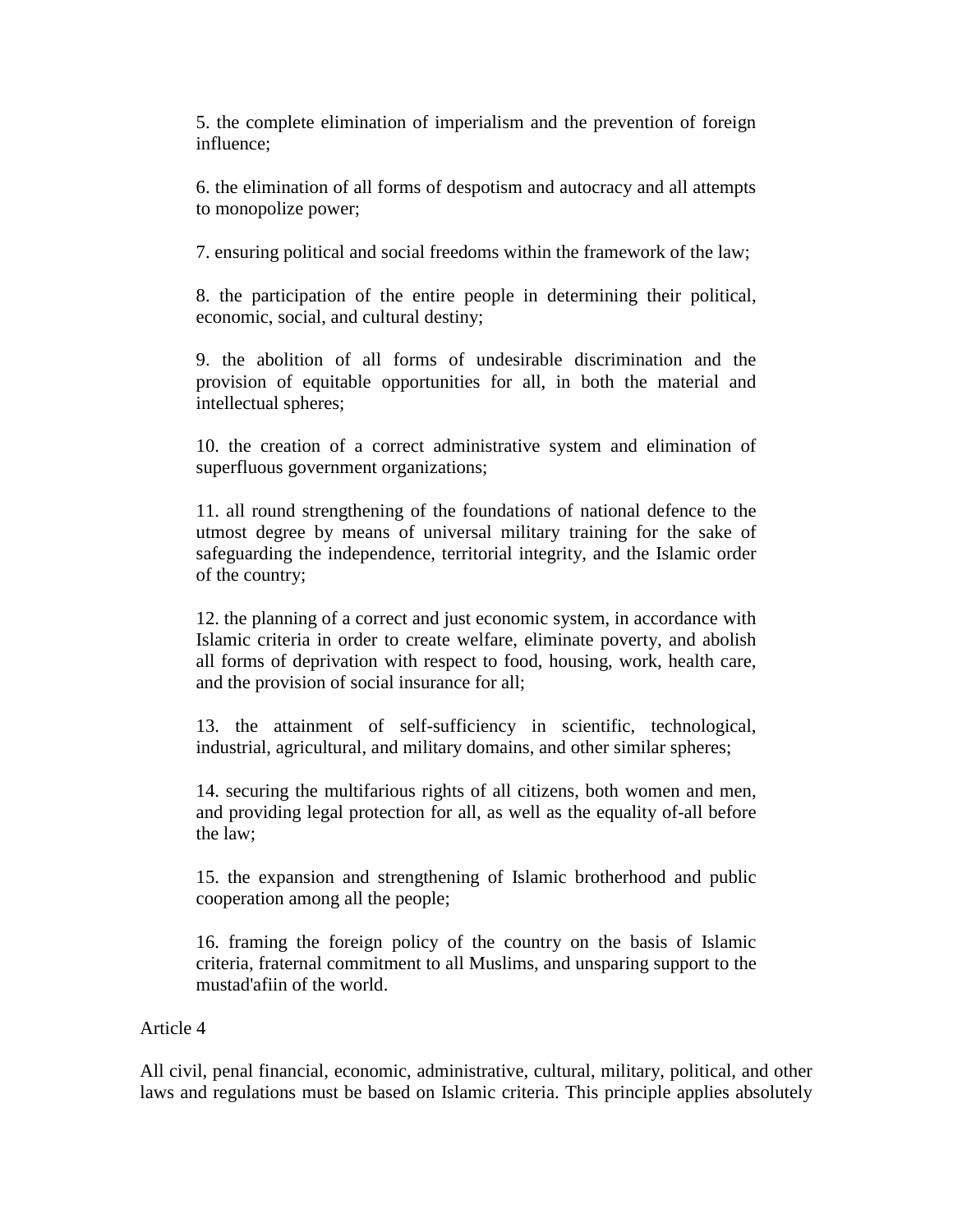regulations, and the fuqaha' of the Guardian Council are judges in this matter. Article 5 and generally to all articles of the Constitution as well as to all other laws and

During the Occultation of the Wali al-Asr (may God hasten his reappearance), the wilayah and leadership of the Ummah devolve upon the just ('adil] and pious [muttaqi] faqih, who is fully aware of the circumstances of his age; courageous, resourceful, and possessed of administrative ability, will assume the responsibilities of this office in accordance with Article 107.

## Article 6

In the Islamic Republic of Iran, the affairs of the country must be administered on the basis of public opinion expressed by the means of elections, including the election of the President, the representatives of the Islamic Consultative Assembly, and the members of councils, or by means of referenda in matters specified in other articles of this Constitution.

## Article 7

In accordance with the command of the Qur'an contained in the verse ("Their affairs are by consultations among them" [42:38]) and ("Consult them in affairs" [3:159]), consultative bodies - such as the Islamic Consultative Assembly, the Provincial Councils, and the City, Region, District, and Village Councils and the likes of them - are the decision-making and administrative organs of the country. The nature of each of these councils, together with the manner of their formation, their jurisdiction, and scope of their duties and functions, is determined by the Constitution and laws derived from it.

# Article 8

 In the Islamic Republic of Iran, al-'amr bilma'ruf wa al-nahy 'an al-munkar is a universal and reciprocal duty that must be fulfilled by the people with respect to one another, by the government with respect to the people, and by the people with respect to the government. The conditions, limits, and nature of this duty will be specified by law. (This is in accordance with the Qur'anic verse; "The believers, men and women, are guardians of one another; they enjoin the good and forbid the evil" [9:71]).

### Article 9

In the Islamic Republic of Iran, the freedom, independence, unity, and territorial integrity of the country are inseparable from one another, and their preservation is the duty of the government and all individual citizens. No individual, group, or authority, has the right to infringe in the slightest way upon the political, cultural, economic, and military independence or the territorial integrity of Iran under the pretext of exercising freedom. Similarly, no authority has the right to abrogate legitimate freedoms, not even by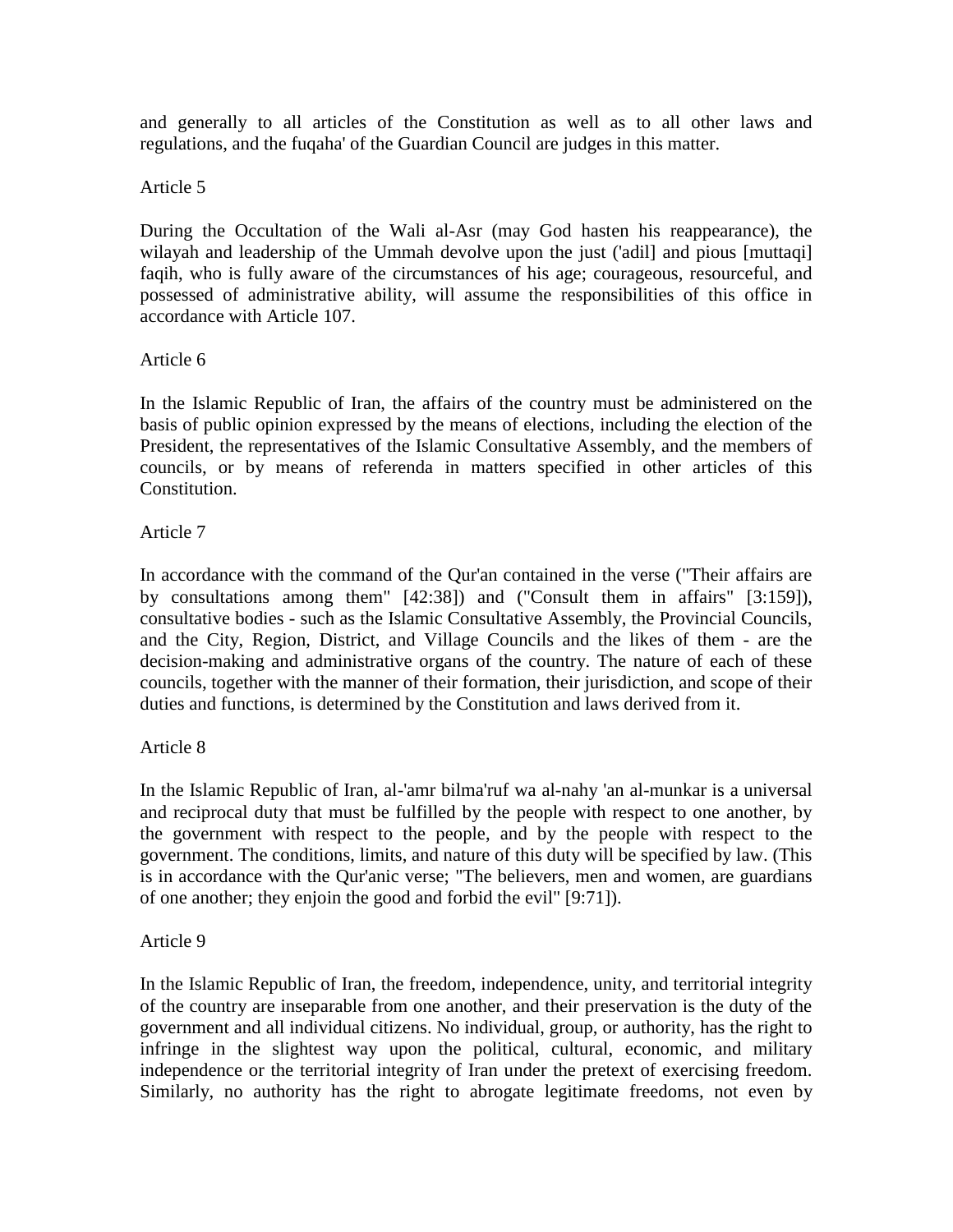independence and territorial integrity of the country. Article 10 enacting laws and regulations for that purpose, under the pretext of preserving the

Since the family is the fundamental unit of Islamic society, all laws, regulations, and pertinent programs must tend to facilitate the formation of a family, ,and to safeguard its sanctity and the stability of family relations on the basis of the law and the ethics of Islam.

Article 11

 community, and I am your Lord, so worship Me" [21:92]), all Muslims form a single In accordance with the sacred verse of the Qur'an ("This your community is a single nation, and the government of the Islamic Republic of Iran has the duty of formulating its general policies with a view to cultivating the friendship and unity of all Muslim peoples, and it must constantly strive to bring about the political, economic, and cultural unity of the Islamic world.

Article 12

 litigation in courts of law. In regions of the country where Muslims following any one of The official religion of Iran is Islam and the Twelver Ja'fari school [in usual al-Din and fiqh], and this principle will remain eternally immutable. Other Islamic schools, including the Hanafi, Shafi'i, Maliki, Hanbali, and Zaydi, are to be accorded full respect, and their followers are free to act in accordance with their own jurisprudence in performing their religious rites. These schools enjoy official status in matters pertaining to religious education, affairs of personal status (marriage, divorce, inheritance, and wills) and related these schools of fiqh constitute the majority, local regulations, within the bounds of the jurisdiction of local councils, are to be in accordance with the respective school of fiqh, without infringing upon the rights of the followers of other schools.

Article 13

Zoroastrian, Jewish, and Christian Iranians are the only recognized religious minorities, who, within the limits of the law, are free to perform their religious rites and ceremonies, and to act according to their own canon in matters of personal affairs and religious education.

Article 14

In accordance with the sacred verse; ("God does not forbid you to deal kindly and justly with those who have not fought against you because of your religion and who have not expelled you from your homes" [60:8]), the government of the Islamic Republic of Iran and all Mu slims are duty-bound to treat non-Muslims in conformity with ethical norms and the principles of Islamic justice and equity, and to respect their human rights. This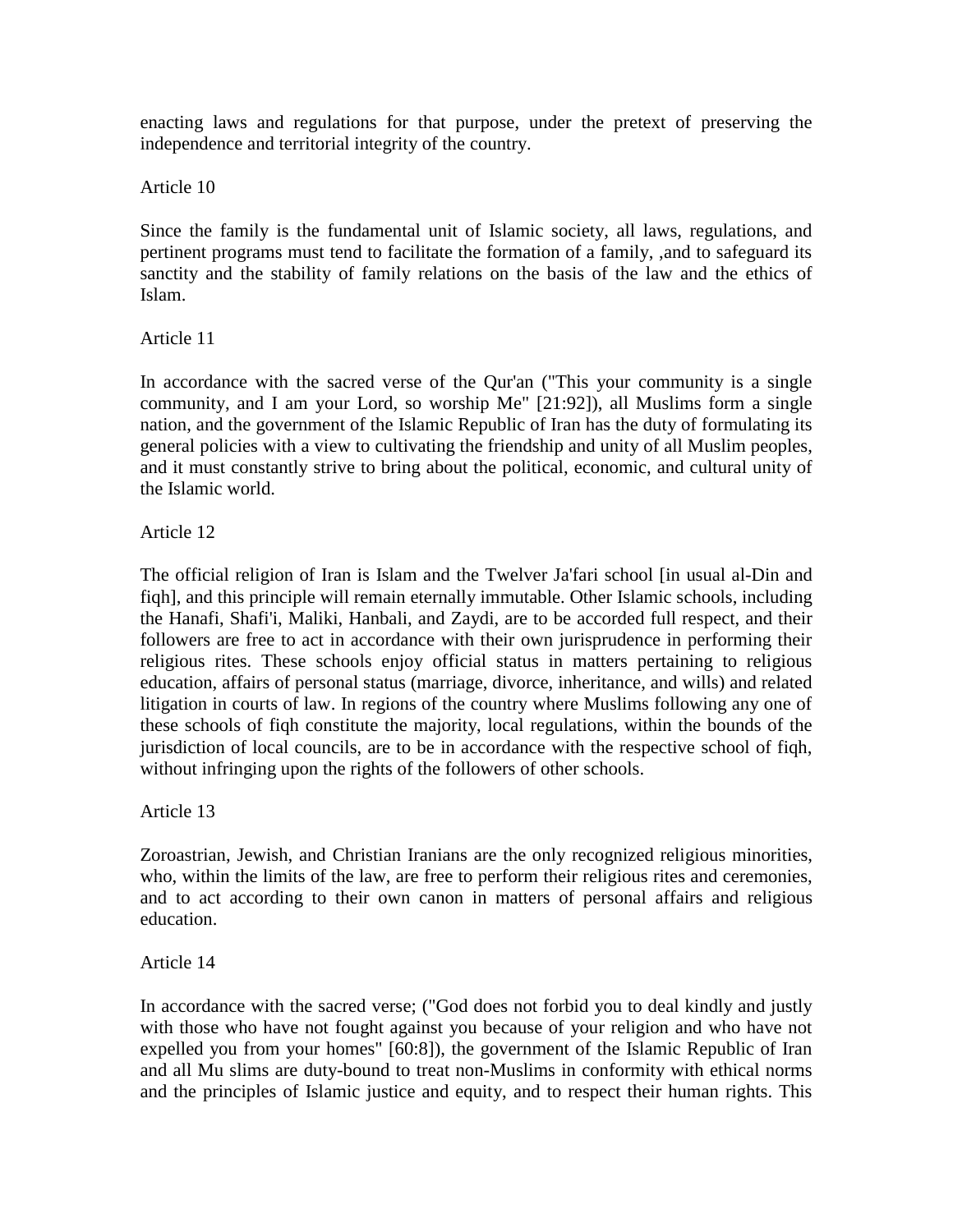principle applies to all who refrain from engaging in conspiracy or activity against Islam and the Islamic Republic of Iran.

# CHAPTER II:

# The Official Language, Script, Calendar, and Flag of the Country

Article 15

The official language and script of Iran, the lingua franca of its people, is Persian. Official documents, correspondence, and texts, as well as text-books, must be in this language and script. However, the use of regional and tribal languages in the press and mass media, as well as for teaching of their literature in schools, is allowed in addition to Persian.

Article 16

 elementary level, in all classes of secondary school and in all areas of study. Article 17 Since the language of the Qur'an and Islamic texts and teachings is Arabic, and since Persian literature is thoroughly permeated by this language, it must be taught after

The official calendar of the country takes as its point of departure the migration of the Prophet of Islam - God's peace and blessings upon him and his Family. Both the solar and lunar Islamic calendars are recognized, but government offices will function according to the solar calendar. The official weekly holiday is Friday.

Article 18

 The official flag of Iran is composed of green, white and red colors with the special emblem of the Islamic Republic, together with the motto [Allah-o Akbar].

# CHAPTER III

# The Rights of the People

Article 19

 All people of Iran, whatever the ethnic group or tribe to which they belong, enjoy equal rights; and color, race, language, and the like, do not bestow any privilege.

Article 20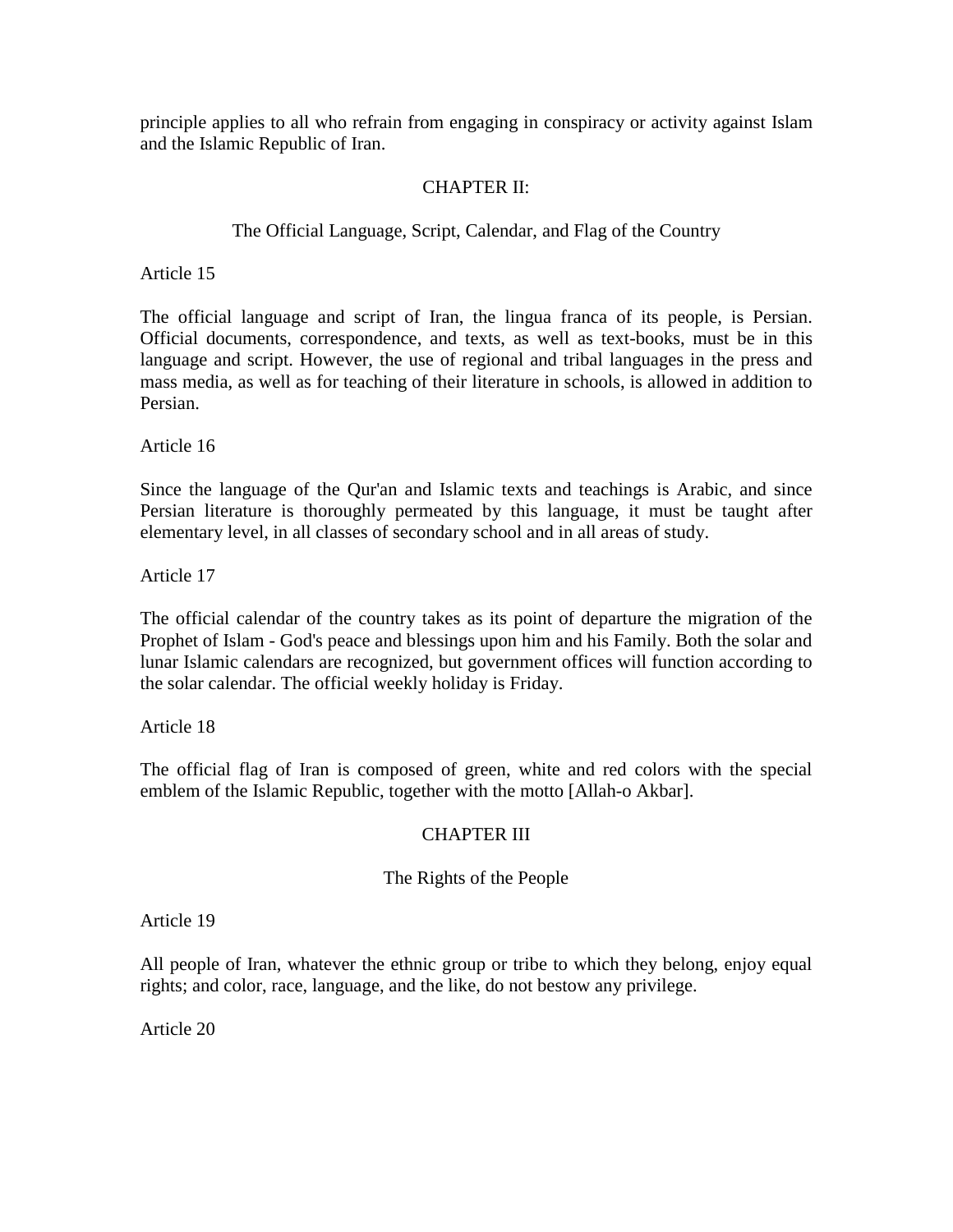Islamic criteria. Article 21 All citizens of the country, both men and women, equally enjoy the protection of the law and enjoy all human, political, economic, social, and cultural rights, in conformity with

 Islamic criteria, and accomplish the following goals: The government must ensure the rights of women in all respects, in conformity with

1. create a favorable environment for the growth of woman's personality and the restoration of her rights, both the material and intellectual;

 2. the protection of mothers, particularly during pregnancy and childbearing, and the protection of children

without guardians;

3. establishing competent courts to protect and preserve the family;

4. the provision of special insurance for widows, and aged women and women without support;

5. the awarding of guardianship of children to worthy mothers, in order to protect the interests of the children, in the absence of a legal guardian.

Article 22

The dignity, life, property, rights, residence, and occupation of the individual are inviolate, except in cases sanctioned by law.

Article 23

 taken to task simply for holding a certain belief. Article 24 The investigation of individuals' beliefs is forbidden, and no one may be molested or

Publications and the press have freedom of expression except when it is where there is infringement of the basic tenets of Islam or public rights. In this respect detailed provisions will be laid down by law.

Article 25

Examination of (the contents of), and non-delivery of, letters; recording and divulging of telephone conversations; disclosure of telegraphic or telex communications; censorship,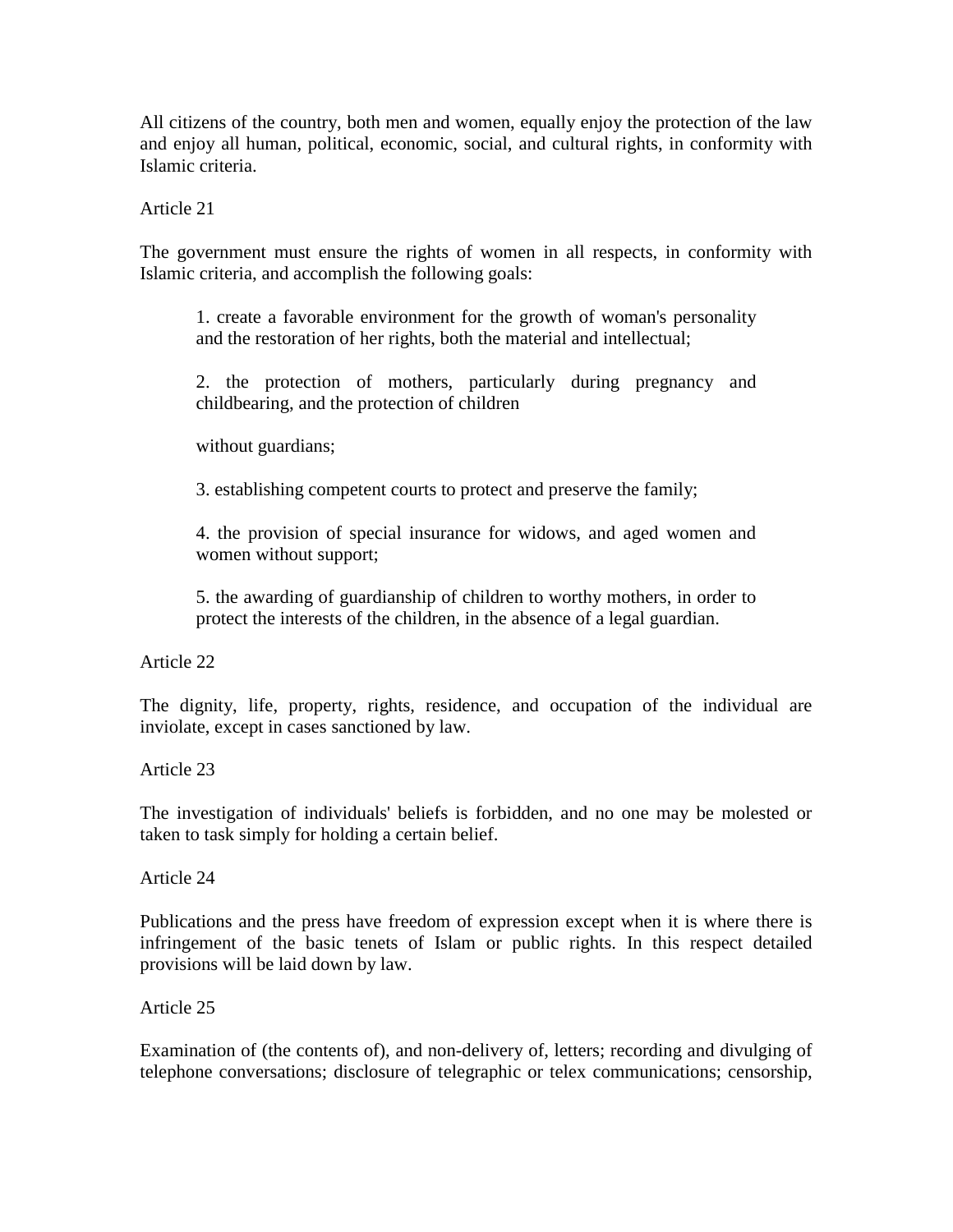pruning or non-transmission of messages; tapping and bugging and any kind of investigation are all forbidden, unless when so ordered by the law.

Article 26

Political parties, societies, political and craft associations, and Islamic or recognized minority religious associations may be freely brought into being, provided that no violation is involved of the principles of independence, freedom, national unity, Islamic standards, and the foundations of the Islamic Republic. No person may be prevented from joining, or compelled to join, one of the above.

Article 27

 Unarmed assemblies and marches may be freely organized, provided that no violation of the foundations of Islam is involved.

Article 28

Every person is entitled to choose the employment he wishes, so long as it is not contrary to Islam or the public interest or the rights of others.

The Government is bound, with due regard for the needs of society for a variety of employment for all men, to create the possibility of employment, and equal opportunities for obtaining it.

Article 29

Every person is entitled to the enjoyment of Social Security. This covers retirement, unemployment, old age, being laid off (AZ KAR OFTADEGI), being without a guardian, casual misfortune, accidents, and occurrences giving rise to the need for health services and medical care and treatment, through insurance etc.

 mentioned above for every individual in the country The Government is bound, in accordance with the laws, to use public revenues and the revenue drawn from individual contributions to provide the services and financial support

Article 30

 up to the limits of the country's own capacity Article 31 The Government is bound to make available, tree of charge, educational facilities for all up to the close of the secondary stage, and to expand free facilities for higher education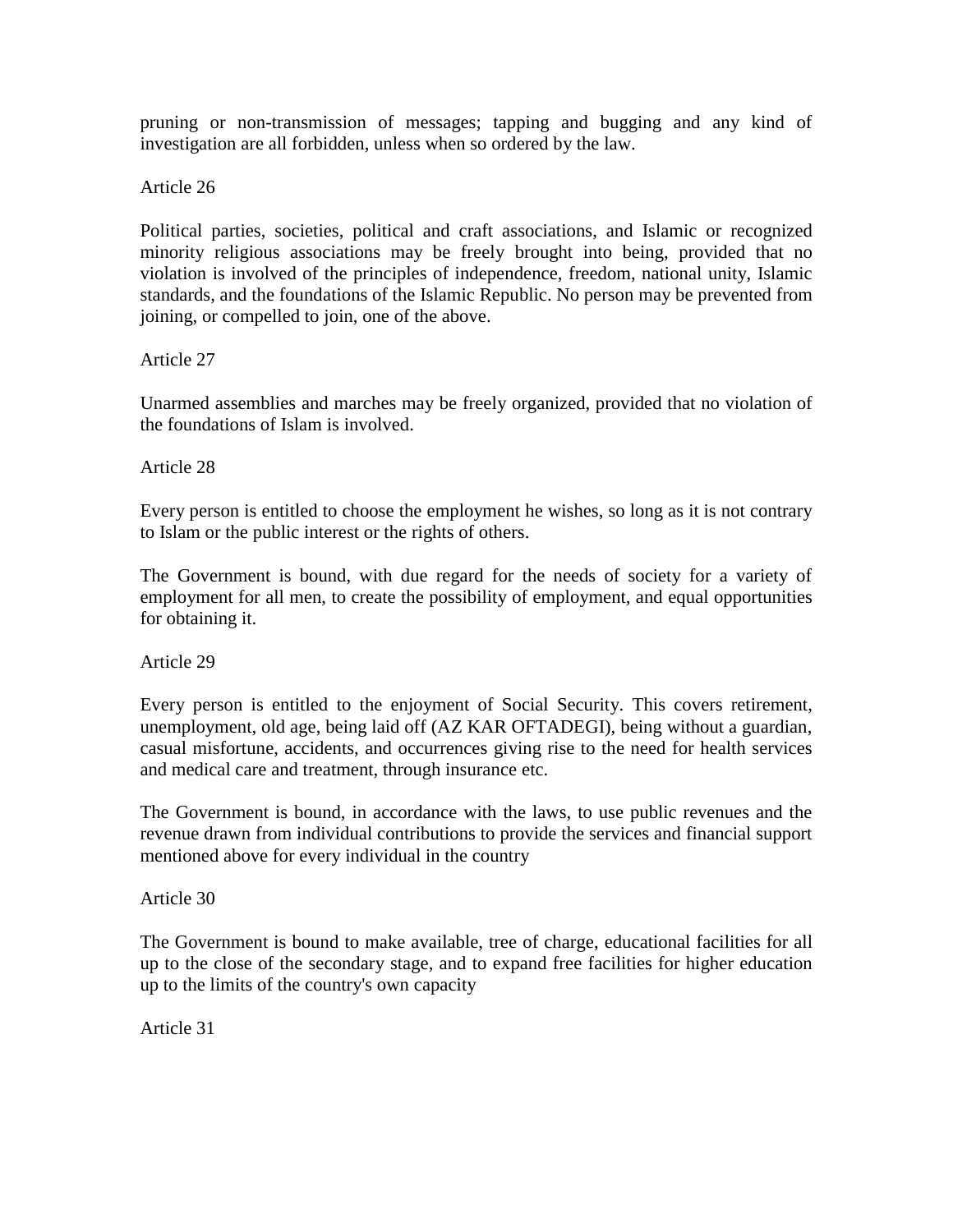Every Iranian individual and family is entitled to a dwelling appropriate to their need. The Government is bound to provide this, giving priority to those whose need is greatest, in particular peasants and workers, in the implementation of this Article.

## Article 32

 competent legal authority. Legal procedures must be initiated as early as possible. No person may be arrested except according to and in the manner laid down in the law. If someone is detained, the subject matter of the charge, with reasons (for bringing it), must immediately be communicated and explained in writing to the accused. Within at most 24 hours the file on the case and preliminary documentation must be referred to the Anyone infringing this principle will be punished in accordance with the law.

Article 33

 No person may be ousted from his residence, or forbidden to reside in the locality of his choice, or compelled to reside In a particular locality, unless the law prescribes this.

Article 34

 To ask for justice is the unquestioned right of every individual Everyone may refer to the court to which the law entitles him to refer Article 35 competent courts in search of justice. All members of the nation are entitled to have recourse to such courts within their reach. No one may be prevented from recourse to any

In all courts, both parties to the claim are entitled to select a lawyer for themselves. If they do not have the capacity to do this, the means of a lawyer being appointed to act for them must be made available to them.

Article 36

A sentence to punishment and its execution must only be by the decision of a competent court, and by virtue of law

Article 37

 where his guilt is established in a competent court. Article 38 Innocence is the basic principle No person is considered legally guilty, except in cases

Any kind of torture used to extract an admission of guilt or to obtain information is forbidden. Compelling people to give evidence, or confess or take an oath is not allowed.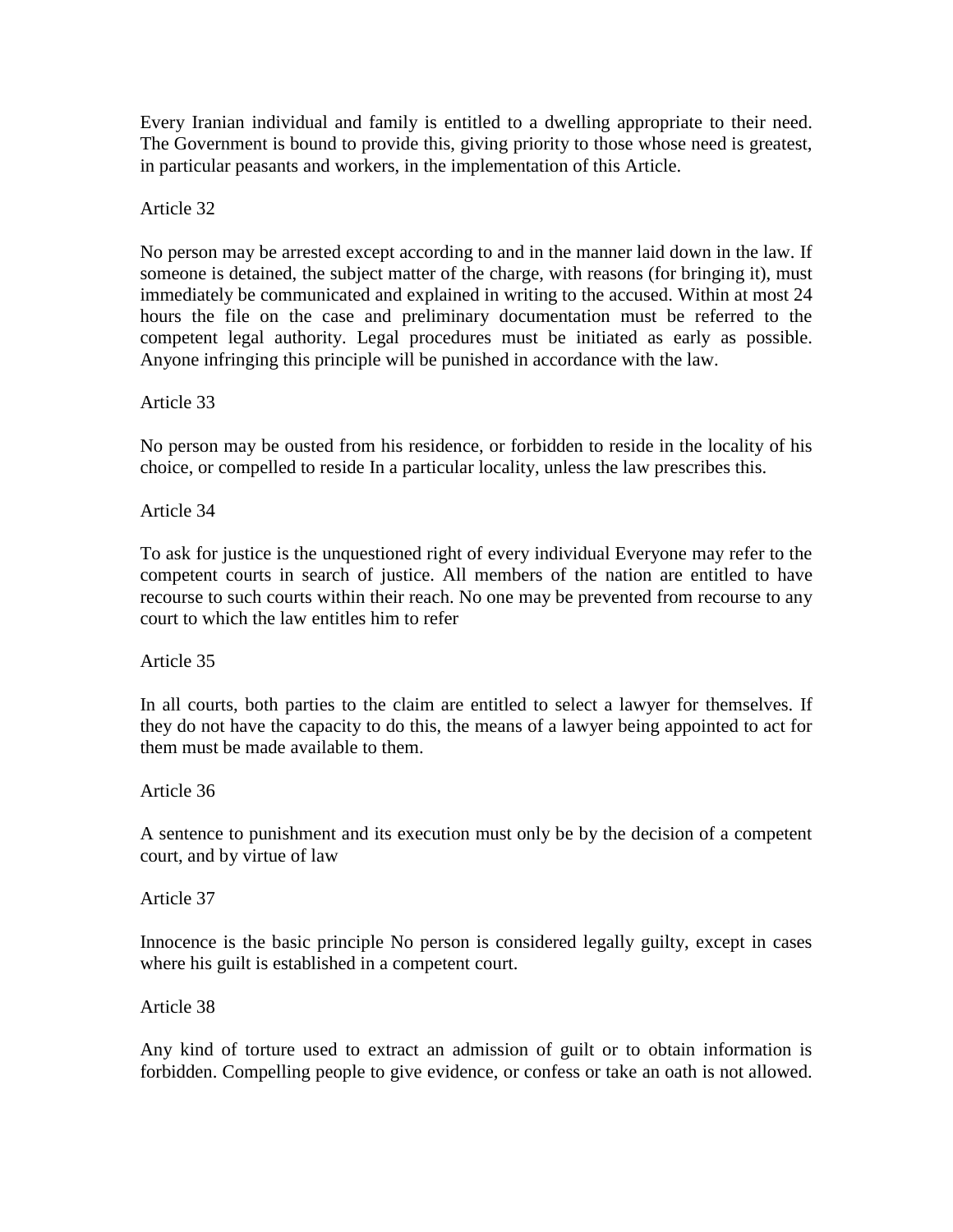Such evidence or confession or oath is null and void. Any person infringing this principle is to be punished in accordance with the law.

Article 39

Aspersion of the dignity of and respect due to any person who has been arrested or put in detention, or imprisoned or exiled by command of the law is forbidden in any form, and is liable to punishment.

Article 40

No person may exercise his own rights as a means of constraining others or violating the public interest.

Article 41

Citizenship of Iran is the unquestioned right of all Iranians. The Government may not deprive any Iranian of his citizenship, except at their own request, or if they take up citizenship of another country.

Article 42

Foreign nationals may within the limits of the law take up Iranian citizenship. The citizenship of such persons may only be taken away if, possibly, another Government accepts them into citizenship, or at their own request.

# CHAPTER IV

### Economy and Financial Affairs

Article 43

the following criteria: The economy of the Islamic Republic of Iran, with its objectives of achieving the economic independence of the society, uprooting poverty and deprivation, and fulfilling human needs in the process of development while preserving human liberty, is. based on

facilities for the establishment of a family; 1. the provision of basic necessities for all citizens: housing, food, clothing, hygiene, medical treatment, education, and the necessary

2. ensuring conditions and opportunities of employment for everyone, with a view to attaining full employment; placing the means of work at the disposal of everyone who is able to work but lacks the means, in the form of cooperatives, through granting interest-free loans or recourse to any other legitimate means that neither results in the concentration or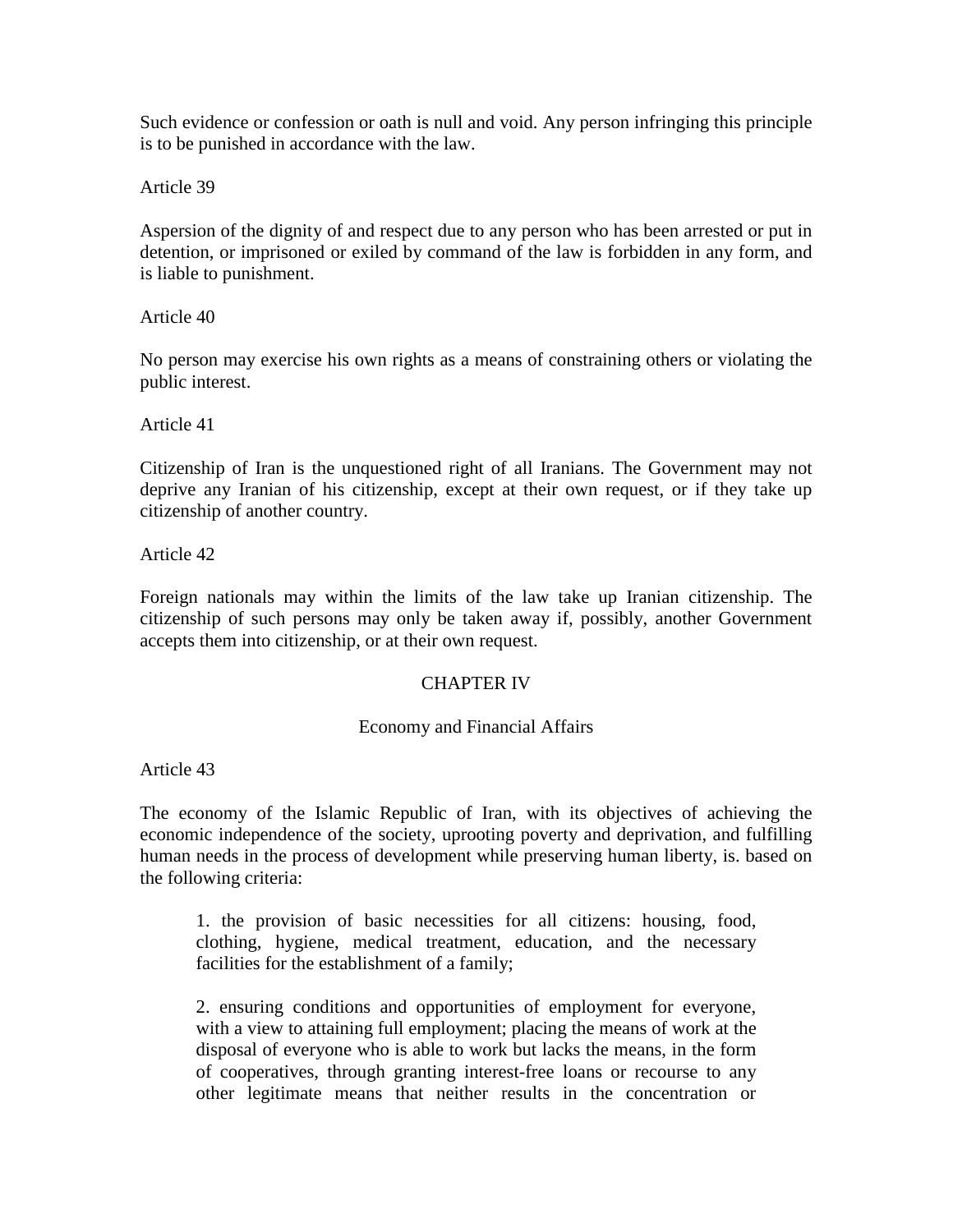circulation of wealth in the hands of a few individuals or groups, nor turns the government into a major absolute employer. These steps must be taken with due regard for the requirements governing the general economic planning of the country at each stage of its growth;

country, improve his skills, and to make full use of his creativity; 3. the plan for the national economy, must be structured in such a manner that the form, con-tent, and hours of work of every individual will allow him sufficient leisure and energy to engage, beyond his professional endeavor, in intellectual, political, and social activities leading to all-round development of his self, to take active part in leading the affairs of the

4. respect for the right to choose freely one's occupation; refraining from compelling anyone to engage in a particular job; and preventing the exploitation of another's labor;

5. the prohibition of infliction of harm and loss upon others, monopoly, hoarding, usury, and other illegitimate and evil practices;

6. the prohibition of extravagance and wastefulness in all matters related to the economy, including consumption, investment, production, distribution, and services;

economy; 7. the utilization of science and technology, and the training of skilled personnel in accordance with the developmental needs of the country's

economy; 8. prevention of foreign economic domination over the country's

9. emphasis on increase of agricultural, livestock, and industrial production in order to satisfy public needs and to make the country selfsufficient and free from dependence.

#### Article 44

The economy of the Islamic Republic of Iran is to consist of three sectors: state, cooperative, and private, and is to be based on systematic and sound planning. The state sector is to include all large-scale and mother industries, foreign trade, major minerals, banking, insurance, power generation, dams and large-scale irrigation networks, radio and television, post, telegraph and telephone services, aviation, shipping, roads, railroads and the like; all these will be publicly owned and administered by the State. The cooperative sector is to include cooperative companies and enterprises concerned with production and distribution, in urban and rural areas, in accordance with Islamic criteria. The private sector consists of those activities concerned with agriculture, animal husbandry, industry, trade, and services that supplement the economic activities of the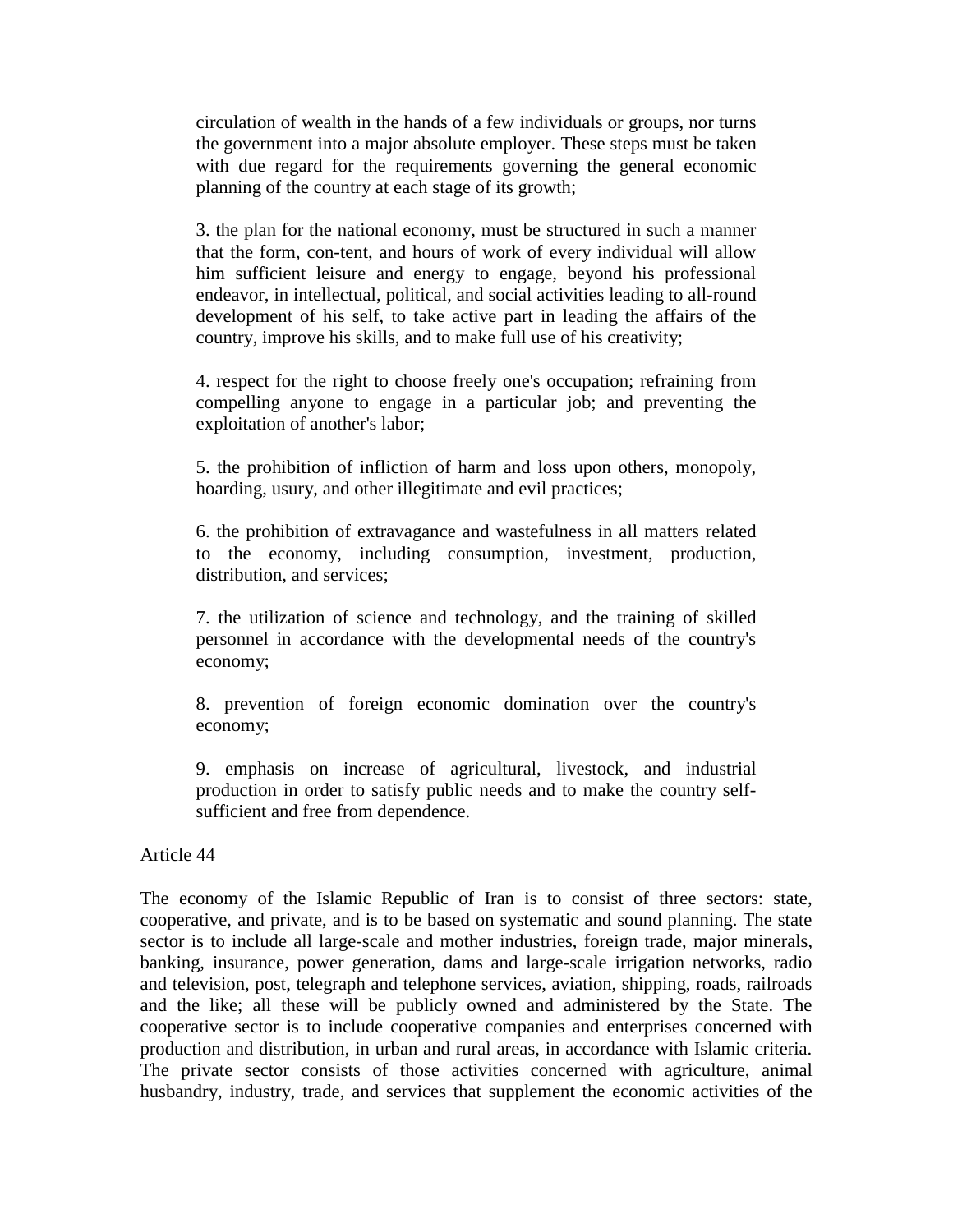state and cooperative sectors. Ownership in each of these three sectors is protected by the laws of the Islamic Republic, in so far as this ownership is in conformity with the other articles of this chapter, does not go beyond the bounds of Islamic law, contributes to the economic growth and progress of the country, and does not harm society. The [precise] scope of each of these sectors, as well as the regulations and conditions governing their operation, will be specified by law.

## Article 45

Public wealth and property, such as uncultivated or abandoned land, mineral deposits, seas, lakes, rivers and other public water-ways, mountains, valleys, forests, marshlands, natural forests, unenclosed pastures, legacies without heirs, property of undetermined ownership, and public property recovered from usurpers, shall be at the disposal of the Islamic government for it to utilize in accordance with the public interest. Law will specify detailed procedures for the utilization of each of the foregoing items.

### Article 46

Everyone is the owner of the fruits of his legitimate business and labor, and no one may deprive another of the opportunity of business and work under the pretext of his right to ownership.

### Article 47

Private ownership, legitimately acquired, is to be respected. The relevant criteria are determined by law.

### Article 48

There must be no discrimination among the various provinces with regard to the exploitation of natural resources, utilization of public revenues, and distribution of economic activities among the various provinces and regions of the country, thereby ensuring that every region has access to the necessary capital and facilities in accordance with its needs and capacity for growth.

### Article 49

 accordance with the law of Islam. The government has the responsibility of confiscating all wealth accumulated through usury, usurpation, bribery, embezzlement, theft, gambling, misuse of endowments, misuse of government contracts and transactions, the sale of uncultivated lands and other resources subject to public ownership, the operation of centers of corruption, and other illicit means and sources, and restoring it to its legitimate owner; and if no such owner can be identified, it must be entrusted to the public treasury. This rule must be executed by the government with due care, after investigation and furnishing necessary evidence in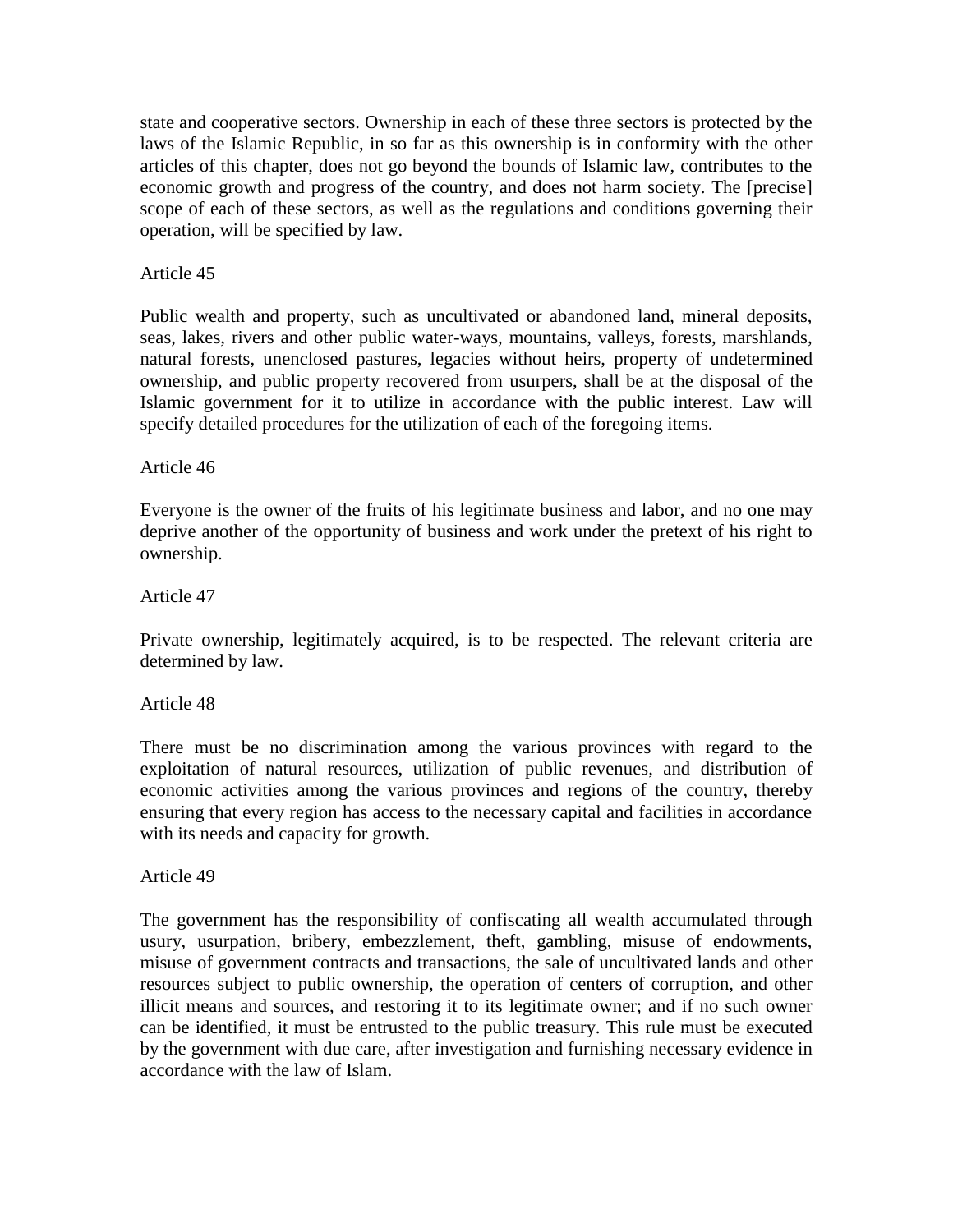The preservation of the environment, in which the present as well as the future generations have a right to flourishing social existence, is regarded as a public duty in the Islamic Republic. Economic and other activities that inevitably involve pollution of the environment or cause irreparable damage to it are therefore forbidden.

#### Article 51

No form of taxation may be imposed except in accordance with the law. Provisions for tax exemption and reduction will be determined by law.

#### Article 52

The annual budget of the country will be drain up by the government, in the manner specified by law, and submitted to the Islamic Consultative Assembly for discussion and approval. Any change in the figures contained in the budget will be in accordance with the procedures prescribed by law.

Article 53

All sums collected by the government will be deposited into the government accounts at the central treasury, and all disbursements, within the limits of allocations approved, shall be made in accordance with law.

Article 54

The National Accounting Agency is to be directly under the supervision of the Islamic Consultative Assembly. Its organization and mode of operation in Tehran and at the provincial capitals, are to be determined by law.

Article 55

The National Accounting Agency will inspect and audit, in the manner prescribed by law, all the accounts of ministries, government institutions and companies as well as other organizations that draw, in any way, on the general budget of the country, to ensure that no expenditure exceeds the allocations approved and that all sums are spent for the specified purpose. It will collect all relevant accounts, documents, and records, in accordance with law, and submit to the Islamic Consultative Assembly a report for the settlement of each year's budget together with its own comments. This report must be made available to the public.

# CHAPTER V

The Right of National Sovereignty and the Powers Deriving Therefrom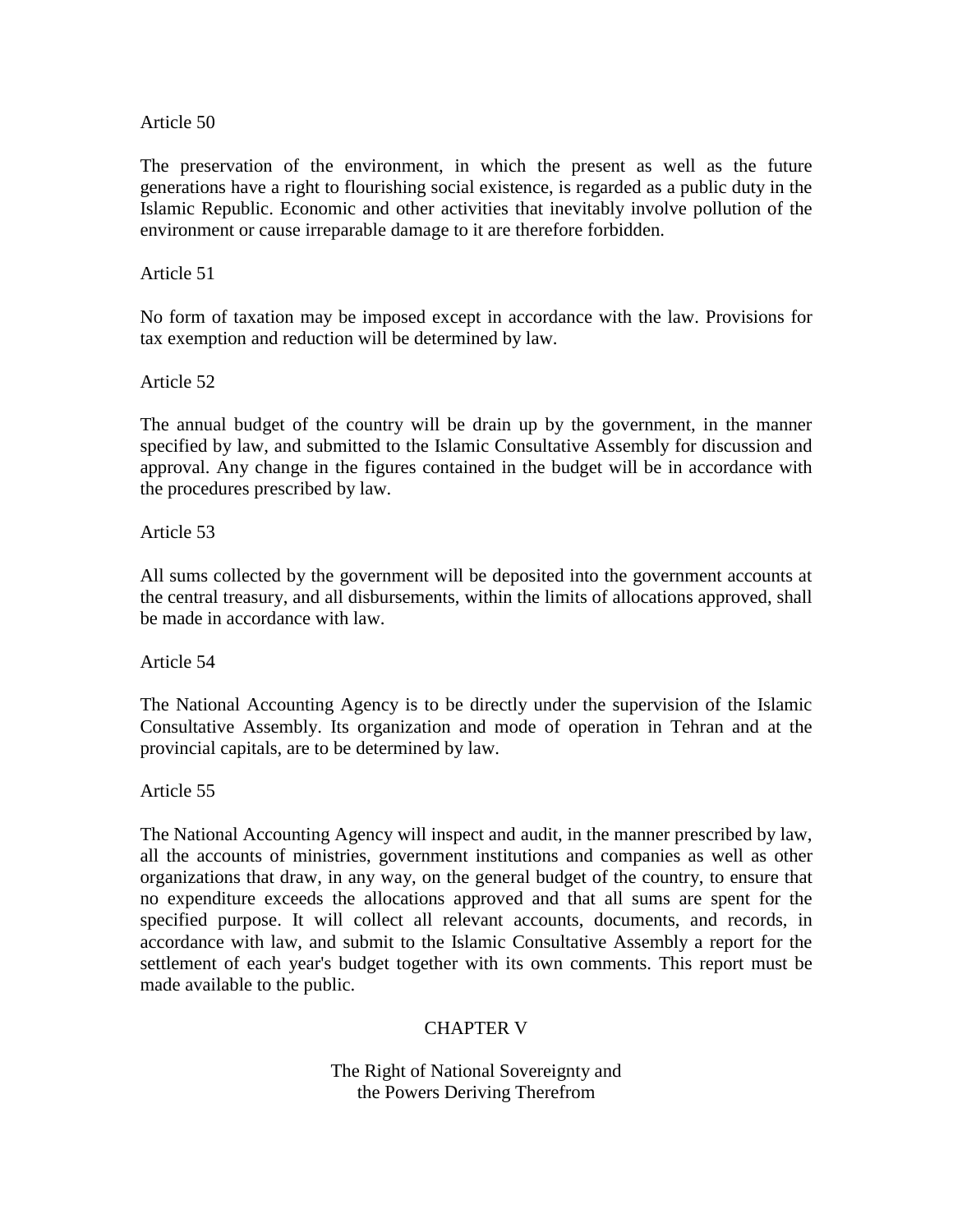Absolute sovereignty over the world and man belongs to God, and it is He Who has made man master of his own social destiny. No one can deprive man of this divine right, nor subordinate it to the vested interests of a particular individual or group. The people are to exercise this divine right in the manner specified in the following articles.

## Article 57

The powers of government in the Islamic Republic are vested in the legislature, the judiciary, and the executive powers, functioning under the supervision of the absolute wilayat al-'amr and the leadership of the Ummah, in accordance with the forthcoming articles of this Constitution. These powers are independent of each other.

Article 58

 by this body, after going through the stages specified in the articles below, is The function of the legislature are to be exercised through the Islamic Consultative Assembly, consisting of the elected representatives of the people. Legislation approved communicated to the executive and the judiciary for implementation.

Article 59

In extremely important economic, political, social, and cultural matters, the function of the legislature may be exercised through direct recourse to popular vote through a referendum. Any request for such direct recourse to public opinion must be approved by two-thirds of the members of the Islamic Consultative Assembly.

Article 60

The functions of the executive, except in the matters that are directly placed under the jurisdiction of the Leadership by the Constitution, are to be exercised by the president and the ministers.

Article 61

 and implement the Divine limits [al-hudud al-Ilahiyyah]. CHAPTER VI The function of the judiciary are to be performed by courts of justice, which are to be formed in accordance with the criteria of Islam, and are vested with the authority to examine and settle lawsuits, protect the rights of the public, dispense and enact justice,

The Islamic Consultative Assembly

(The Legislative Power)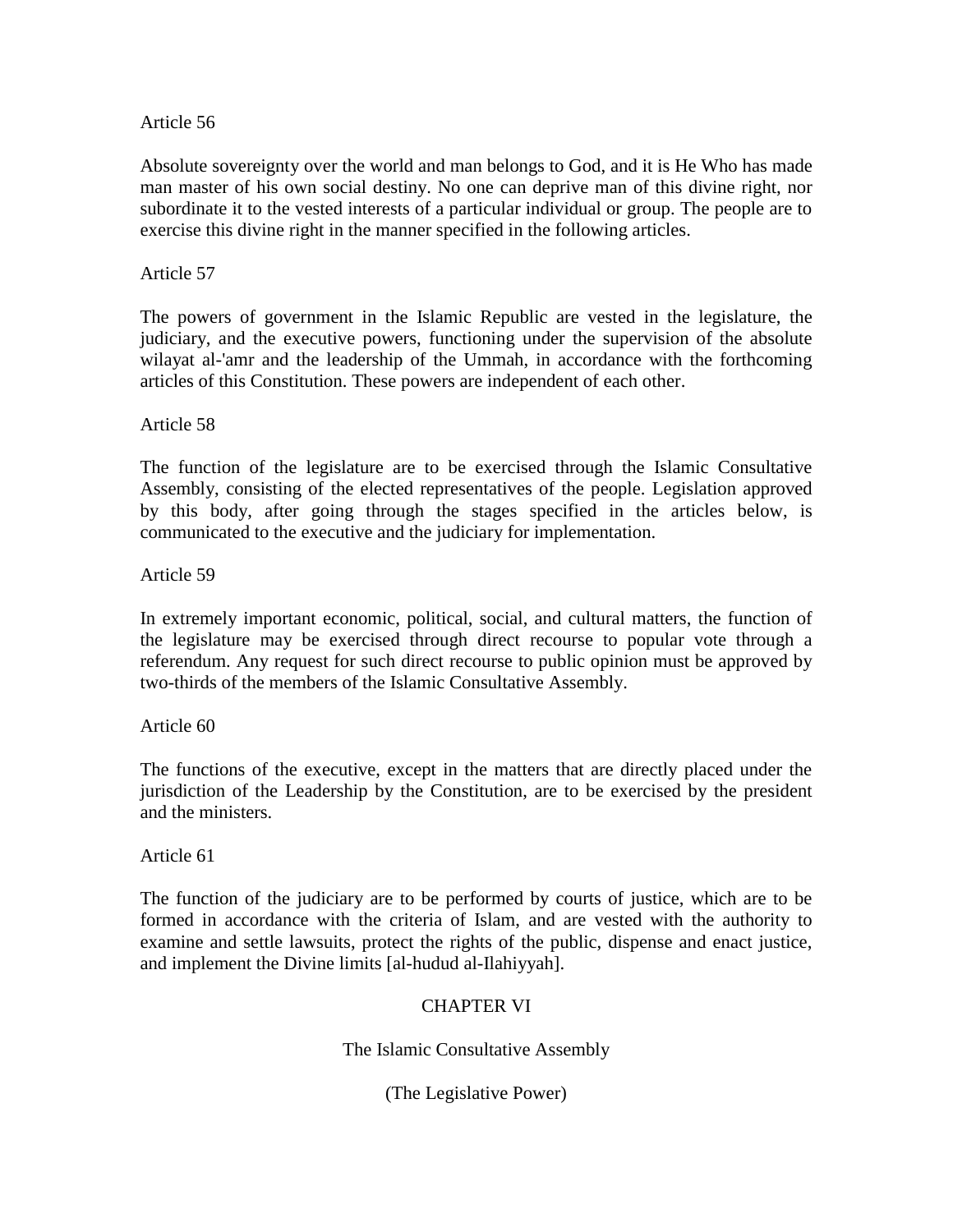The Islamic consultative Assembly is constituted by the representatives of the people elected directly and by secret ballot. The qualifications of voters and candidates, as well as the nature of election, will be specified by law.

#### Article 63

 each term must take place before the end of the preceding term, so that the country is The term of membership in the Islamic Consultative Assembly is four years. Elections for never without an Assembly.

### Article 64

There are to be two hundred seventy members of the Islamic Consultative Assembly which, keeping in view the human, political, geographic and other similar factors, may increase by not more than twenty for each ten-year period from the date of the national referendum of the year 1368 of the solar Islamic calendar. The Zoroastrians and Jews will each elect one representative; Assyrian and Chaldean Christians will jointly elect one representative; and Armenian Christians in the north and those in the south of the country will each elect one representative. The limits of the election constituencies and the number of representatives will be deter-mined by law.

#### Article 65

 After the holding of elections, sessions of the Islamic Consultative Assembly are considered legally valid when two-thirds of the total number of members are present. Drafts and bills will be approved in accordance with the code of procedure approved by it, except in cases where the Constitution has specified a certain quorum. The consent of two-thirds of all members present is necessary for the approve of the code of procedure of the Assembly.

#### Article 66

The manner of election of the Speaker and the Presiding Board of the Assembly, the number of committees and their term of office, and matters related to conducting the discussions and maintaining the discipline of the Assembly will be determined by the code of procedure of the Assembly.

#### Article 67

Members of the Assembly must take the following oath at the first session of the Assembly and affix their signatures to its text: In the Name of God, the Compassionate, the Merciful. In the presence of the Glorious Qur'an, I swear by God, the Exalted and Almighty, and undertake, swearing by my own honor as a human being, to protect the sanctity of Islam and guard the accomplishments of the Islamic Revolution of the Iranian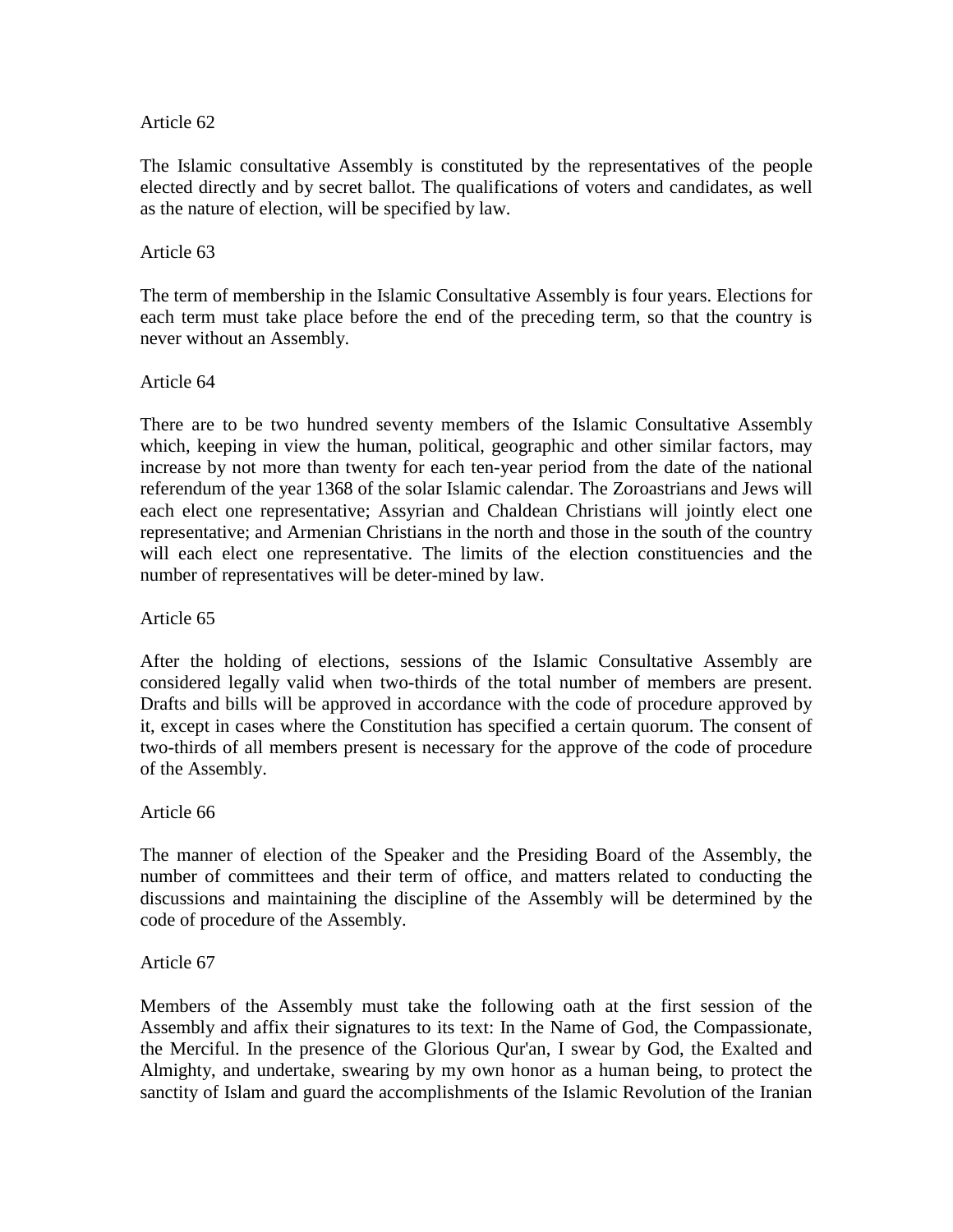people and the foundations of the Islamic Republic; to protect, as a just trustee, the honor bestowed upon me by the people, to observe piety in fulfilling my duties as people's representative; to remain always committed to the independence and honor of the country; to fulfill my duties towards the nation and the service of the people; to defend the Constitution; and to bear in mind, both in speech and writing and in the expression of my views, the independence of the country, the freedom of the people, and the security of their interests.

Members belonging to the religious minorities will swear by their own sacred books while taking this oath.

Members not attending the first session will perform the ceremony of taking the oath at the first session they attend.

Article 68

In time of war and the military occupation of the country, elections due to be held in occupied areas or countrywide may be delayed for a specified period if proposed by the President of the Republic, and approved by three-fourths of the total members of the Islamic Consultative Assembly, with the endorsement of the Guardian Council. If a new Assembly is not formed, the previous one will continue to function.

Article 69

The deliberations of the Islamic Consultative Assembly must be open, and full minutes of them made available to the public by the radio and the official gazette. A closed session may be held in emergency conditions, if it is required for national security, upon the requisition of the President, one of the ministers, or ten members of the Assembly. Legislation passed at a closed session is valid only when approved by three-fourths of the members in the presence of the Guardian Council. After emergency conditions have ceased to exist, the minutes of such closed sessions, together with any legislation approved in them, must be made available to the public.

Article 70

The President, his deputies and the ministers have the right to participate in the open sessions of the Assembly either collectively or individually. They may also have their advisers accompany them. If the members of the Assembly deem it necessary, the ministers are obliged to attend. [Conversely], whenever they request it, their statements are to be heard.

# SECTION TWO

Powers and Authority of the Islamic Consultative Assembly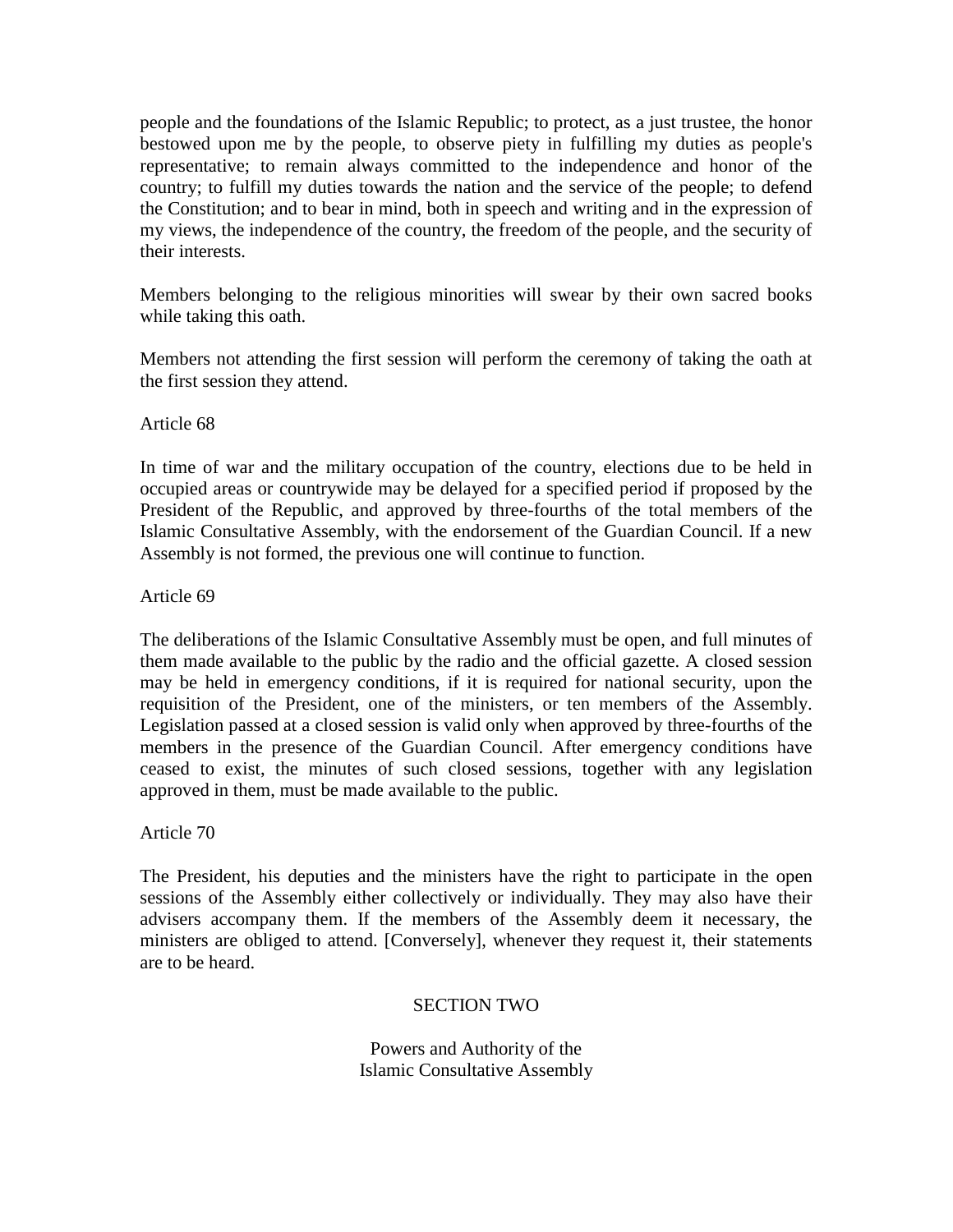The Islamic Consultative Assembly can establish laws on all matters, within the limits of its competence as laid down in the Constitution.

## Article 72

The Islamic Consultative Assembly cannot enact laws contrary to the usual and ahkam of the official religion of the country or to the Constitution. It is the duty of the Guardian Council to determine whether a violation has occurred, in accordance with Article 96.

Article 73

The interpretation of ordinary laws falls within the competence of the Islamic Consultative Assembly. The intent of this Article does not prevent the interpretations that judges may make in the course of cassation.

Article 74

Government bills are presented to the Islamic Consultative Assembly after receiving the approval of the Council of Ministers. Members' bills may be introduced in the Islamic Consultative Assembly if sponsored by at least fifteen members.

Article 75

Members' bills and proposals and amendments to governments bills proposed by members that entail the reduction of the public income or the increase of public expenditure may be introduced in the Assembly only if means for compensating for the decrease in income or for meeting the new expenditure are also specified.

Article 76

The Islamic Consultative Assembly has the right to investigate and examine all the affairs of the country.

Article 77

International treaties, protocols, contracts, and agreements must be approved by the Islamic Consultative Assembly.

Article 78

All changes in the boundaries of the country are forbidden, with the exception of minor amendments in keeping with the interests of the country, on condition that they are not unilateral, do not encroach on the independence and territorial integrity of the country,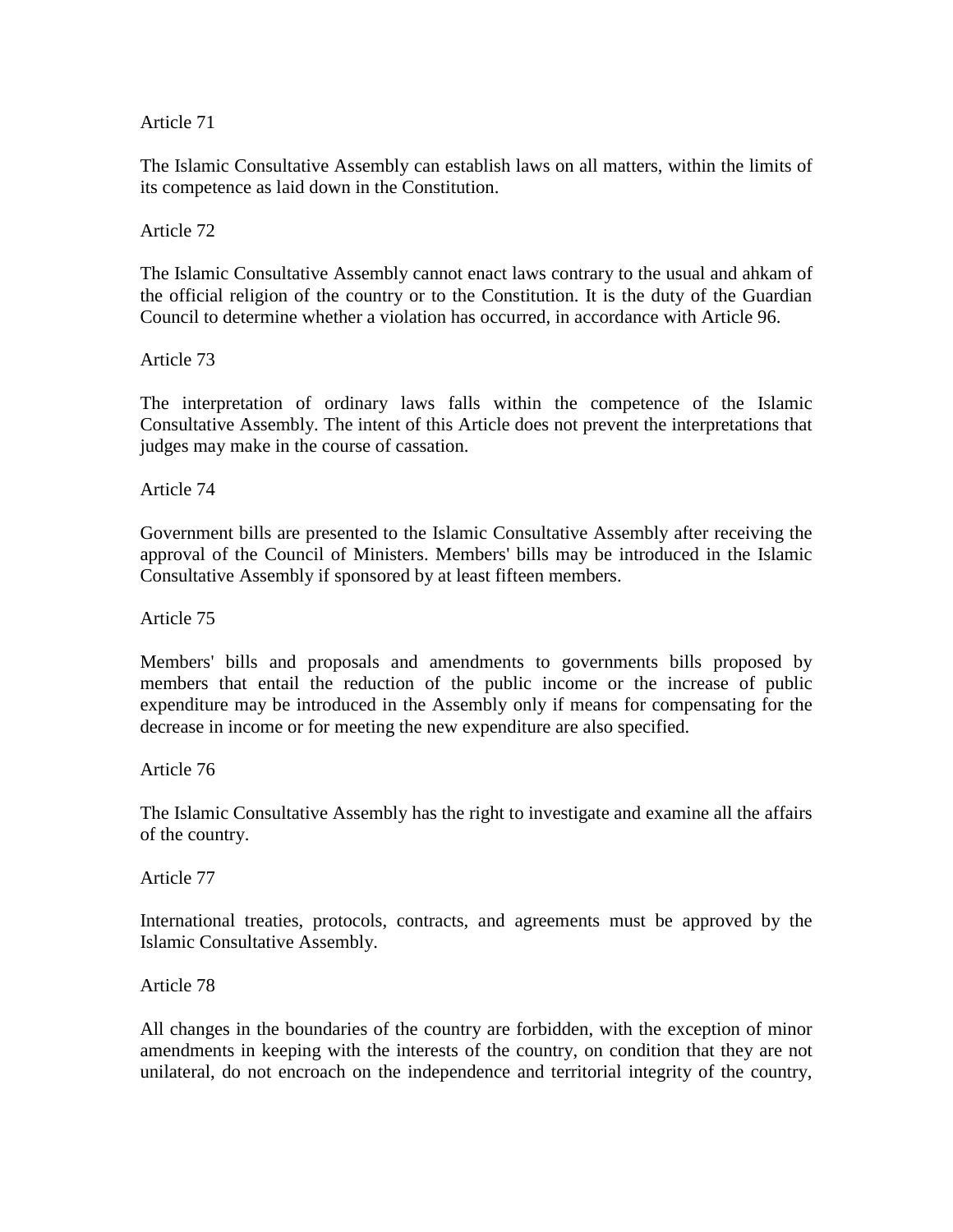and receive the approval of four-fifths of the total members of the Islamic Consultative Assembly.

Article 79

 The proclamation of martial law is forbidden. In case of war or emergency conditions akin to war, the government has the right to impose temporarily certain necessary restrictions, with the agreement of the Islamic Consultative Assembly. In no case can such restrictions last for more than thirty days; if the need for them persists beyond this limit, the government must obtain new authorization for them from the Assembly.

### Article 80

The taking and giving of loans or grants-in-aid, domestic and foreign, by the government, must be approved by the Islamic Consultative Assembly.

#### Article 81

The granting of concessions to foreigners for the formation of companies or institutions dealing with commerce, industry, agriculture, services or mineral extraction, is absolutely forbidden.

#### Article 82

The employment of foreign experts is forbidden, except in cases of necessity and with the approval of the Islamic Consultative Assembly.

Article 83

Government buildings and properties forming part of the national heritage cannot be transferred except with the approval of the Islamic Consultative Assembly; that, too, is not applicable in the case of irreplaceable treasures.

Article 84

Every representative is responsible to the entire nation and has the right to express his views on all internal and external affairs of the country.

Article 85

The right of membership is vested with the individual, and is not transferable to others. The Assembly cannot delegate the power of legislation to an individual or committee. But whenever necessary, it can delegate the power of legislating certain laws to its own committees, in accordance with Article 72. In such a case, the laws will be implemented on a tentative basis for a period specified by the Assembly, and their final approval willrest with the Assembly. Likewise, the Assembly may, in accordance with Article 72,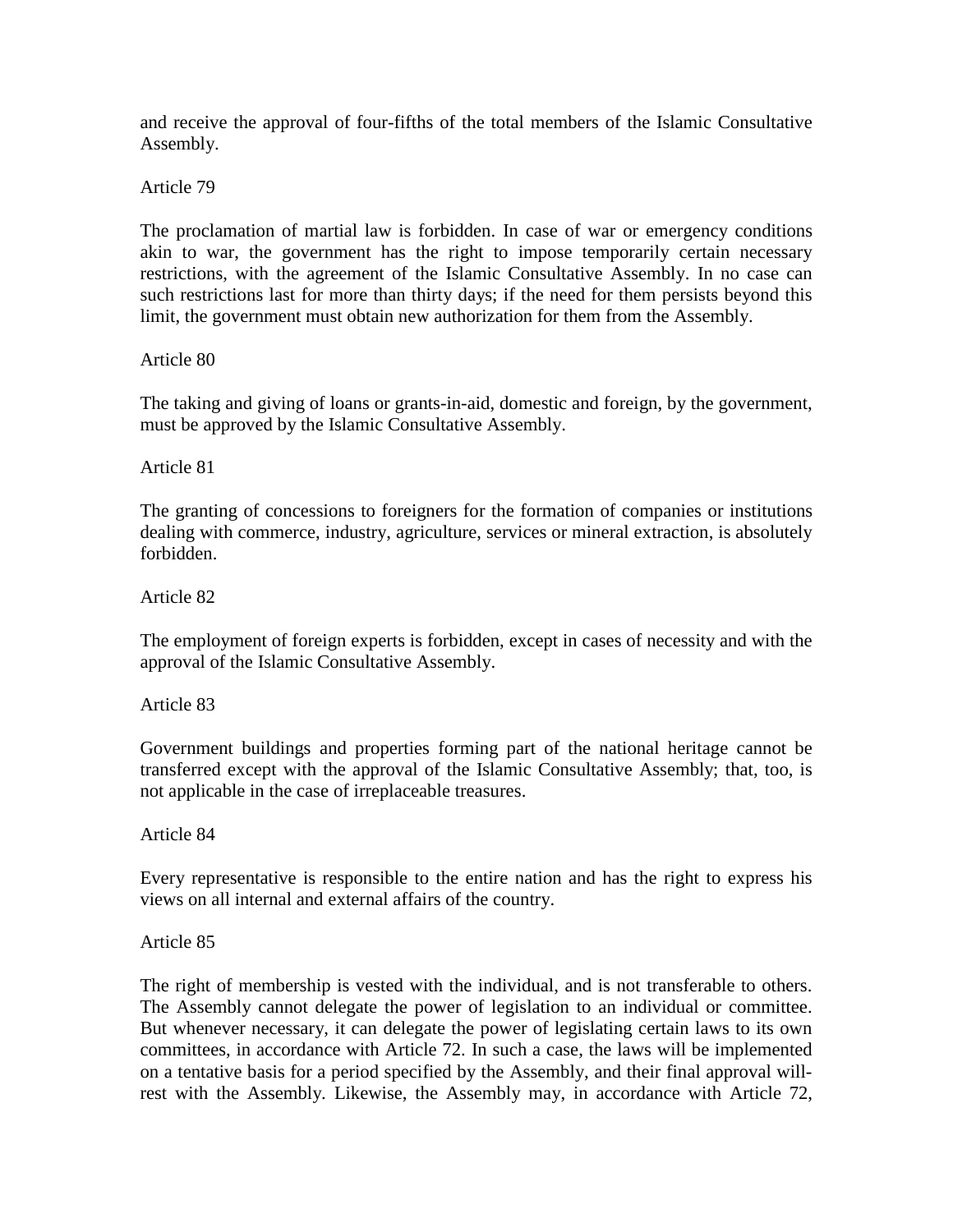affiliated to the government and or invest the authority in the government. In such a case, delegate to the relevant committees the responsibility for permanent approval of articles of association of organizations, companies, government institutions, or organizations the government approvals must not be inconsistent with the principles and commandments of the official religion in the country and or the Constitution which question shall be determined by the Guardian Council in accordance with what is stated in Article 96. In addition to this, the government approvals shall not be against the laws and other general rules of the country and, while calling for implementation, the same shall be brought to the knowledge of the Speaker of the Islamic Consultative Assembly for his study and indication that the approvals in question are not inconsistent with the aforesaid rules.

### Article 86

 votes in the course of performing their duties as representatives, and they cannot be Members of the Assembly are completely free in expressing their views and casting their prosecuted or arrested for opinions expressed in the Assembly or votes cast in the course of performing their duties as representatives.

## Article 87

The President must obtain, for the Council of Ministers, after being formed and before all other business, a vote of confidence from the Assembly. During his incumbency, he can also seek a vote of confidence for the Council of Ministers from the Assembly on important and controversial issues.

### Article 88

Whenever at least one-fourth of the total members of the Islamic Consultative Assembly pose a question to the President, or any one member of the Assembly poses a question to a minister on a subject relating to their duties, the President or the minister is obliged to attend the Assembly and answer the question. This answer must not be delayed more than one month in the case of the President and ten days in the case of the minister, except with an excuse deemed reasonable by the Islamic Consultative Assembly.

### Article 89

1. Members of the Islamic Consultative Assembly can interpolate the Council of Ministers or an individual minister in instances they deem necessary. Interpolations can be tabled if they bear the signatures of at least ten members. The Council of Ministers or interpolated minister must be present in the Assembly within ten days after the tabling of the interpolation in order to answer it and seek a vote of confidence. If the Council of Ministers or the minister concerned fails to attend the Assembly, the members who tabled the interpolation will explain their reasons, and the Assembly will declare a vote of noconfidence if it deems it necessary. If the Assembly does not pronounce a vote of confidence, the Council of Ministers or the minister subject to interpolation is dismissed.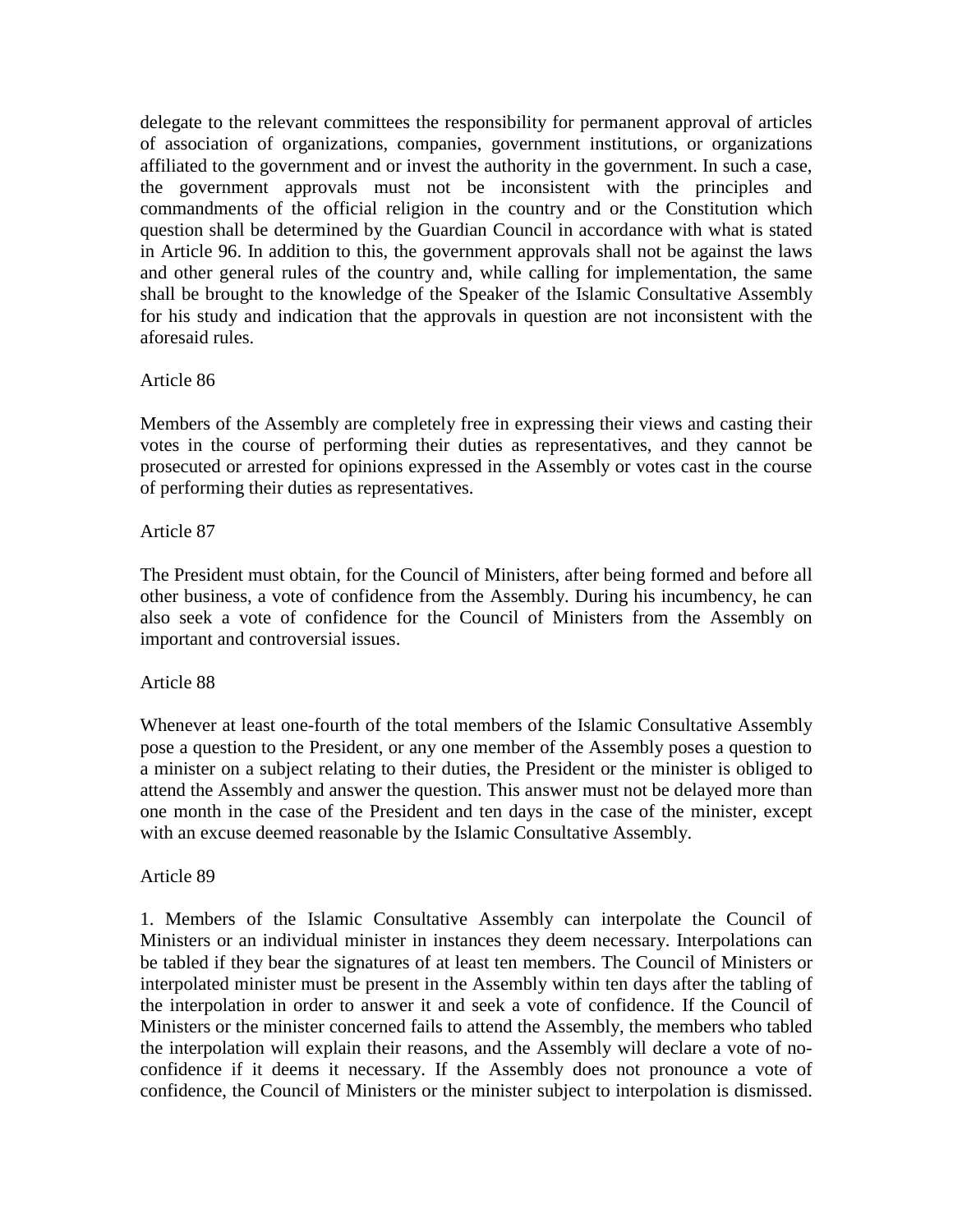In both cases, the ministers subject to interpolation cannot become members of the next Council of Ministers formed immediately afterwards.

 statements of the opposing and favoring members and the reply of the President, two- thirds of the members of the Assembly declare a vote of no confidence, the same will be 2. In the event at least one-third of the members of the Islamic Consultative Assembly interpolate the President concerning his executive responsibilities in relation with the Executive Power and the executive affairs of the country, the President must be present in the Assembly within one month after the tabling of the interpolation in order to give adequate explanations in regard to the matters raised. In the event, after hearing the communicated to the Leadership for information and implementation of Section (10) of Article 110 of the Constitution.

## Article 90

 Assembly must investigate his complaint and give a satisfactory reply. In cases where the Whoever has a complaint concerning the work of the Assembly or the executive power, or the judicial power can forward his complaint in writing to the Assembly. The complaint relates to the executive or the judiciary, the Assembly must demand proper investigation in the matter and an adequate explanation from them, and announce the results within a reasonable time. In cases where the subject of the complaint is of public interest, the reply must be made public.

## Article 91

 the compatibility of the legislation passed by the Islamic Consultative Assembly with With a view to safeguard the Islamic ordinances and the Constitution, in order to examine Islam, a council to be known as the Guardian Council is to be constituted with the following composition:

1. six 'adil fuqaha' conscious of the present needs and the issues of the day, to be selected by the Leader, and

2. six jurists, specializing in different areas of law, to be elected by the Islamic Consultative Assembly from among the Muslim jurists nominatedby the Head of the Judicial Power.

# Article 92

 will be changed by lot and new members will be elected in their place. Article 93 Members of the Guardian Council are elected to serve for a period of six years, but during the first term, after three years have passed, half of the members of each group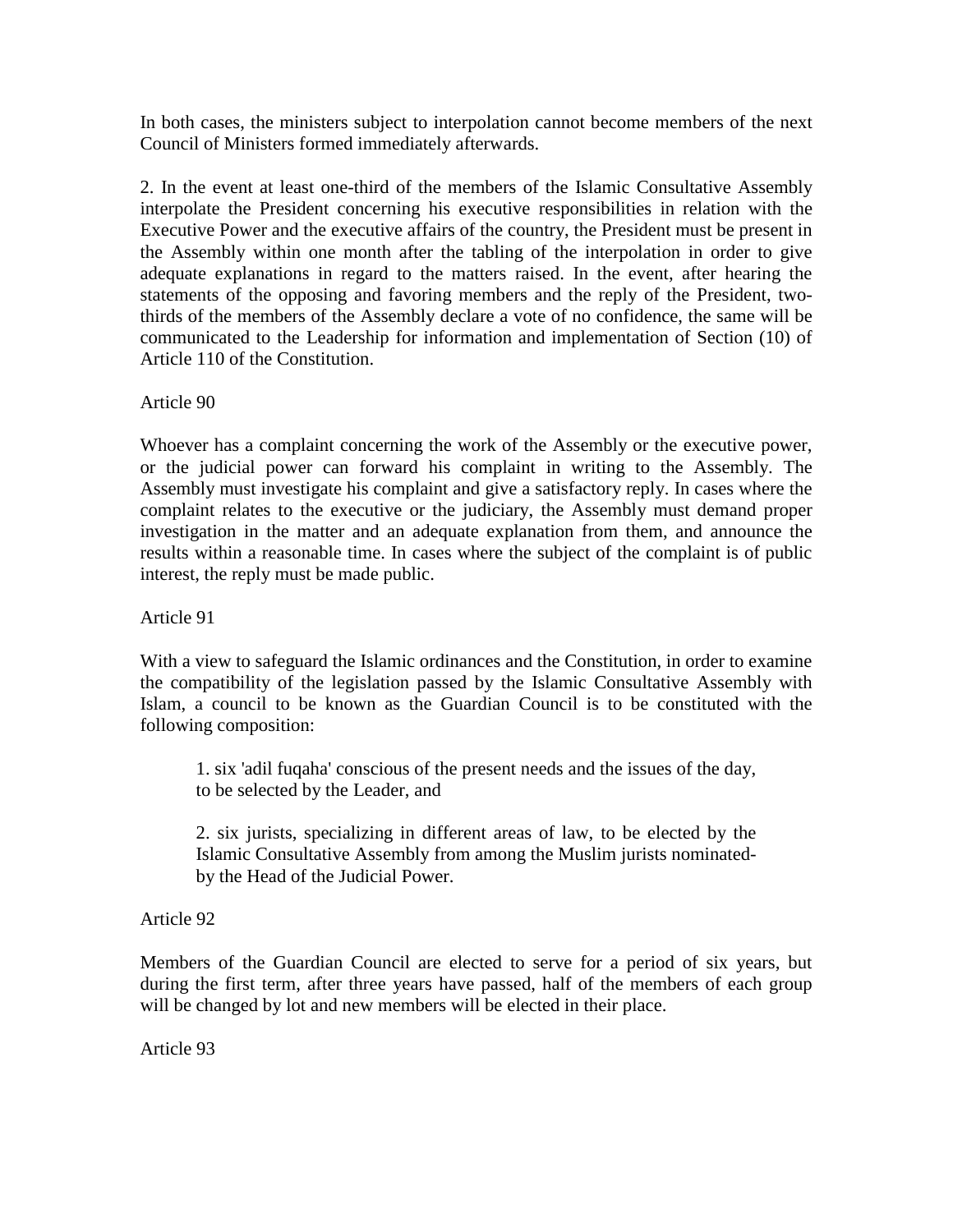The Islamic Consultative Assembly does not hold any legal status if there is no Guardian Council in existence, except for the purpose of approving the credentials of its members and the election of the six jurists on the Guardian Council.

## Article 94

 All legislation passed by the Islamic Consultative Assembly must be sent to the Guardian Council. The Guardian Council must review it within a maximum of ten days from its receipt with a view to ensuring its compatibility with the criteria of Islam and the Constitution. If it finds the legislation incompatible, it will return it to the Assembly for review. Otherwise the legislation will be deemed enforceable.

### Article 95

In cases where the Guardian Council deems ten days inadequate for completing the process of review and delivering a definite opinion, it can request the Islamic Consultative Assembly to grant an extension of the time limit not exceeding ten days.

### Article 96

The determination of compatibility of the legislation passed by the Islamic Consultative Assembly with the laws of Islam rests with the majority vote of the fuqaha' on the Guardian Council; and the determination of its compatibility with the Constitution rests with the majority of all the members of the Guardian Council.

Article 97

In order to expedite the work, the members of the Guardian Council may attend the Assembly and listen to its debates when a government bill or a members' bill is under discussion. When an urgent government or members' bill is placed on the agenda of the Assembly, the members of the Guardian Council must attend the Assembly and make their views known.

### Article 98

The authority of the interpretation of the Constitution is vested with the Guardian Council, which is to be done with the consent of three-fourths of its members.

### Article 99

The Guardian Council has the responsibility of supervising the elections of the Assembly of Experts for Leadership, the President of the Republic, the Islamic Consultative Assembly, and the direct recourse to popular opinion and referenda.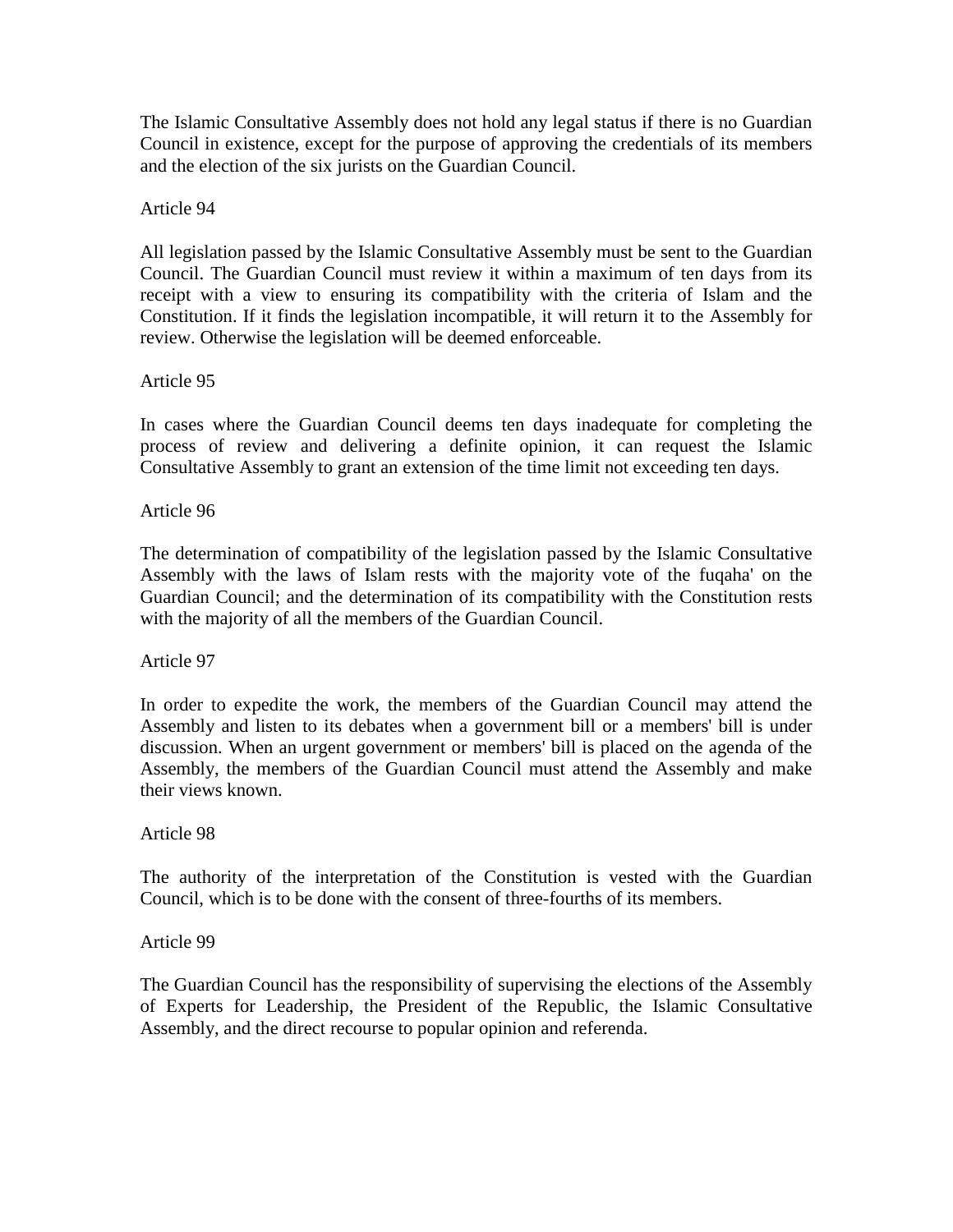#### CHAPTER VII

#### Public Councils

Article 100

 powers, the mode of election, the jurisdiction of these councils, the hierarchy of their authority, will be determined by law, in such a way as to preserve national unity, In order to expedite social, economic, development, public health, cultural, and educational programs and facilitate other affairs relating to public welfare with the cooperation of the people according to local needs, the administration of each village, division, city, municipality, and province will be supervised by a council to be named the Village, Division, City, Municipality, or Provincial Council. Members of each of these councils will be elected by the people of the locality in question. Qualifications for the eligibility of electors and candidates for these councils, as well as their functions and territorial integrity, the system of the Islamic Republic, and the sovereignty of the central government.

Article 101

In order to prevent discrimination in the preparation of programs for the development and welfare of the provinces, to secure the cooperation of the people, and to arrange for the supervision of coordinated implementation of such programs, a Supreme Council of the Provinces will be formed, composed of representatives of the Provincial Councils. Law will specify the manner in which this council is to be formed and the functions that it is to fulfill.

Article 102

The Supreme Council of the Provinces has the right within its jurisdiction to draft bills and to submit them to the Islamic Consultative Assembly, either directly or through the government. These bills must be examined by the Assembly.

Article 103

Provincial governors, city governors, divisional governors, and other officials appointed by the government must abide by all decisions taken by the councils within their jurisdiction.

Article 104

In order to ensure Islamic equity and cooperation in chalking out the programs and to bring about the harmonious progress of all units of production, both industrial and agricultural, councils consisting of the representatives of the workers, peasants, other employees, and managers, will be formed in educational and administrative units, units of service industries, and other units of a like nature, similar councils will be formed,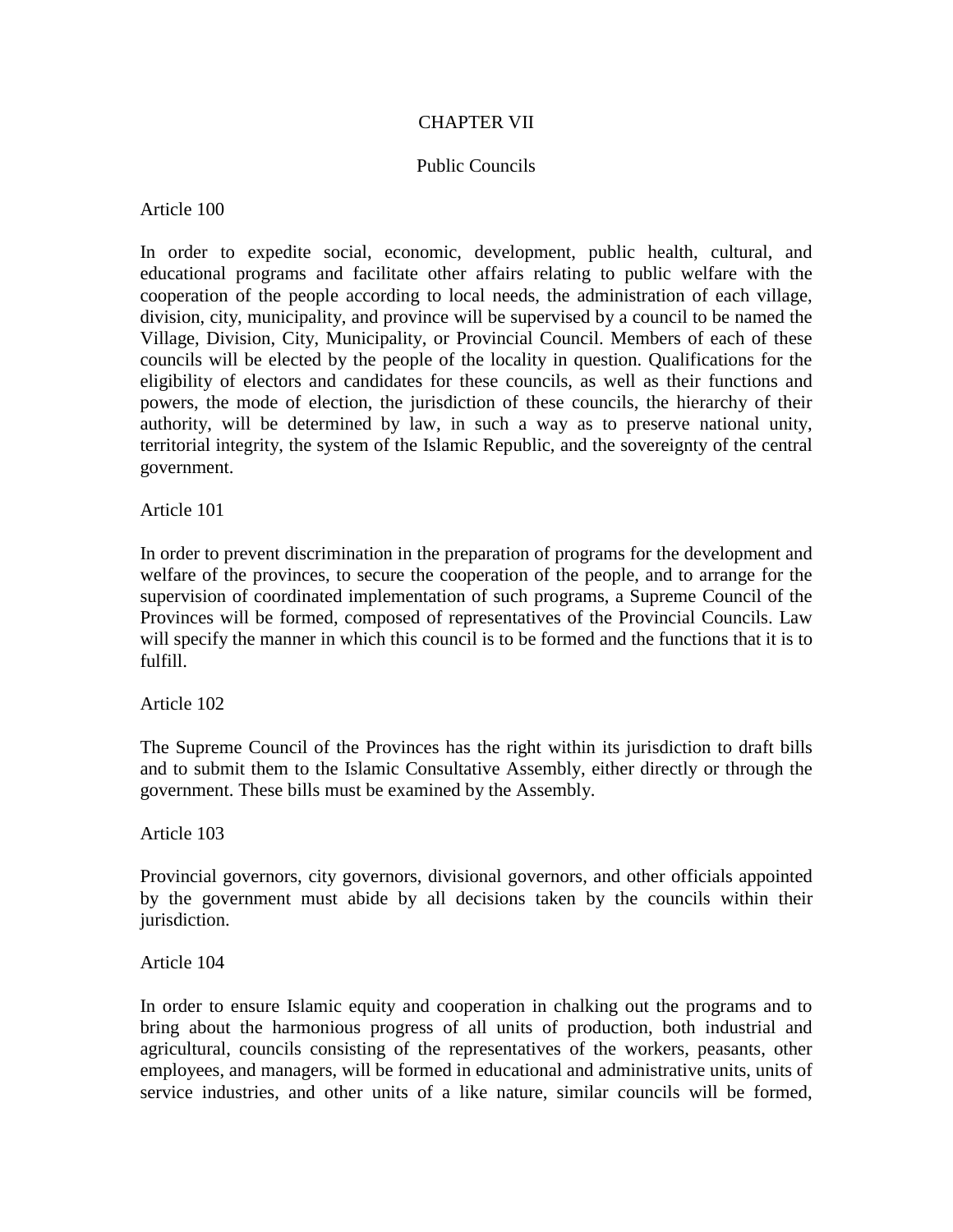composed of representatives of the members of those units. The mode of the formation of these councils and the scope of their functions and powers, are to be specified by law.

Article 105

Decisions taken by the councils must not be contrary to the criteria of Islam and the laws of the country.

Article 106

The councils may not be dissolved unless they deviate from their legal duties. The body responsible for determining such deviation, as well as the manner for dissolving the councils and re-forming them, will be specified by law. Should a council have any objection to its dissolution, it has the right to appeal to a competent court, and the court is duty-bound to examine its complaint outside the docket sequence.

### CHAPTER VIII

### The Leader or Leadership Council

Article 107

 subjects of the fiqh, or in political and social Issues, or possessing general popularity or After the demise of the eminent marji' al-taqlid and great leader of the universal Islamic revolution, and founder of the Islamic Republic of Iran, Ayatullah al-'Uzma Imam Khomeyni - quddisa sirruh al-sharif - who was recognized and accepted as marji' and Leader by a decisive majority of the people, the task of appointing the Leader shall be vested with the experts elected by the people. The experts will review and consult among themselves concerning all the fuqaha' possessing the qualifications specified in Articles 5 and 109. In the event they find one of them better versed in Islamic regulations, the special prominence for any of the qualifications mentioned in Article 109, they shall elect him as the Leader. Otherwise, in the absence of such a superiority, they shall elect and declare one of them as the Leader. The Leader thus elected by the Assembly of Experts shall assume all the powers of the wilayat al-amr and all the responsibilities arising therefrom. The Leader is equal with the rest of the people of the country in the eyes of law.

Article 108

The law setting out the number and qualifications of the experts [mentioned in, the preceding article], the mode of their election, and the code of procedure regulating the sessions during the first term, must be drawn up by the fuqaha' on the first Guardian Council, passed by a majority of votes and then finally approved by the Leader of the Revolution. The power to make any subsequent change or a review of this law, or approval of all the provisions concerning the duties of the experts is vested in themselves.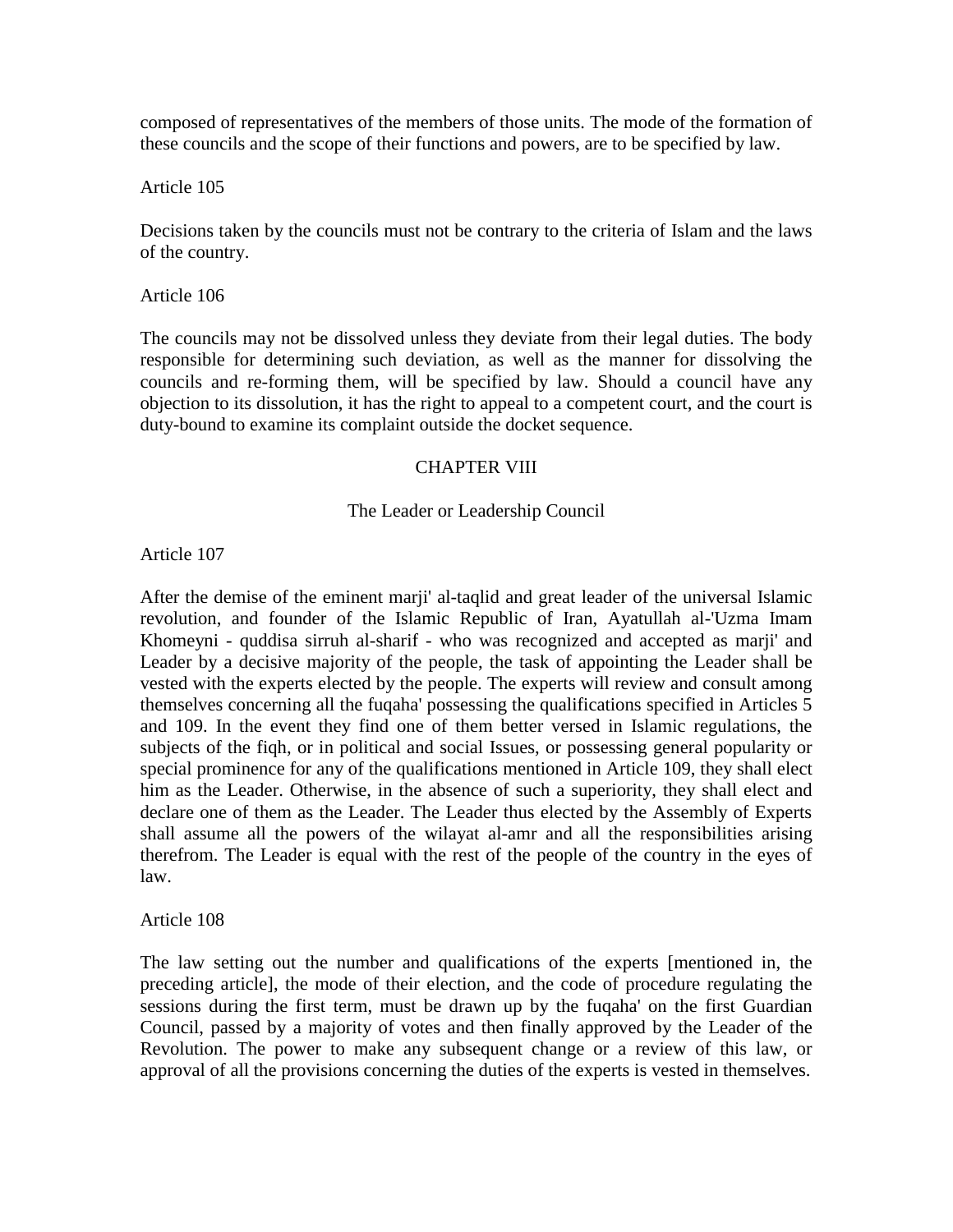Following are the essential qualifications and conditions for the Leader:

a. scholarship, as required for performing the functions of mufti in different fields of fiqh.

b. Justice and piety, as required for the leadership of the Islamic Ummah.

c. right political and social perspicacity, prudence, courage, administrative facilities and adequate capability for leadership.

In case of multiplicity of persons fulfilling the above qualifications and conditions, the person possessing the better jurisprudential and political perspicacity will be given preference.

Article 110

Following are the duties and powers of the Leadership:

Following are the duties and powers of the Leadership:<br>1. Delineation of the general policies of the Islamic Republic of Iran after consultation with the Nation's Exigency Council.

2. Supervision over the proper execution of the general policies of the system.

3. Issuing decrees for national referenda.

4. Assuming supreme command of the armed forces.

5. Declaration of war and peace, and the mobilization of the armed forces.

6. Appointment, dismissal, and acceptance of resignation of:

a. the fuqaha' on the Guardian Council.

b. the supreme judicial authority of the country.

 Islamic Republic of Iran. c. the head of the radio and television network of the

d. the chief of the joint staff.

d. the chief of the joint staff.<br>
e. the chief commander of the Islamic Revolution Guards Corps.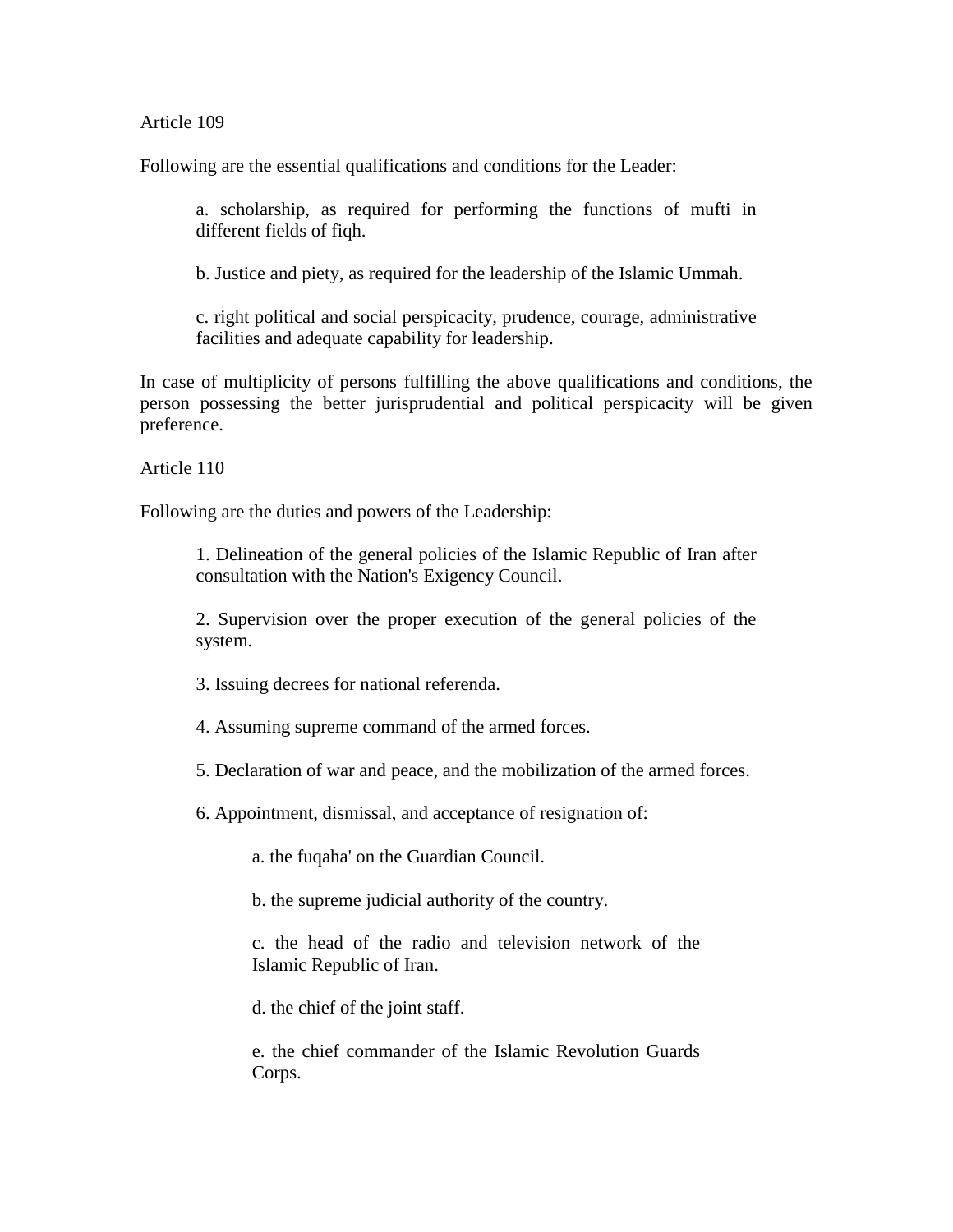f. the supreme commanders of the armed forces.

7. Resolving differences between the three wings of the armed forces and regulation of their relations.

8. Resolving the problems, which cannot be solved by conventional methods, through the Nation's Exigency Council.

9. Signing the decree formalizing the election of the President of the Republic by the people. The suitability of candidates for the Presidency of the Republic, with respect to the qualifications specified in the Constitution, must be confirmed before elections take place by the Guardian Council; and, in the case of the first term [of the Presidency], by the Leadership;

 violation of his constitutional duties, or after a vote of the Islamic 10. Dismissal of the' President of the Republic, with due regard for the interests of the country, after the Supreme Court holds him guilty of the Consultative Assembly testifying to his incompetence on the basis of Article 89 of the Constitution.

11. Pardoning or reducing the sentences of convicts, within the framework of Islamic criteria, on a recommendation [to that effect] from the Head of judicial power.

The Leader may delegate part of his duties and powers to another person.

Article 111

Whenever the Leader becomes incapable of fulfilling his constitutional duties, or lobs one of the qualifications mentioned in Articles 5 and 109, or it becomes known that he did not possess some of the qualifications initially, he will be dismissed. The authority of determination in this matter is vested with the experts specified in Article 108. In the event of the death, or resignation or dismissal of the Leader, the experts shall take steps within the shortest possible time for the appointment of the new Leader. Till the appointment of the new Leader, a council consisting of the President, head of the judicial power, and a faqih from the Guardian Council, upon the decision of the Nation's Exigency Council, shall temporarily take over all the duties of the Leader. In the event, during this period, any one of them is unable to fulfill his duties for whatsoever reason, another person, upon the decision of majority of fuqaha' in the Nation's Exigency Council shall be elected in his place. This council shall take action in respect of items 1,3,5, and 10, and sections d, e and f of item 6 of Article 110, upon the decision of three-fourths of the members of the Nation's Exigency Council. Whenever the Leader becomes temporarily unable to perform the duties of leadership owing to his illness or any other incident, then during this period, the council mentioned in this Article shall assume his duties.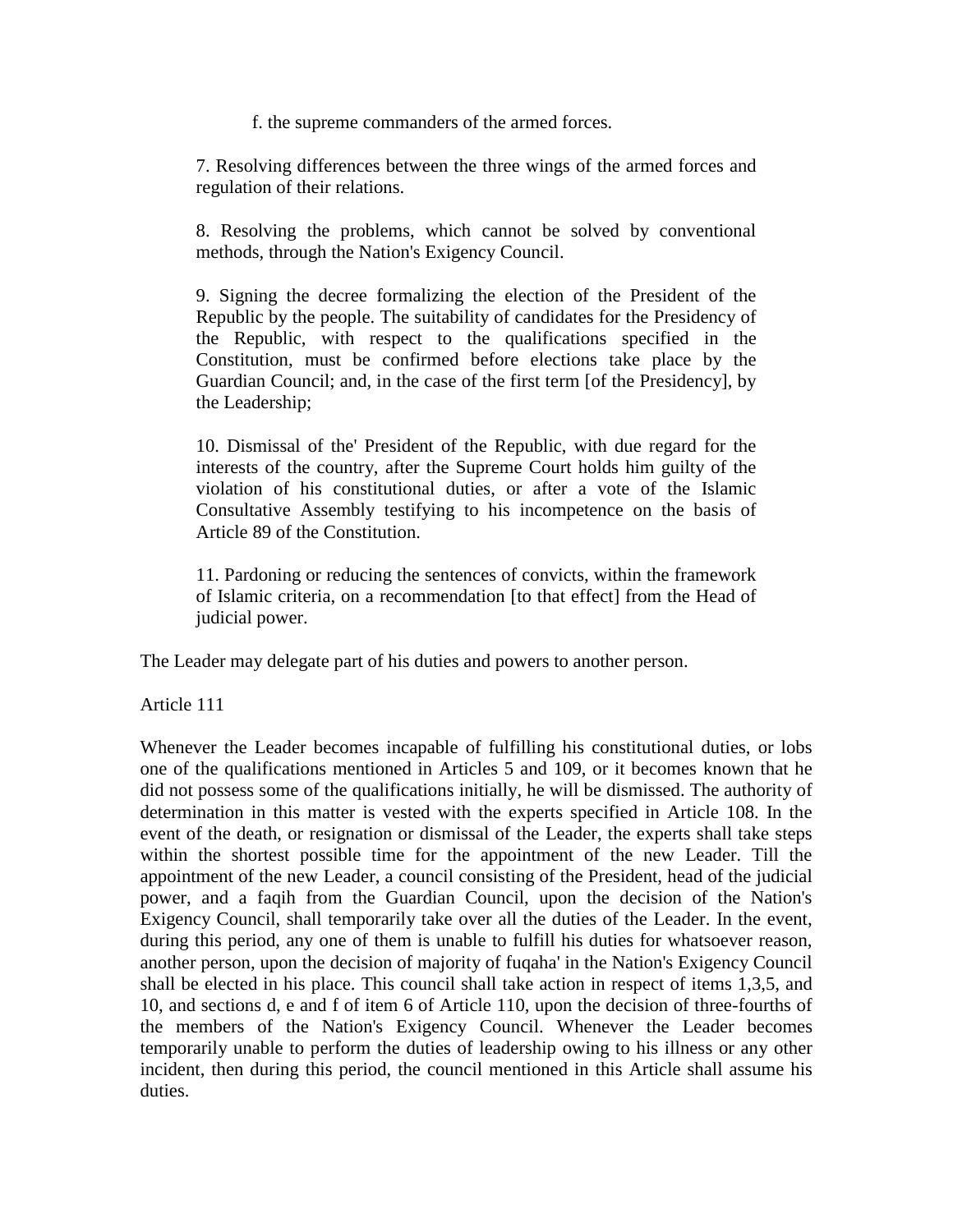Upon the order of the Leader, the Nation's Exigency Council shall meet at any time the Guardian Council judges a proposed bill of the Islamic Consultative Assembly to be against the principles of Shariah or the Constitution, and the Assembly is 'unable to meet the expectations of the Guardian Council. Also, the Council shall meet for consideration on any issue forwarded to it by the Leader and shall carry out any other responsibility as mentioned in this Constitution. The permanent and changeable members of the Council shall be appointed by the Leader. The rules for the Council shall be formulated and approved by the Council members subject to the confirmation by the Leader.

# CHAPTER IX

The Executive Power

### SECTION ONE

The Presidency

Article 113

After the office of Leadership, the President is the highest official in the country. His is the responsibility for implementing the Constitution and acting as the head of the executive, except in matters directly concerned with (the office of) the Leadership.

Article 114

The President is elected for a four-year term by the direct vote of the people. His reelection for a successive term is permissible only once.

Article 115

The President must be elected from among religious and political personalities possessing the following qualifications: Iranian origin; Iranian nationality; administrative capacity and resourcefulness; a good past-record; trustworthiness and piety; convinced belief in the fundamental principles of the Islamic Republic of Iran and the official religion of the country.

Article 116

Candidates nominated for the post of President must declare their candidature officially. Law lays down the manner in which the President is to be elected.

Article 117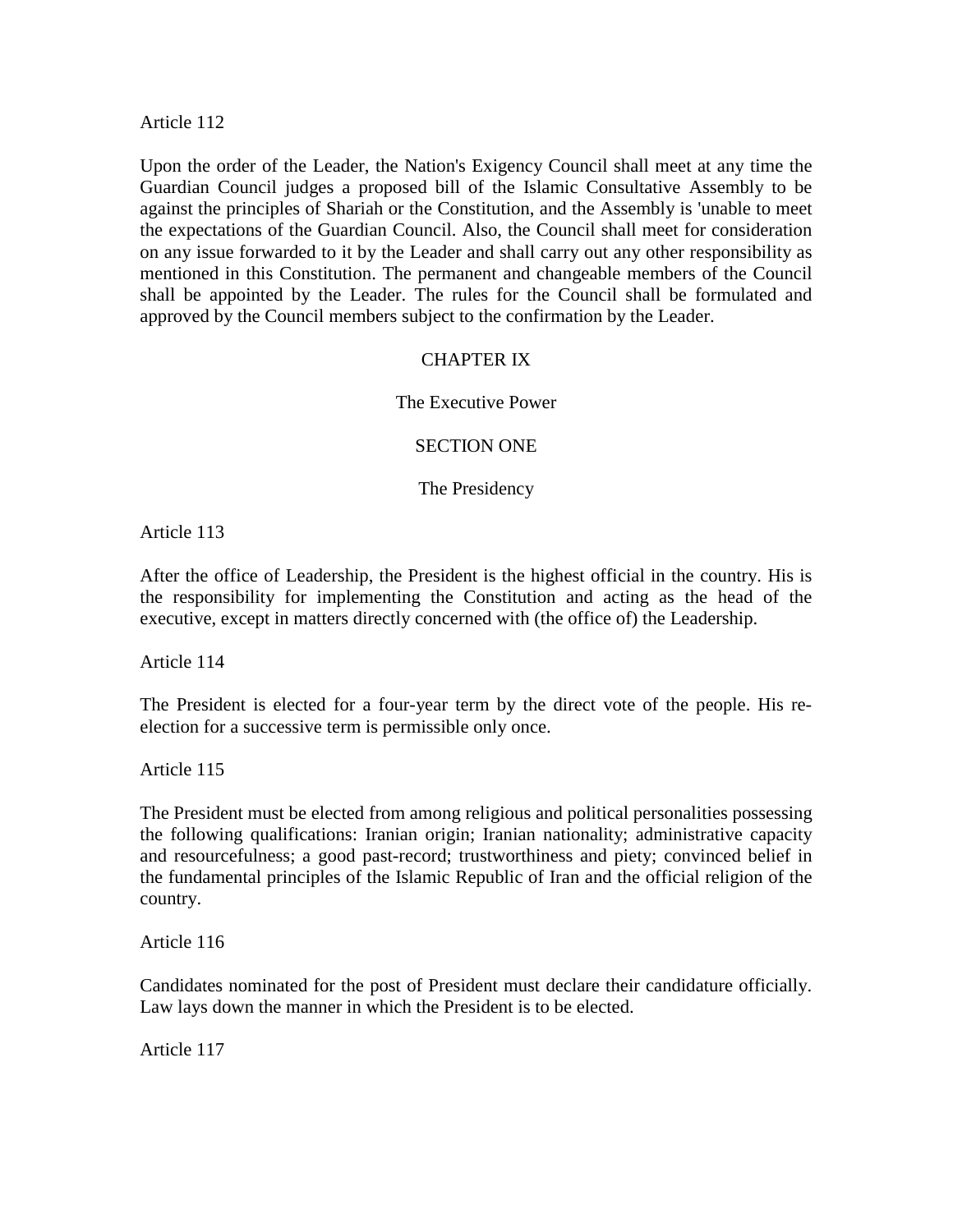The President is elected by an absolute majority of votes polled by the voters. But if none number of votes than all the remaining candidates. Article 118 of the candidates is able to win such a majority In the first round, voting will take place a second time on Friday of the following week. In the second round only the two candidates who received greatest number of votes in the first round will participate. If, however, some of the candidates securing greatest votes in the first round withdraw from the elections, the final choice will be between the two candidates who won greater

Responsibility for the supervision of the election, of the President lies with the Guardian Council, as stipulated in Article 99. But before the establishment of the first Guardian Council, however, it lies with a supervisory body to be constituted by law.

Article 119

The election of a new President must take place no later than one month before the end of the term of the outgoing President. In the interim period before the election of the new President and the end of the term of the outgoing President, the outgoing President will perform the duties of the, President.

Article 120

In case any of the candidates whose suitability is established in terms of the qualifications listed above should die within ten days before polling day, the elections will be postponed for two weeks. If one of the candidates securing greatest number of votes dies in the intervening period between the first and second rounds of voting, the period for holding (the second round of) the election will be extended for two weeks.

Article 121

The President must take the following oath and affix his signature to it at a session of the Islamic Consultative Assembly in the presence of the head of the judicial power and the members of the Guardian Council:

 I will protect the freedom and dignity of all citizens and the rights that the Constitution cultural independence of the country I will not shirk any necessary measure; that, seeking "In, the Name of God, the Compassionate, the Merciful, I, as President, swear, in the presence of the Noble Qur'an and the people of Iran, by God, the Exalted and Almighty, that I will guard the official religion of the country, the order of the Islamic Republic and the Constitution of the country; that I will devote all my capacities and abilities to the fulfillment of the responsibilities that I have assumed; that I will dedicate myself to the service of the people, the honor of the country, the propagation of religion and morality, and the support of truth and justice, refraining from every kind of arbitrary behavior; that has accorded the people; that in guarding the frontiers and the political, economic, and help from God and following the Prophet of Islam and the infallible Imams (peace be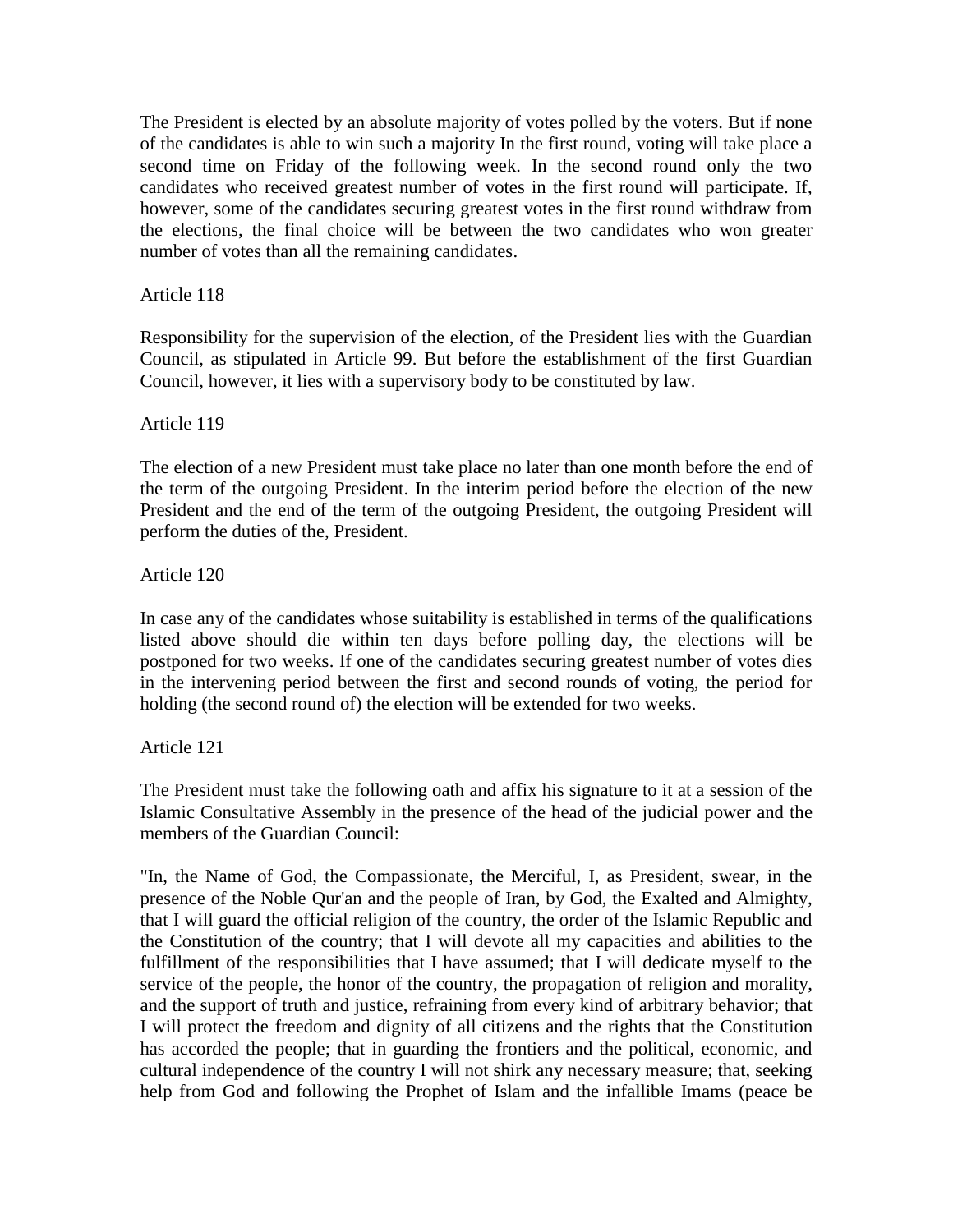people as a sacred trust, and transfer it to whomever the people may elect after me." Article 122 upon them), I will guard, as a pious and selfless trustee, the authority vested in me by the

The President, within the limits of his powers and duties, which he has by virtue of this Constitution or other laws, is responsible to the people, the Leader and the Islamic Consultative Assembly.

Article 123

The President is obliged to sign legislation approved by the Assembly or the result of a referendum, after the (related) legal procedures have been completed and it has been communicated to him. After signing, he must forward it to the responsible authorities for implementation.

Article 124

The President may have deputies for the performance of his constitutional duties. With the approval of the President, the first deputy of the President shall be vested with the responsibilities of administering the affairs of the Council of Ministers and coordination of functions of other deputies.

Article 125

The President or his legal representative has the authority to sign treaties, protocols, contracts, and agreements concluded by the Iranian government with other governments, as well as agreements pertaining to international organizations, after obtaining the approval of the Islamic Consultative Assembly.

Article 126

The President is responsible for national planning and budget and state employment affairs and may entrust the administration of these to others.

Article 127

In special circumstances, subject to approval of the Council of Ministers the President may appoint one or more special representatives with specific powers. In such cases, the decisions of his representative(s) will be considered as tee same as those of the President and the Council of Ministers.

Article 128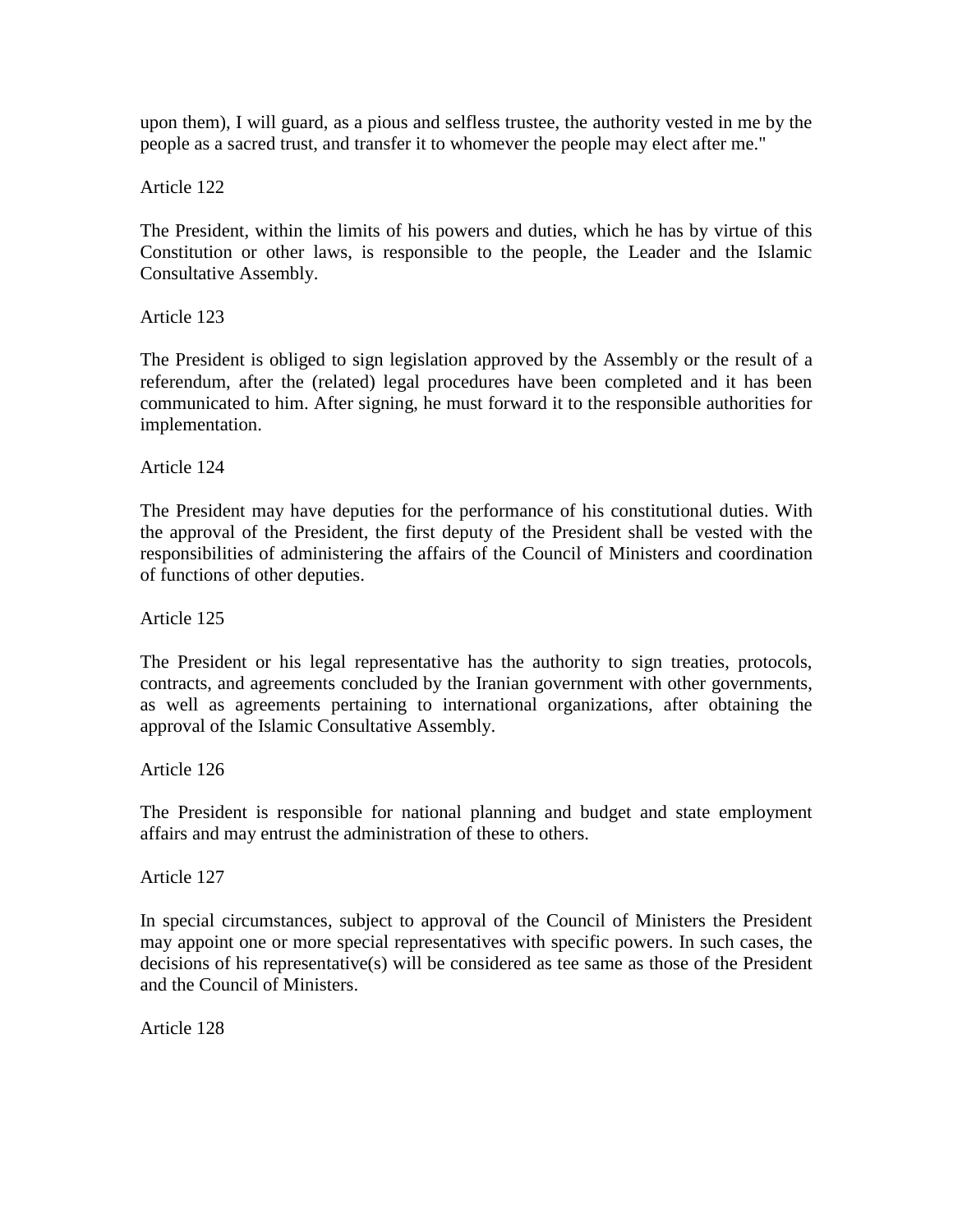The ambassadors shall be appointed upon the recommendation of the foreign minister and approval of the President. The President signs the credentials of ambassadors and receives the credentials presented by the ambassadors, of the foreign countries.

Article 129

The award of state decorations is a prerogative of the President. Article 130

The President shall submit his resignation to the Leader and shall continue performing his duties until his resignation is not accepted.

Article 131

In case of death, dismissal, resignation, absence, or illness lasting longer than two months of the President, or when his term in office has ended and a new president has not been elected due to some impediments, or similar other circumstances, his first deputy shall assume, with the approval of the Leader, the powers and functions of the President. The Council, consisting of the Speaker of the Islamic Consultative Assembly, head of the judicial power, and the first deputy of the President, is obliged to arrange for a new President to be elected within a maximum period of fifty days. In case of death of the first deputy to the President, or other matters which prevent him to perform his duties, or when the President does not have a first deputy, the Leader shall appoint another person in his place.

Article 132

During the period when the powers and responsibilities of the President are assigned to his first deputy or the other person in accordance with Article 131, neither can the ministers be interpolated nor can a vote of no-confidence be passed against them. Also, neither can any step be undertaken for a review of the Constitution, nor a national referendum be held.

SECTION TWO

The President and Ministers

Article 133

Ministers will be appointed by the President and will be presented to the Assembly for a vote of confidence. With the change of Assembly, a new vote of confidence will not be necessary. The number of ministers and the jurisdiction of each will be determined by law.

Article 134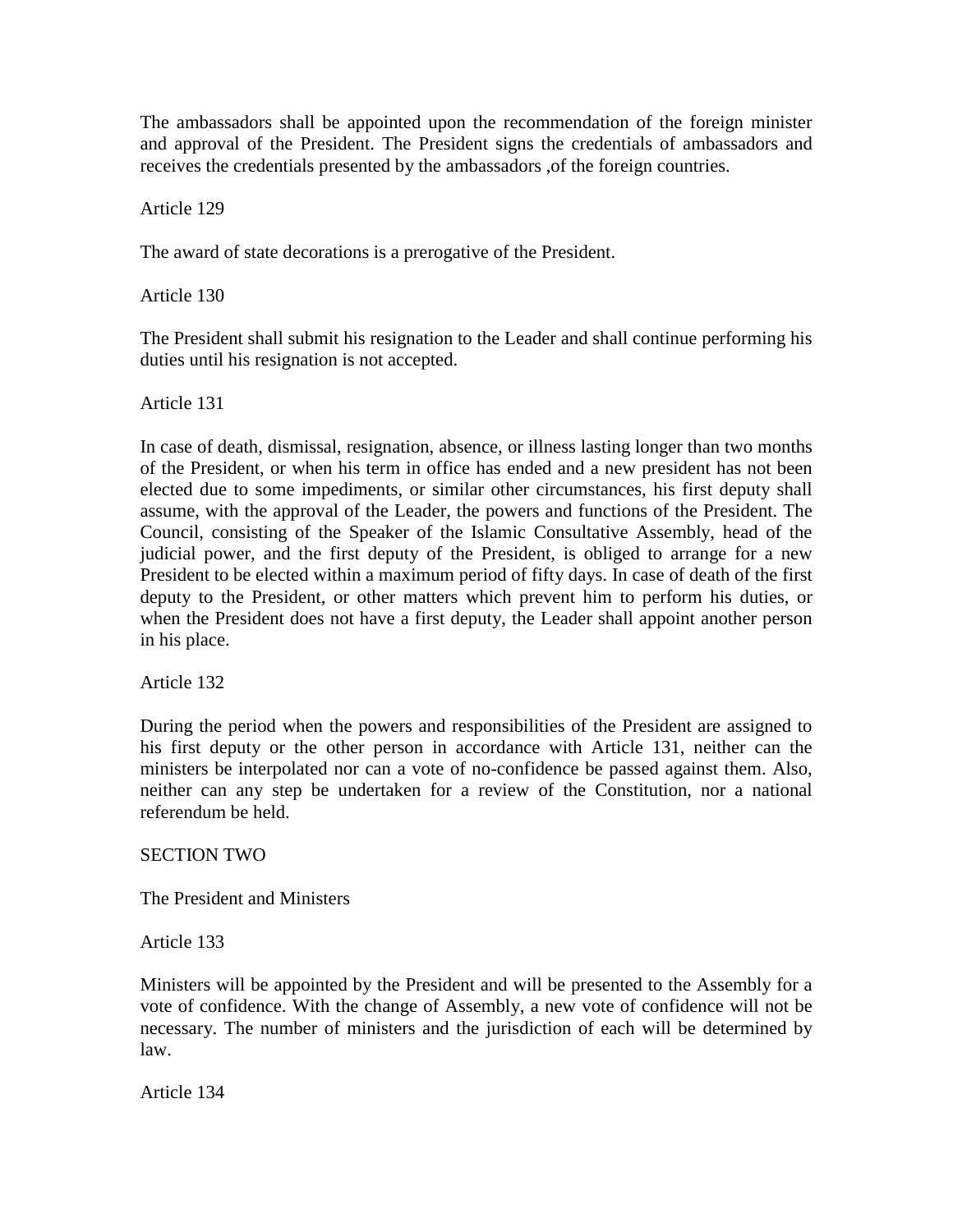at the request of the President shall be binding provided it does not call for an The President is the head of the Council of Ministers. He supervises the work of the ministers and takes all necessary measures to coordinate the decisions of the government. With the cooperation of the ministers, he determines the program and policies of the government and implements the laws. In the case of discrepancies, or interference in the constitutional duties of the government agencies, the decision of the Council of Ministers interpretation of or modification in the laws. The President is responsible to the Assembly for the actions of the Council of Ministers.

Article 135

The ministers shall continue in office unless they are dismissed, or given a vote of noconfidence by the Assembly as a result of their interpolation, or a motion for a vote of noconfidence against them.

The resignation of the Council of Ministers, or that of each of them shall be submitted to the President, and the Council of Ministers shall continue to function until such time as the new government is appointed.

 ministries having no minister. Article 136 The President can appoint a caretaker for a maximum period of three months for the

The President can dismiss the ministers and in such a case he must obtain a vote of confidence for the new minister(s) from the Assembly. In case half of the members of the Council of Ministers are changed after the government has received its vote of confidence from the Assembly, the government must seek a fresh vote of confidence from the Assembly.

Article 137

Each of the ministers is responsible for his duties to the President and the Assembly, but in meters approved by the Council of Ministers as a whole, he is also responsible for the actions of the others.

Article 138

In addition to instances in which the Council of Ministers or a single minister is authorized to frame procedures for the implementation of laws, the Council of Ministers has the right to lay down rules, regulations, and procedures for performing its administrative duties, ensuring the implementation of laws, and setting up administrative bodies. Each of the ministers also has the right to frame regulations and issue circular in matters within his jurisdiction and in conformity with the decisions of the Council of Ministers. However, the content of all such regulations must not violate the letter or the spirit of the law. The government can entrust any portion of its task to the commissions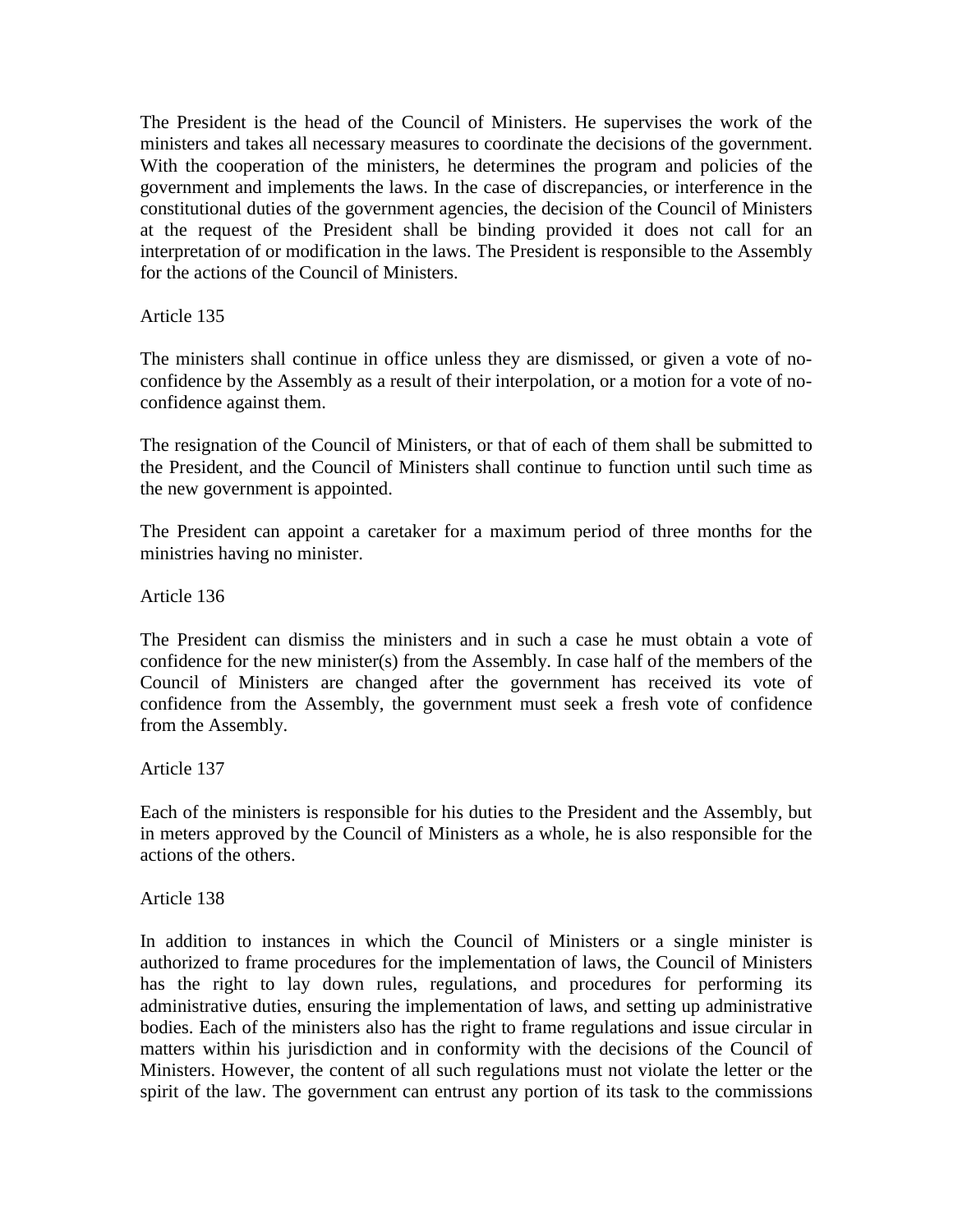composed of some ministers. The decisions of such commissions within the rules will be binding after the endorsement of the President.

The ratification and the regulations of the government and the decisions of the commissions mentioned under this Article shall also be brought to the notice of the Speaker of the Islamic Consultative Assembly while being communicated for implementation so that in the event he finds them contrary to law, he may send the same stating the reason for reconsideration by the Council of Ministers.

Article 139

The settlement, of claims relating to public and state property or the referral thereof to arbitration is in every case dependent on the approval of the Council of Ministers, and the Assembly must be informed of these matters. In cases where one party to the dispute is a foreigner, as well as in important cases that are purely domestic, the approval of the Assembly must also be obtained. Law will specify the important cases intended here.

Article 140

Allegations of common crimes against the President, his deputies, and the ministers will be investigated in common courts of justice with the' knowledge of the Islamic Consultative Assembly.

Article 141

The President, the deputies to the President, ministers, and government employees cannot hold more than one government position, and it is forbidden for them to hold any kind of additional post in institutions of which all or a part of the capital belongs to the government or public institutions, to be a member of the Islamic Consultative Assembly, to practice the profession of attorney or legal adviser, or to hold the post of president, managing director, or membership of the board of directors of any kind of private company, with the exception of cooperative companies affiliated to the government departments and institutions. Teaching positions in universities and research institutions are exempted from this rule.

Article 142

The assets of the Leader, the President, the deputies to the President, and ministers, as well as those of their spouses and offspring, are to be examined before and after their term of office by the head of the judicial power, in order to ensure they have not increased in a fashion contrary to law.

### SECTION THREE

The Army and the Islamic Revolutionary Guards Corps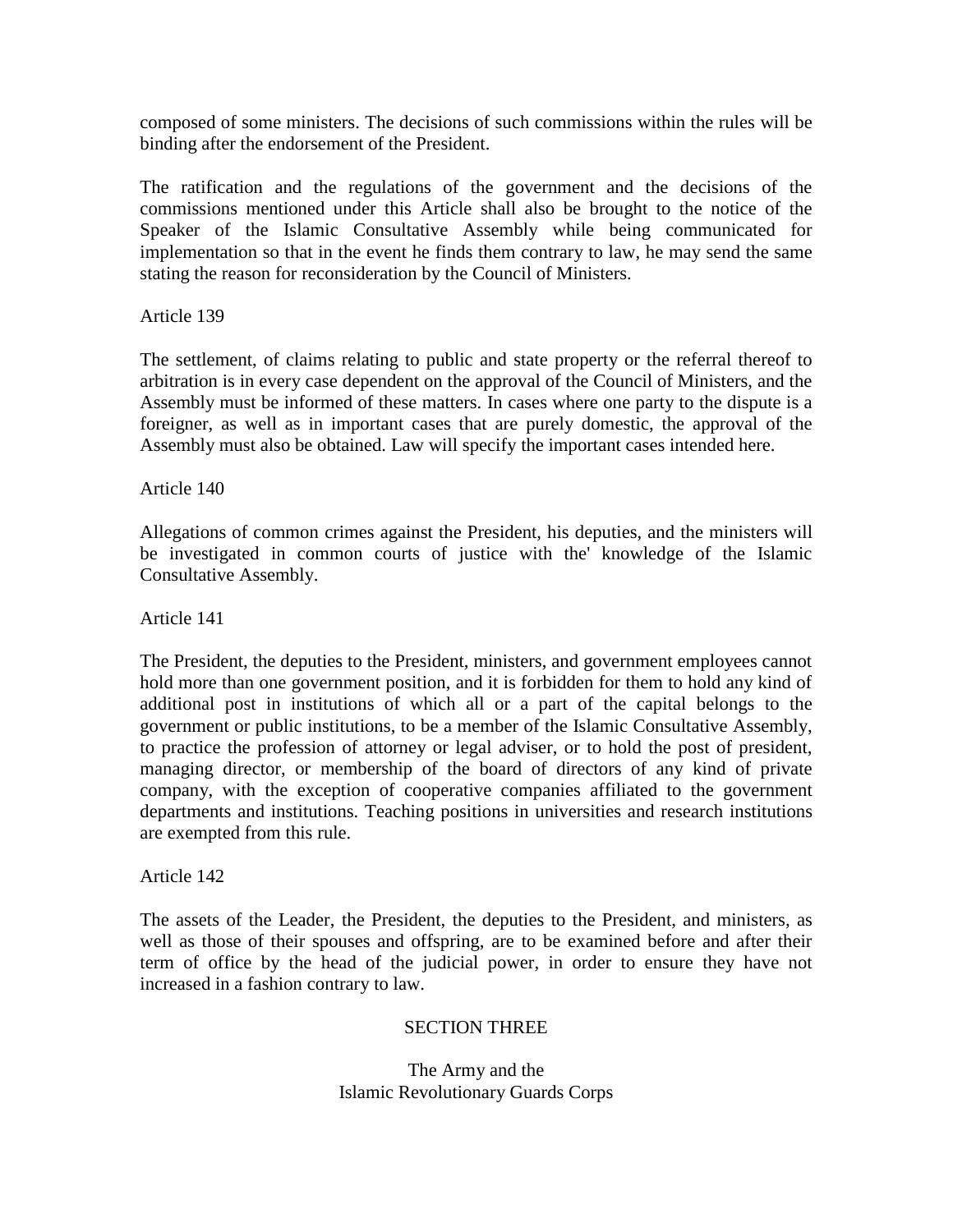The Army of the Islamic Republic of Iran is responsible for guarding the independence and territorial integrity of the country, as well as the order of the Islamic Republic.

Article 144

 faith in the objectives of the Islamic Revolution and are devoted to the cause of realizing The Army of the Islamic Republic of Iran must be an Islamic Army, i.e., committed to Islamic ideology and the people, and must recruit into its service individuals who have its goals.

Article 145

No foreigner will be accepted into the Army or security forces of the country. Article 146

The establishment of any kind of foreign military base in Iran, even for peaceful purposes, is forbidden.

Article 147

In time of peace, the government must utilize the personnel and technical equipment of the Army in relief operations, and for educational and productive ends, and the Construction Jihad, while fully observing the criteria of Islamic justice and ensuring that such utilization does not harm the combat-readiness of the Army.

Article 148

 capacities, are forbidden. All forms of personal use of military vehicles, equipment, and other means, as well as taking advantage of Army personnel as personal servants and chauffeurs or in similar

Article 149

Promotions in military rank and their withdrawal take place in accordance with the law.

Article 150

The Islamic Revolution Guards Corps, organized in the early days of the triumph of the Revolution, is to be maintained so that it may continue in its role of guarding the Revolution and its achievements. The scope of the duties of this Corps, and its areas of responsibility, in relation to the duties and areas of responsibility of the other armed forces, are to be determined by law, with emphasis on brotherly cooperation and harmony among them.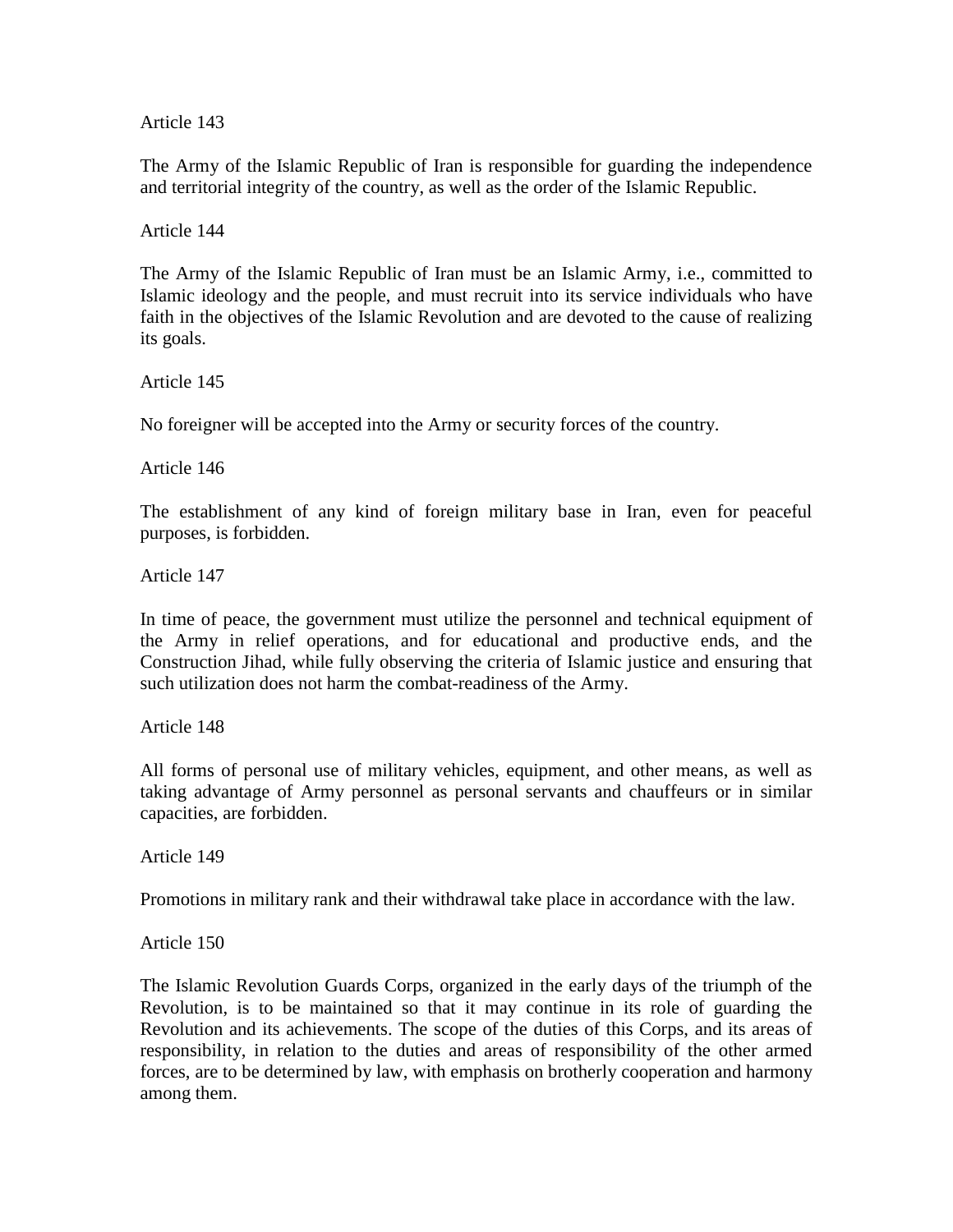In accordance with the noble Qur'anic verse:

In accordance with the noble Qur'anic verse:<br>"(Prepare against them whatever force you are able to muster, and horses ready for battle, but known to God... [8:60])" striking fear into God's enemy and your enemy, and others beyond them unknown to you

the government is obliged to provide a program of military training, with all requisite facilities, fob all its citizens, in accordance with the Islamic criteria, in such a way that all citizens will always be able to engage in the armed defence of the Islamic Republic of Iran. The possession of arms, however, requires the granting of permission by the competent authorities.

## CHAPTER X

### Foreign Policy

Article 152

 The foreign policy of the Islamic Republic of Iran is based upon the rejection of all forms of domination, both the exertion of it and submission to it, the preservation of the independence of the country in all respects and its territorial integrity, the defence of the rights of all Muslims, non-alignment with respect to the hegemonist superpowers, and the maintenance of mutually peaceful relations with all non-belligerent States.

Article 153

Any form of agreement resulting in foreign control over the natural resources, economy, army, or culture of the country, as well as other aspects of the national life, is forbidden.

Article 154

The Islamic Republic of Iran has as its ideal human felicity throughout human society, and considers the attainment of independence, freedom, and rule of justice and truth to be the right of all people of the world. Accordingly, while scrupulously refraining from all forms of interference in the internal affairs of other nations, it supports the just struggles of the mustad'afun against the mustakbirun in every corner of the globe.

Article 155

 The government of the Islamic Republic of Iran may grant political asylum to those who seek it unless they are regarded as traitors and saboteurs according to the laws of Iran.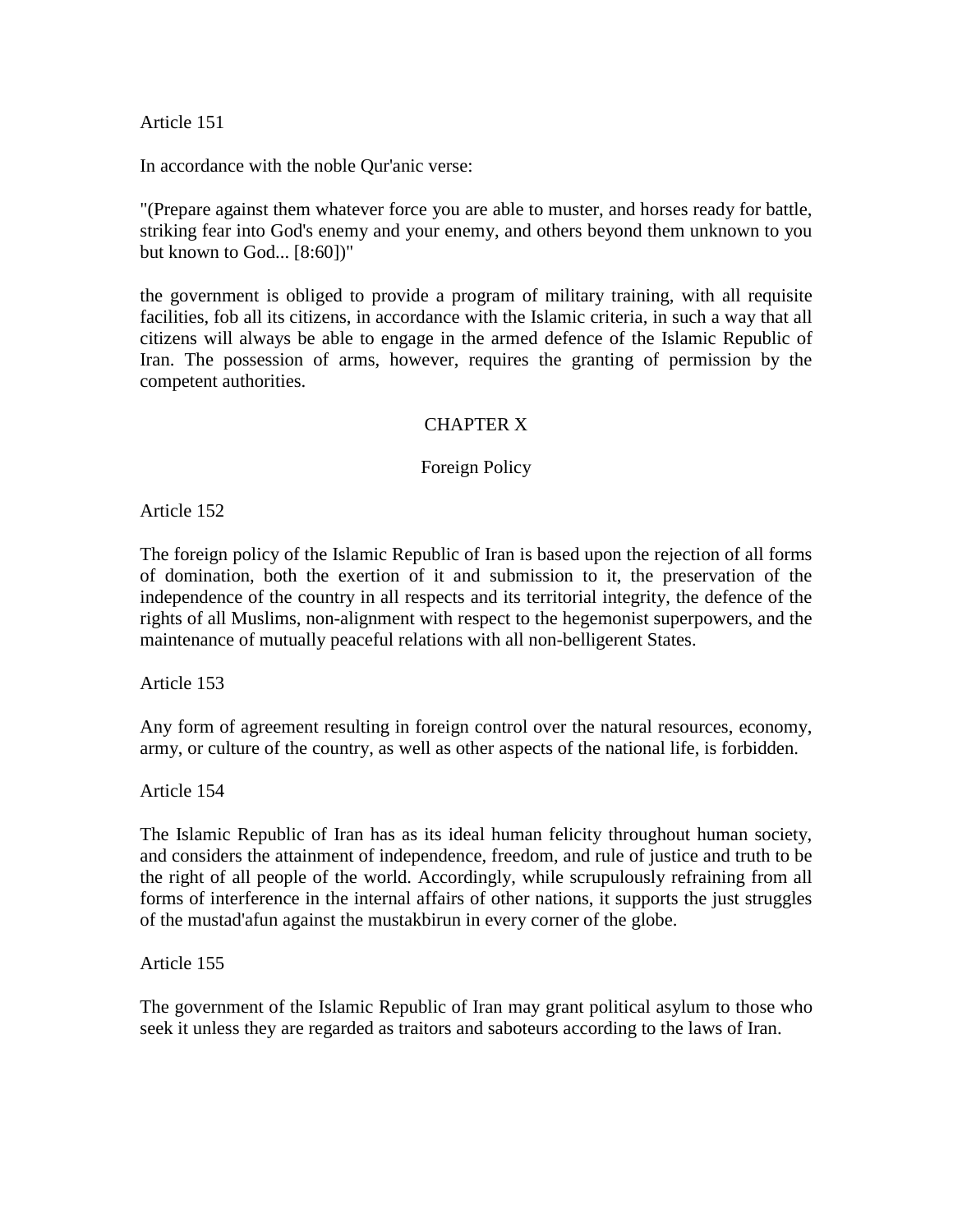## CHAPTER XI

## The Judiciary

### Article 156

The judiciary is an independent power, the protector of the rights of the individual and society, responsible for the implementation of justice, and entrusted with the following duties:

law may determine; 1. investigating and passing judgment on grievances, violations of rights, and complaints; the resolving of litigation; the settling of disputes; and the taking of all necessary decisions and measures in probate matters as the

2. restoring public rights and promoting justice and legitimate freedoms;

3. supervising the proper enforcement of laws;

4. uncovering crimes; prosecuting, punishing, and chastising criminals; and enacting the penalties and provisions of the Islamic penal code;

5. taking suitable measures to prevent the occurrence of crime and to reform criminals.

Article 157

In order to fulfill the responsibilities of the judiciary power in all the matters concerning judiciary, administrative and executive areas, the Leader shall appoint a just Mujtahid well versed in judiciary affairs and possessing prudence. and administrative abilities as the head of the judiciary power for a period of five years who shall be the highest judicial

authority. Article 158

The head of the judiciary branch is responsible for the following:

1. Establishment of the organizational structure necessary for the administration of justice commensurate with the responsibilities mentioned under Article 156.

2. Drafting judiciary bills appropriate for the Islamic Republic.

3. Employment of just and worthy judges, their dismissal, appointment, transfer, assignment to particular duties, promotions, and carrying out similar administrative duties, in accordance with the law.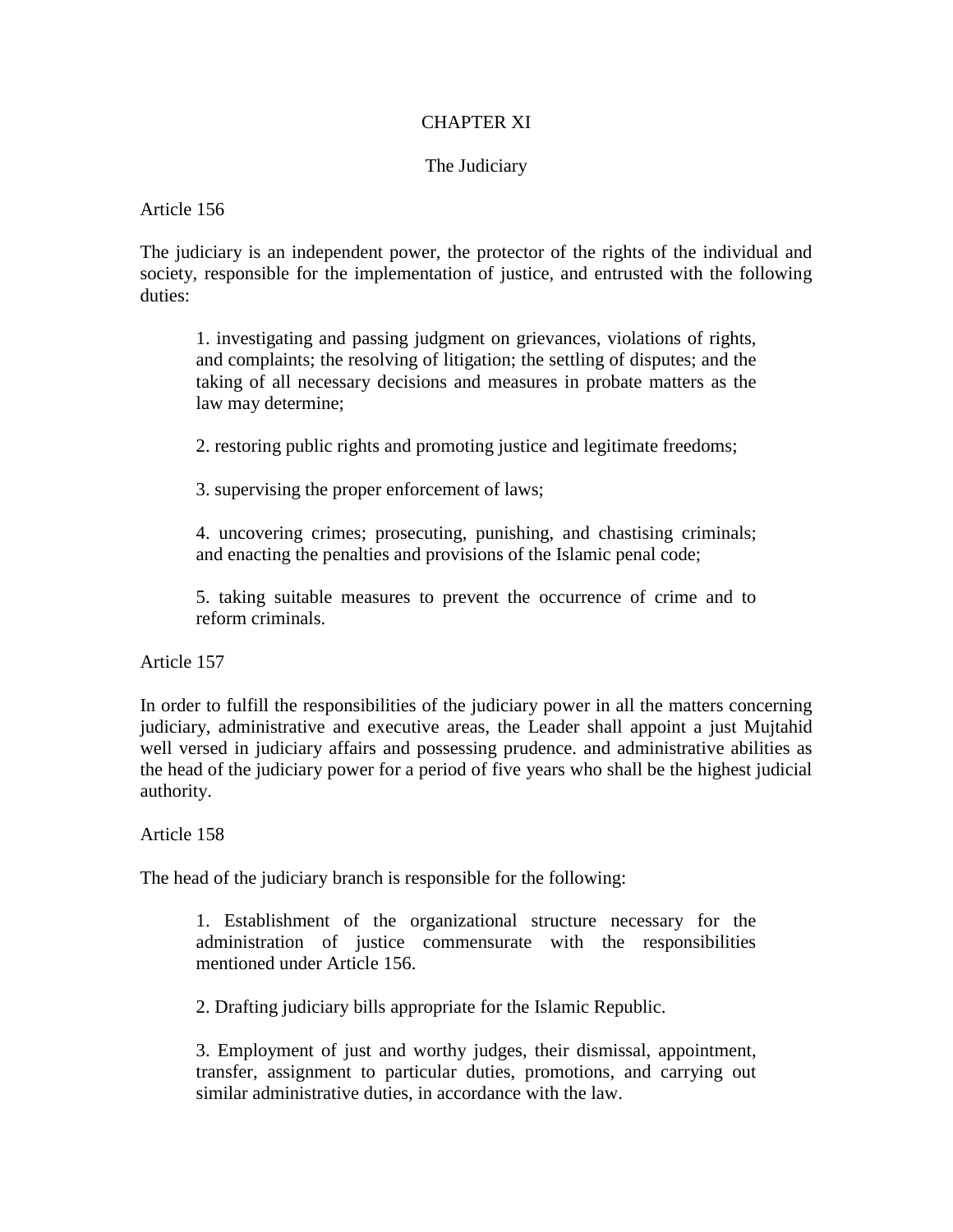The courts of justice are the official bodies to which all grievances and complaints are to be referred. The formation of courts and their jurisdiction is to be determined by law.

### Article 160

The Minister of Justice owes responsibility in all matters concerning the relationship between the judiciary, on the one hand, and the executive and legislative branches, on the other hand. He will be elected from among the individuals proposed to the President by the head of the judiciary branch. The head of the judiciary may delegate full authority to the Minister of Justice in financial and administrative areas and for employment of personnel other than judges in which case the Minister of Justice shall have the same authority and responsibility as those possessed by the other ministers in their capacity as the highest ranking government executives.

### Article 161

The Supreme Court is to be formed for the purpose of supervising the correct implementation of the laws by the courts, ensuring uniformity of judicial procedure, and fulfilling any other responsibilities assigned to it by law, on the basis of regulations to be established by the head of the judicial branch.

Article 162

The chief of the Supreme Court and the Prosecutor-General must both be just mujtahids well versed in judicial matters. They will be nominated by the head of the judiciary branch for a period of five years, in consultation with the judges of the Supreme Court.

Article 163

The conditions and qualifications to be fulfilled by a judge will be determined by law, in accordance with the criteria of fiqh.

Article 164

A judge cannot be removed, whether temporarily or permanently, from the post he occupies except by trial and proof of his guilt, or in consequence of a violation entailing his dismissal. A judge cannot be transferred or redesignated without his consent, except in cases when the interest of society necessitates it, that too, with the decision of the head of the judiciary branch after consultation with the chief of the Supreme

Court and the Prosecutor General. The periodic transfer and rotation of judges will be in accordance with general regulations to be laid down by law.

Article 165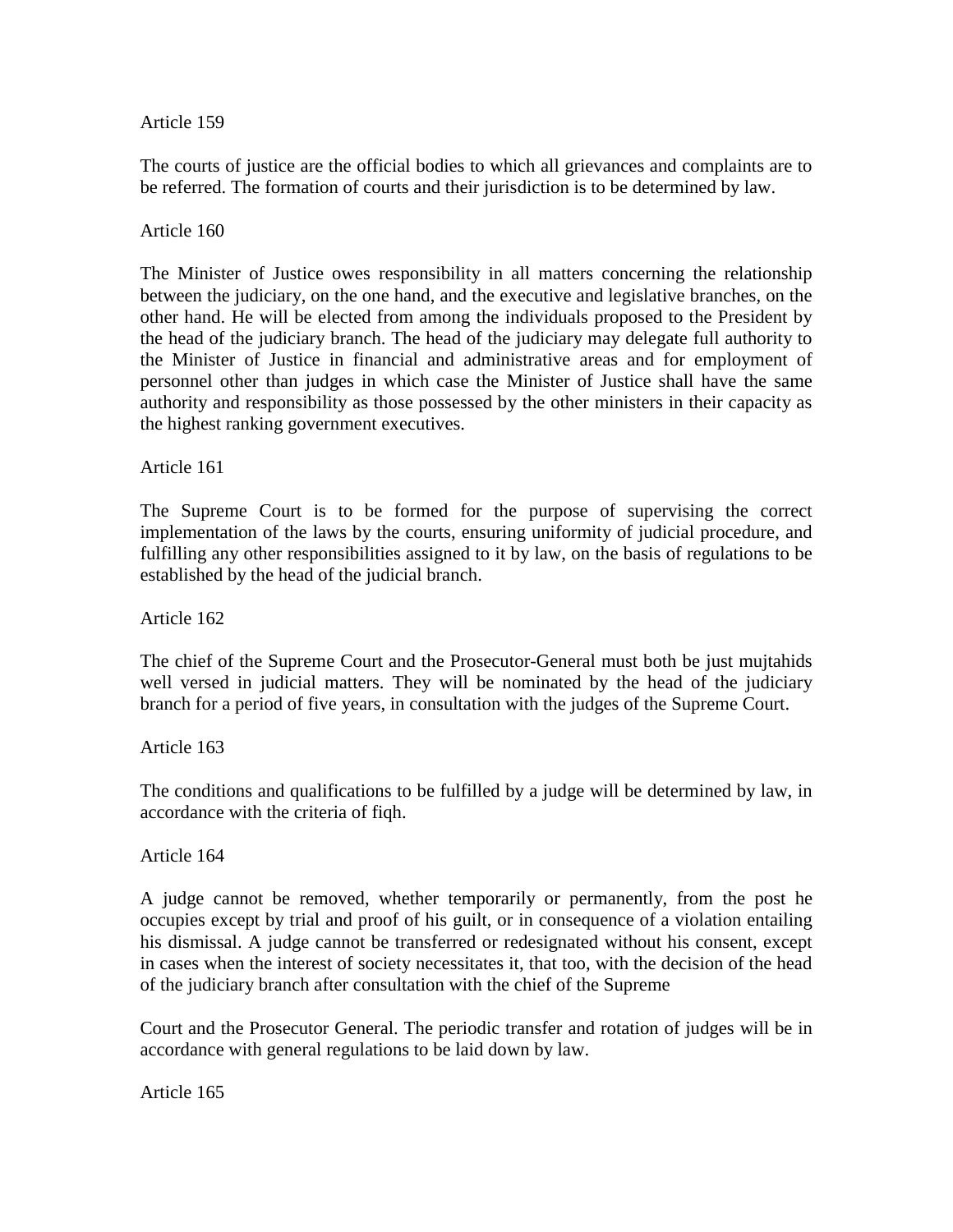open hearing. Article 166 Trials are to be held openly and members of the public may attend without any restriction; unless the court determines that an open trial would be detrimental to public morality or discipline, or if in case of private disputes, both the parties request not to hold

The verdicts of courts must be well reasoned out and documented with reference to the articles and principles of the law in accordance with which they are delivered.

Article 167

The judge is bound to endeavor to judge each case on the basis of the codified law. In case of the absence of any such law, he has to deliver his judgment on the basis of authoritative Islamic sources and authentic fatwa. He, on the pretext of the silence of or deficiency of law in the matter, or its brevity or contradictory nature, cannot refrain from admitting and examining cases and delivering his judgment.

Article 168

 offenses, will be determined by law in accordance with the Islamic criteria. Political and press offenses will be tried openly and in the presence of a jury, in courts of justice. The manner of the selection of the jury, its powers, and the definition of political

Article 169

No act or omission may be regarded as a crime with retrospective effect on the basis of a law framed subsequently.

Article 170

 any such regulation from the Court of Administrative Justice. Article 171 Judges of courts are obliged to refrain from executing statutes and regulations of the government that are in conflict with the laws or the norms of Islam, or lie outside the competence of, the executive power. Everyone has the right to demand the annulment of

 application of a rule in a particular case, the defaulting judge must stand surety for the Whenever an individual suffers moral or material loss as the result of a default or error of the judge with respect to the subject matter of a case or the verdict delivered, or the reparation of that loss in accordance with the Islamic criteria, if it be a case of default. Otherwise, losses will be compensated for by the State. In all such cases, the repute and good standing of the accused will be restored.

Article 172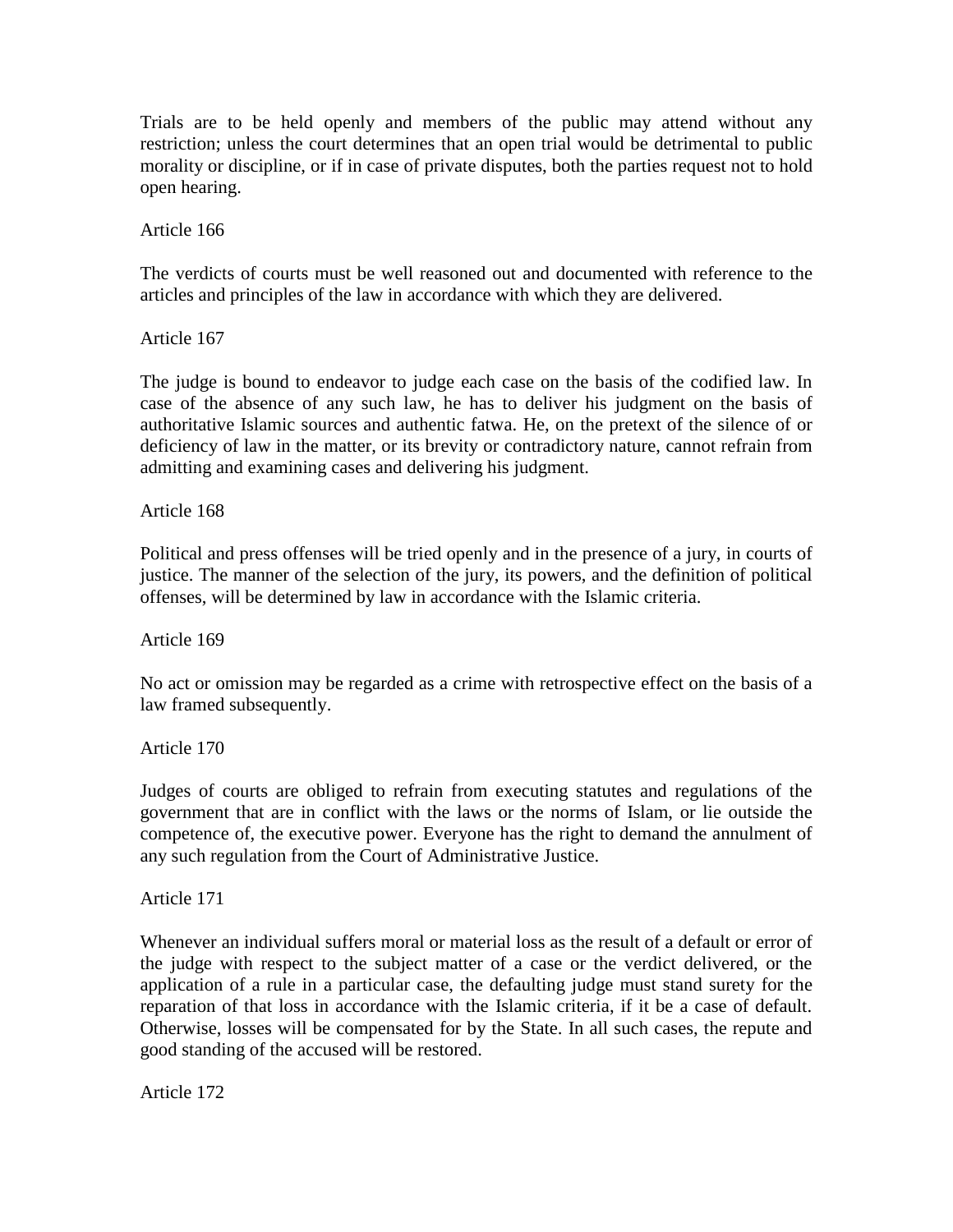the judiciary and are subject to the same principles that regulate the judiciary. Military courts will be established by law to investigate crimes committed in connection with military or security duties by members of the Army, the Gendarmerie, the police, and the Islamic Revolution Guards Corps. They will be tried in public courts, however, for common crimes or crimes committed while serving the department of justice in executive capacity. The office of military prosecutor and the military courts form part of

Article 173

In order to investigate the complaints, grievances, and objections of the people with respect to government officials, organs, and statutes, a court will be established to be known as the Court of Administrative Justice under the supervision of the head of the judiciary branch. The jurisdiction, powers, and mode of operation of this court will be laid down by law.

Article 174

In accordance with the right of the judiciary to supervise the proper conducting of affairs and the correct implementation of laws by the administrative organs of the government, an organization I will be constituted under the supervision of the head of the judiciary branch to be known as the National General Inspectorate. The powers and duties of this organization will be determined by law.

## CHAPTER XII

### Radio and Television

Article 175

The freedom of expression and dissemination of thoughts in the Radio and Television of the Islamic Republic of Iran must be guaranteed in keeping with the Islamic' criteria and the best interests of the country. The appointment and dismissal of the head of the Radio and Television of the Islamic Republic of Iran rests with the Leader. A council consisting of two representatives each of the President, the head of the judiciary branch and the Islamic Consultative Assembly shall supervise the functioning of this organization.

# CHAPTER XIII

# Supreme Council for National Security

Article 176

In order to safeguarding the national interests and preserving the Islamic Revolution, the territorial integrity and national sovereignty, a Supreme Council for National Security presided over by the President shall be constituted to fulfill the following responsibilities: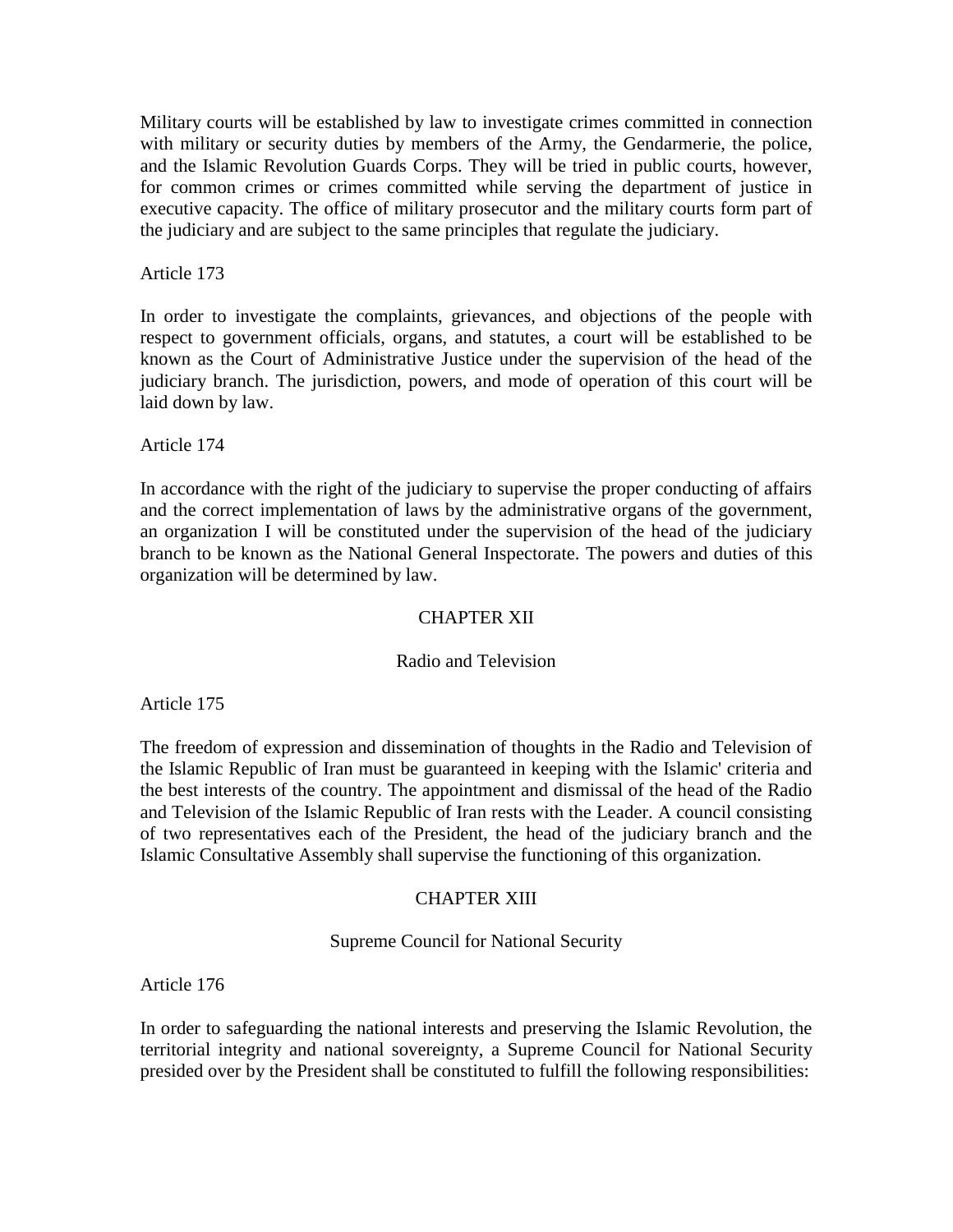1. Determining the defence and national security policies within the framework of general policies determined by the Leader.

2. Coordination of activities in the areas relating to politics, intelligence, social, cultural and economic fields in regard to general defence and security policies.

3. Exploitation of materialistic and intellectual resources of the country for facing the internal and external threats.

The Council shall consist of: heads of three branches of the government, chief of the Supreme Command Council of the Armed Forces, the officer in charge of the planning and budget affairs, two representatives nominated by the Leader, ministers of foreign affairs, interior, and information, a minister related with the subject, and the highest ranking officials from the Armed Forces and the Islamic Revolution's Guards Corps.

Commensurate with its duties, the Supreme Council for National Security shall form subcouncils such as Defence Sub-council and National Security Sub-council. Each Subcouncil will be presided over by the President or a member of the Supreme Council for National Security appointed by the President. The scope of authority and responsibility of the Sub-councils will be determined by law and their organizational structure will be approved by the Supreme Council for National Defence. The decisions of the Supreme Council for National Security shall be effective after the confirmation by the Leader.

### CHAPTER XIV

### Revision of the Constitution

Article 177

Revision of the Constitution of the Islamic Republic of Iran, whenever needed by the circumstances, will be done in the following manner:

The Leader issues an edict to the President after consultation with the Nation's Exigency Council stipulating the amendments or additions to be made by the Council for Revision of the Constitution which consists of:

- 1. Members of the Guardian Council.
- 2. Heads of the three branches of the government.
- 3. Permanent members of the Nation's Exigency Council.
- 4. Five members from among the Assembly of Experts.
- 5. Ten representatives selected by the Leader.